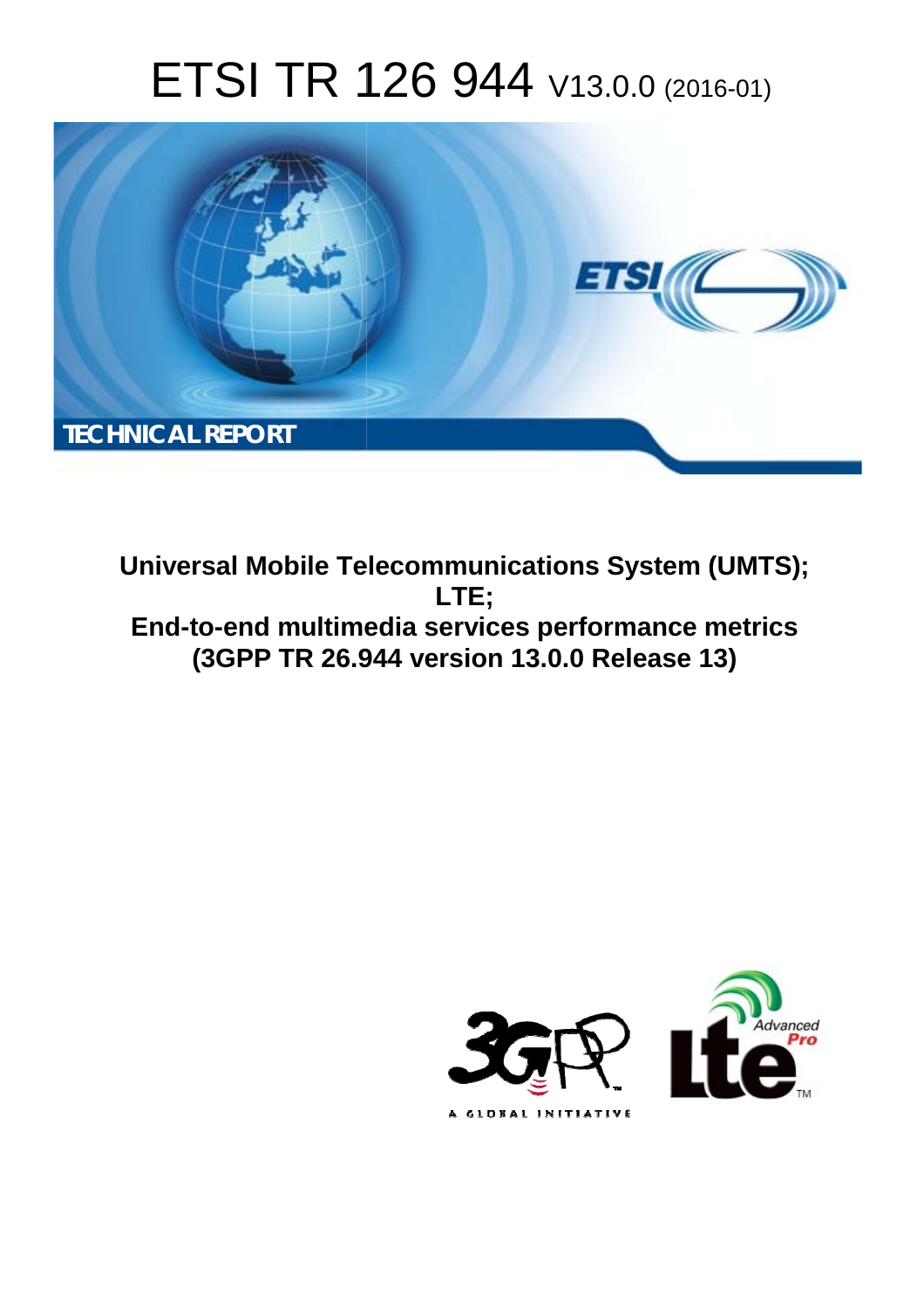Reference RTR/TSGS-0426944vd00

> Keywords LTE,UMTS

#### *ETSI*

#### 650 Route des Lucioles F-06921 Sophia Antipolis Cedex - FRANCE

Tel.: +33 4 92 94 42 00 Fax: +33 4 93 65 47 16

Siret N° 348 623 562 00017 - NAF 742 C Association à but non lucratif enregistrée à la Sous-Préfecture de Grasse (06) N° 7803/88

#### *Important notice*

The present document can be downloaded from: <http://www.etsi.org/standards-search>

The present document may be made available in electronic versions and/or in print. The content of any electronic and/or print versions of the present document shall not be modified without the prior written authorization of ETSI. In case of any existing or perceived difference in contents between such versions and/or in print, the only prevailing document is the print of the Portable Document Format (PDF) version kept on a specific network drive within ETSI Secretariat.

Users of the present document should be aware that the document may be subject to revision or change of status. Information on the current status of this and other ETSI documents is available at <http://portal.etsi.org/tb/status/status.asp>

If you find errors in the present document, please send your comment to one of the following services: <https://portal.etsi.org/People/CommiteeSupportStaff.aspx>

#### *Copyright Notification*

No part may be reproduced or utilized in any form or by any means, electronic or mechanical, including photocopying and microfilm except as authorized by written permission of ETSI.

The content of the PDF version shall not be modified without the written authorization of ETSI. The copyright and the foregoing restriction extend to reproduction in all media.

> © European Telecommunications Standards Institute 2016. All rights reserved.

**DECT**TM, **PLUGTESTS**TM, **UMTS**TM and the ETSI logo are Trade Marks of ETSI registered for the benefit of its Members. **3GPP**TM and **LTE**™ are Trade Marks of ETSI registered for the benefit of its Members and of the 3GPP Organizational Partners.

**GSM**® and the GSM logo are Trade Marks registered and owned by the GSM Association.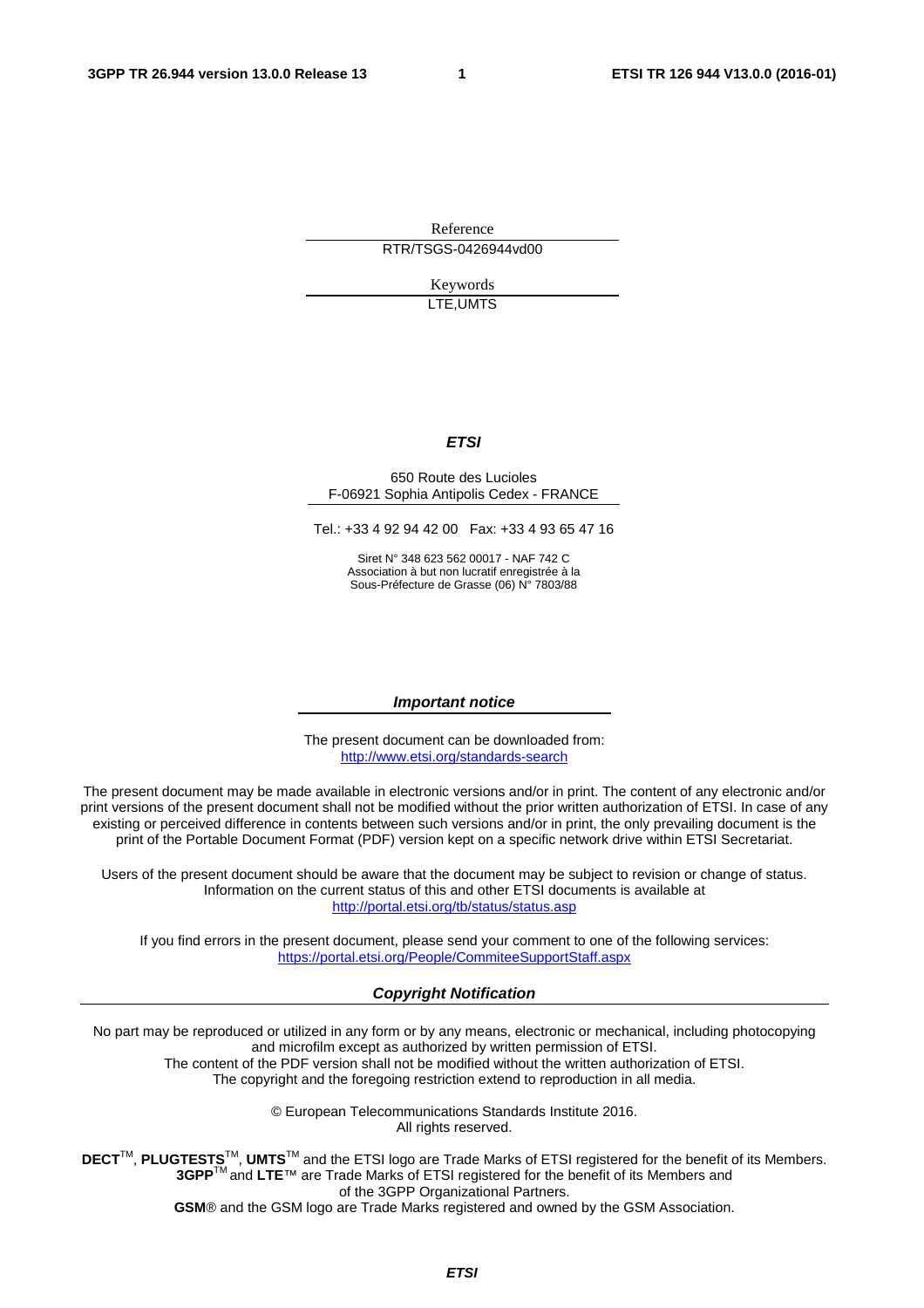## Intellectual Property Rights

IPRs essential or potentially essential to the present document may have been declared to ETSI. The information pertaining to these essential IPRs, if any, is publicly available for **ETSI members and non-members**, and can be found in ETSI SR 000 314: *"Intellectual Property Rights (IPRs); Essential, or potentially Essential, IPRs notified to ETSI in respect of ETSI standards"*, which is available from the ETSI Secretariat. Latest updates are available on the ETSI Web server [\(https://ipr.etsi.org/](https://ipr.etsi.org/)).

Pursuant to the ETSI IPR Policy, no investigation, including IPR searches, has been carried out by ETSI. No guarantee can be given as to the existence of other IPRs not referenced in ETSI SR 000 314 (or the updates on the ETSI Web server) which are, or may be, or may become, essential to the present document.

## Foreword

This Technical Report (TR) has been produced by ETSI 3rd Generation Partnership Project (3GPP).

The present document may refer to technical specifications or reports using their 3GPP identities, UMTS identities or GSM identities. These should be interpreted as being references to the corresponding ETSI deliverables.

The cross reference between GSM, UMTS, 3GPP and ETSI identities can be found under <http://webapp.etsi.org/key/queryform.asp>.

## Modal verbs terminology

In the present document "**shall**", "**shall not**", "**should**", "**should not**", "**may**", "**need not**", "**will**", "**will not**", "**can**" and "**cannot**" are to be interpreted as described in clause 3.2 of the [ETSI Drafting Rules](http://portal.etsi.org/Help/editHelp!/Howtostart/ETSIDraftingRules.aspx) (Verbal forms for the expression of provisions).

"**must**" and "**must not**" are **NOT** allowed in ETSI deliverables except when used in direct citation.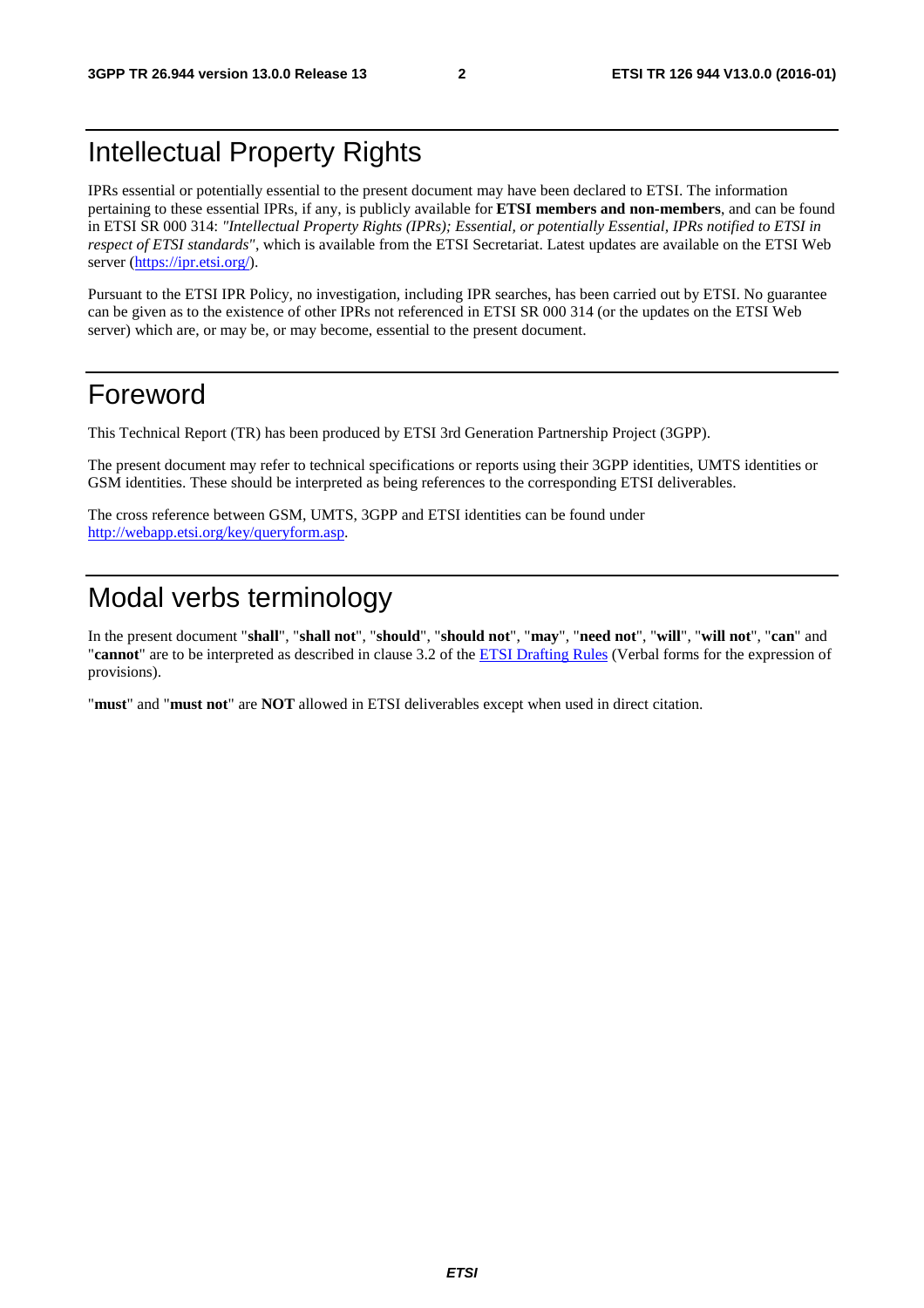$\mathbf{3}$ 

## Contents

| 1     |  |
|-------|--|
| 2     |  |
| 3     |  |
| 4     |  |
| 4.1   |  |
| 4.2   |  |
| 4.3   |  |
| 4.4   |  |
|       |  |
| 5     |  |
| 5.1   |  |
| 5.2   |  |
| 5.3   |  |
| 5.4   |  |
| 5.5   |  |
|       |  |
| 5.6   |  |
| 5.7   |  |
| 5.8   |  |
| 5.9   |  |
| 5.10  |  |
| 5.11  |  |
| 5.12  |  |
| 5.13  |  |
| 5.14  |  |
| 6     |  |
| 6.1   |  |
| 6.2   |  |
| 6.2.1 |  |
| 6.2.2 |  |
| 6.2.3 |  |
| 6.3   |  |
| 6.3.1 |  |
| 6.3.2 |  |
| 6.3.3 |  |
|       |  |
| 6.4   |  |
| 6.4.1 |  |
| 6.4.2 |  |
| 6.4.3 |  |
| 6.5   |  |
| 6.5.1 |  |
| 6.5.2 |  |
| 6.5.3 |  |
| 6.6   |  |
| 6.6.1 |  |
| 6.6.2 |  |
|       |  |
| 6.6.3 |  |
| 6.7   |  |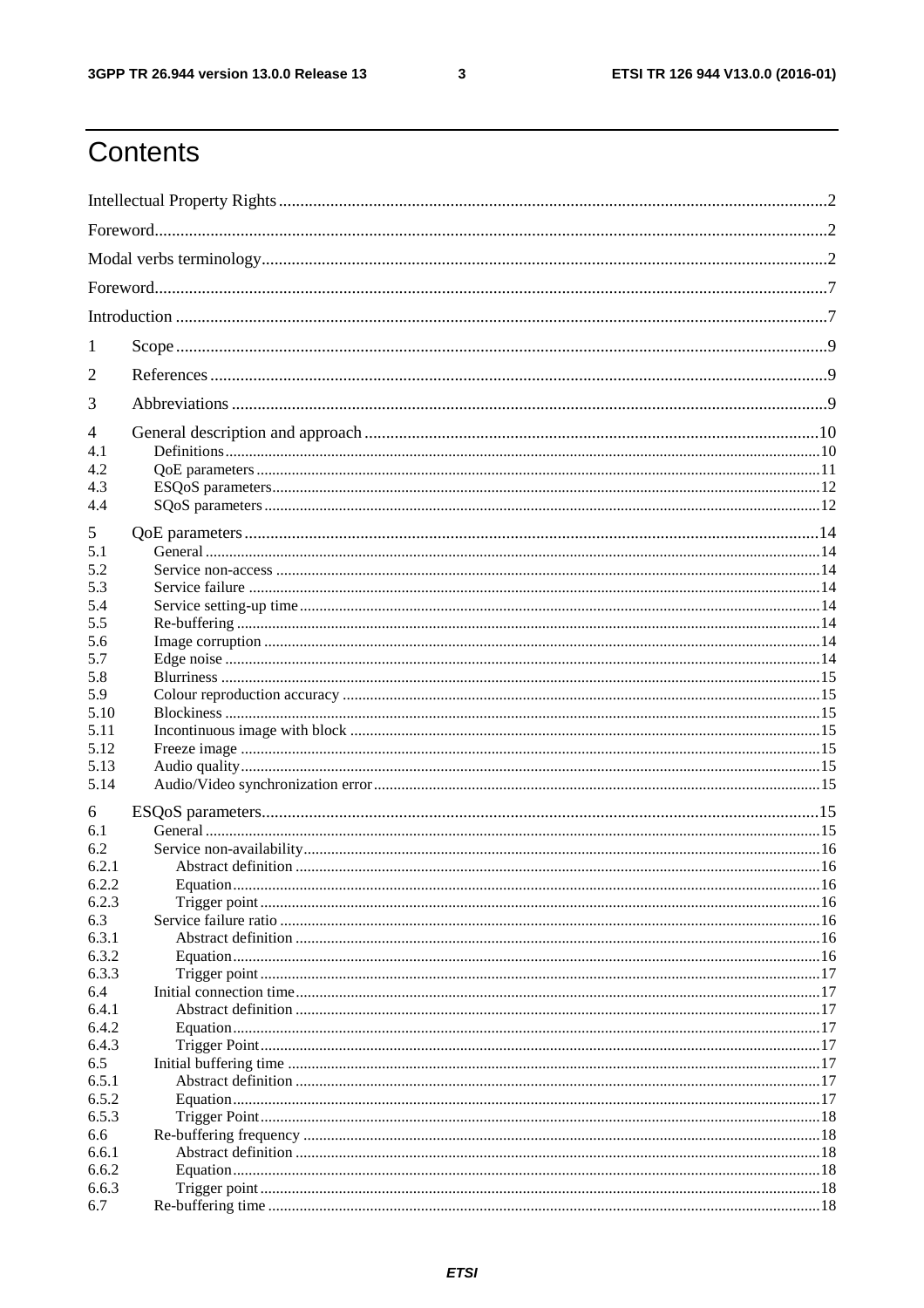#### $\overline{\mathbf{4}}$

| 6.7.1      |    |
|------------|----|
| 6.7.2      |    |
| 6.7.3      |    |
| 6.8        |    |
| 6.8.1      |    |
| 6.8.2      |    |
| 6.8.3      |    |
| 6.9        |    |
| 6.9.1      |    |
| 6.9.2      |    |
| 6.9.3      |    |
| 6.10       |    |
| 6.10.1     |    |
| 6.10.2     |    |
| 6.10.3     |    |
| 6.11       |    |
| 6.11.1     |    |
| 6.11.2     |    |
| 6.11.3     |    |
|            |    |
| 7          |    |
| 7.1        |    |
| 7.1.1      |    |
| 7.1.1.1    |    |
| 7.1.1.2    |    |
| 7.1.1.3    |    |
| 7.1.1.4    |    |
| 7.1.1.5    |    |
| 7.1.2      |    |
| 7.1.2.1    |    |
| 7.1.2.2    |    |
| 7.1.2.3    |    |
| 7.1.2.4    |    |
| 7.1.2.5    |    |
| 7.1.3      |    |
| 7.1.3.1    |    |
| 7.1.3.2    |    |
| 7.1.3.3    |    |
| 7.1.3.4    |    |
| 7.1.3.5    |    |
| 7.1.3.6    |    |
| 7.1.3.7    |    |
| 7.2        |    |
| 7.3        |    |
| 8          |    |
| 8.1        |    |
| 8.2        |    |
| 8.3        |    |
|            |    |
| 8.4<br>8.5 |    |
|            |    |
| Annex A:   |    |
|            |    |
| A.1        |    |
| A.2        |    |
| A.3        |    |
| A.4        |    |
| A.4.1      |    |
| A.4.1.1    |    |
| A.4.1.2    | 33 |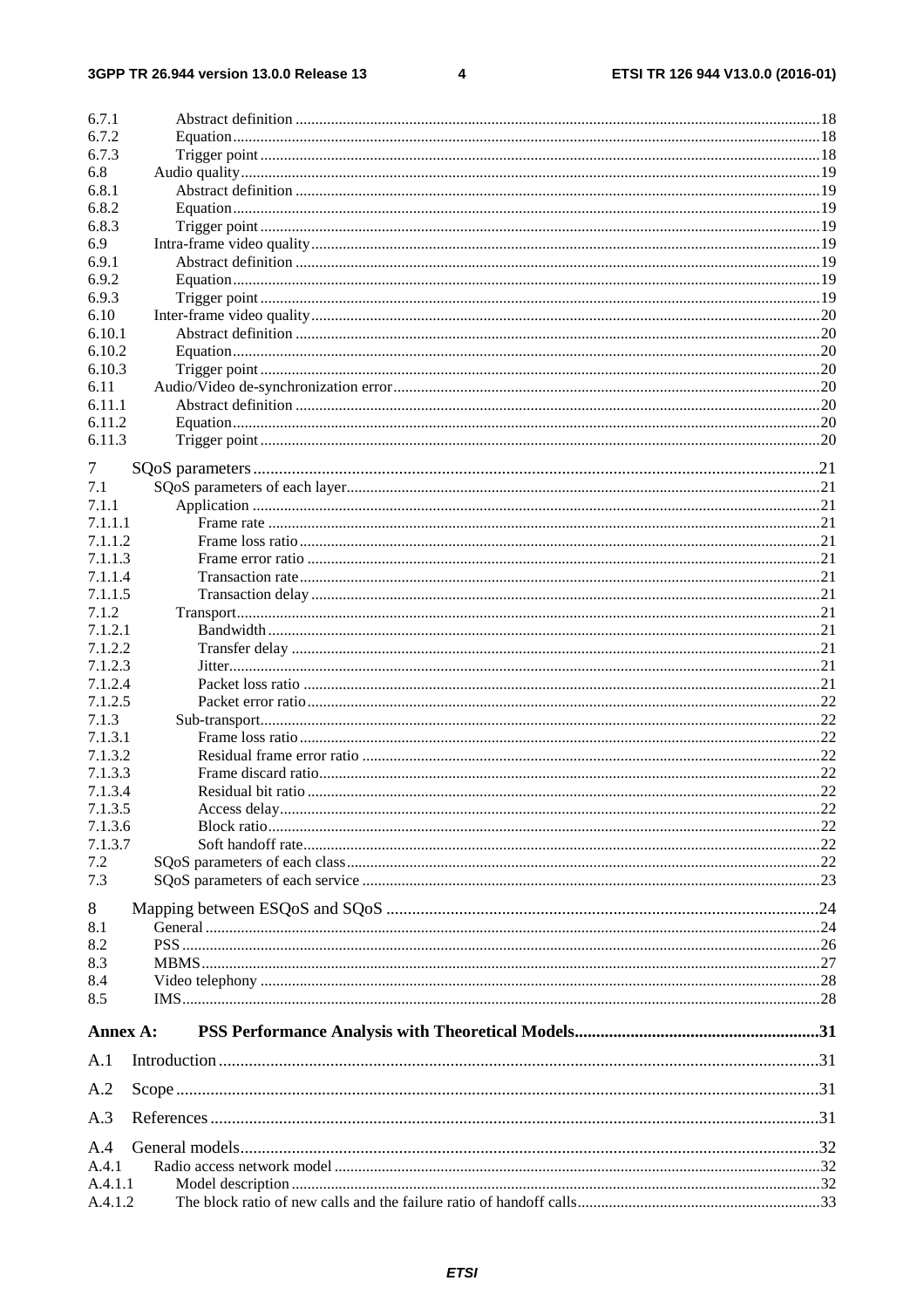#### $5\phantom{a}$

| A.4.2                  |  |
|------------------------|--|
| A.4.2.1                |  |
| A.4.2.2                |  |
| A.4.3                  |  |
| A.4.3.1                |  |
| A.4.3.1.1              |  |
| A.4.3.1.2              |  |
| A.4.3.2<br>A.4.3.2.1   |  |
| A.4.3.2.2              |  |
|                        |  |
| A.5                    |  |
| A.5.1                  |  |
| A.5.1.1                |  |
| A.5.1.2                |  |
| A.5.2<br>A.5.2.1       |  |
| A.5.2.2                |  |
| A.5.3                  |  |
| A.5.3.1                |  |
| A.5.3.2                |  |
| A.5.4                  |  |
| A.5.4.1                |  |
| A.5.4.2                |  |
| A.5.5                  |  |
| A.5.5.1                |  |
| A.5.5.2                |  |
| A.5.6<br>A.5.6.1       |  |
| A.5.6.2                |  |
|                        |  |
|                        |  |
| <b>Annex B:</b>        |  |
| B.1                    |  |
|                        |  |
| B.2                    |  |
| B.2.1                  |  |
| <b>B.2.2</b>           |  |
| B.3                    |  |
| <b>B.3.1</b>           |  |
| <b>B.3.2</b>           |  |
|                        |  |
| Annex C:               |  |
| C.1                    |  |
|                        |  |
| C.2                    |  |
| C.3                    |  |
| C.3.1                  |  |
| C.3.1.1                |  |
| C.3.1.2                |  |
| C.3.1.3                |  |
| C.3.1.4                |  |
| C.3.1.5<br>C.3.2       |  |
| C.3.2.1                |  |
| C.3.2.2                |  |
| C.3.2.3                |  |
|                        |  |
| C.4<br><b>Annex D:</b> |  |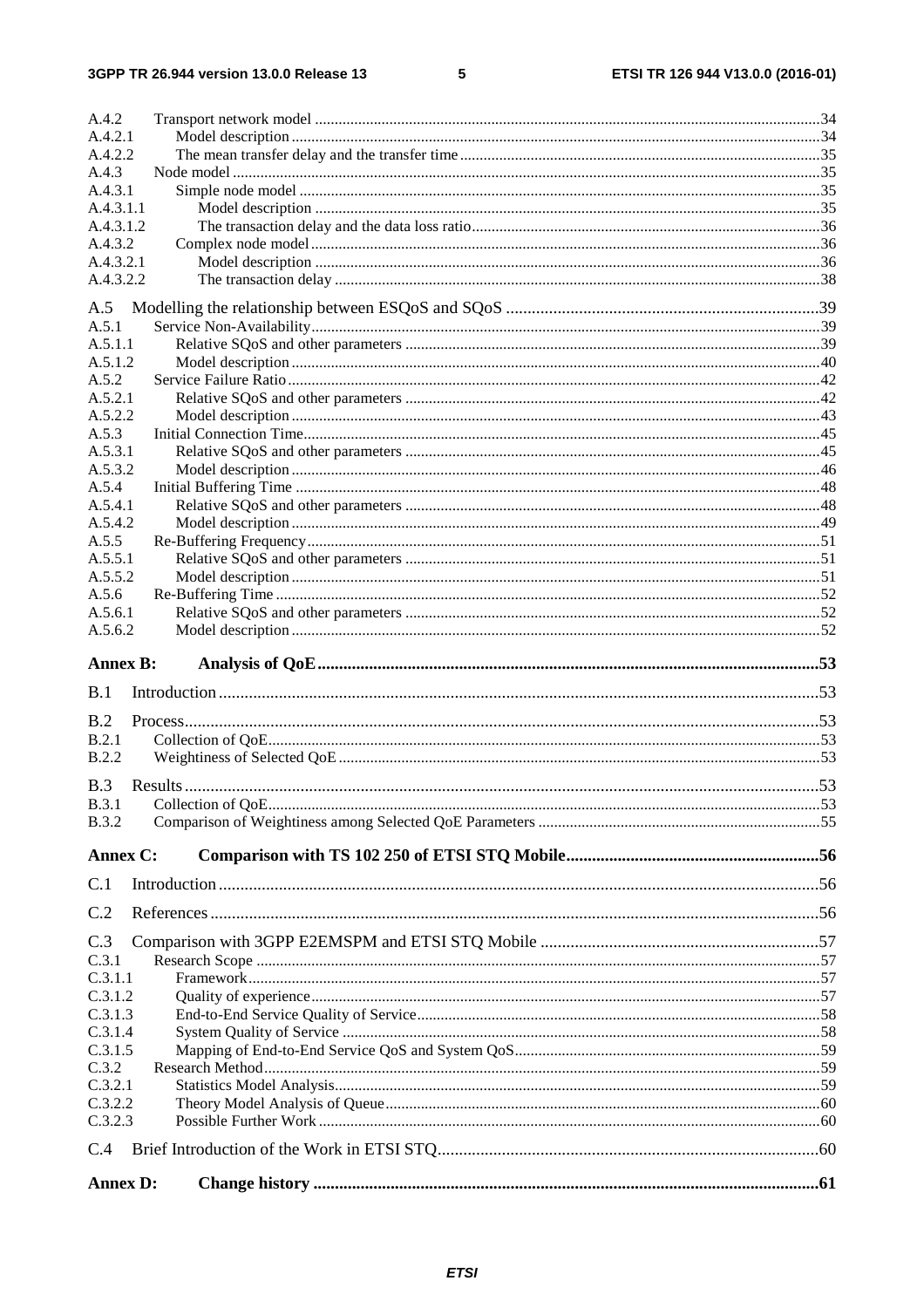$\bf 6$ 

| <b>TT</b> |
|-----------|
|-----------|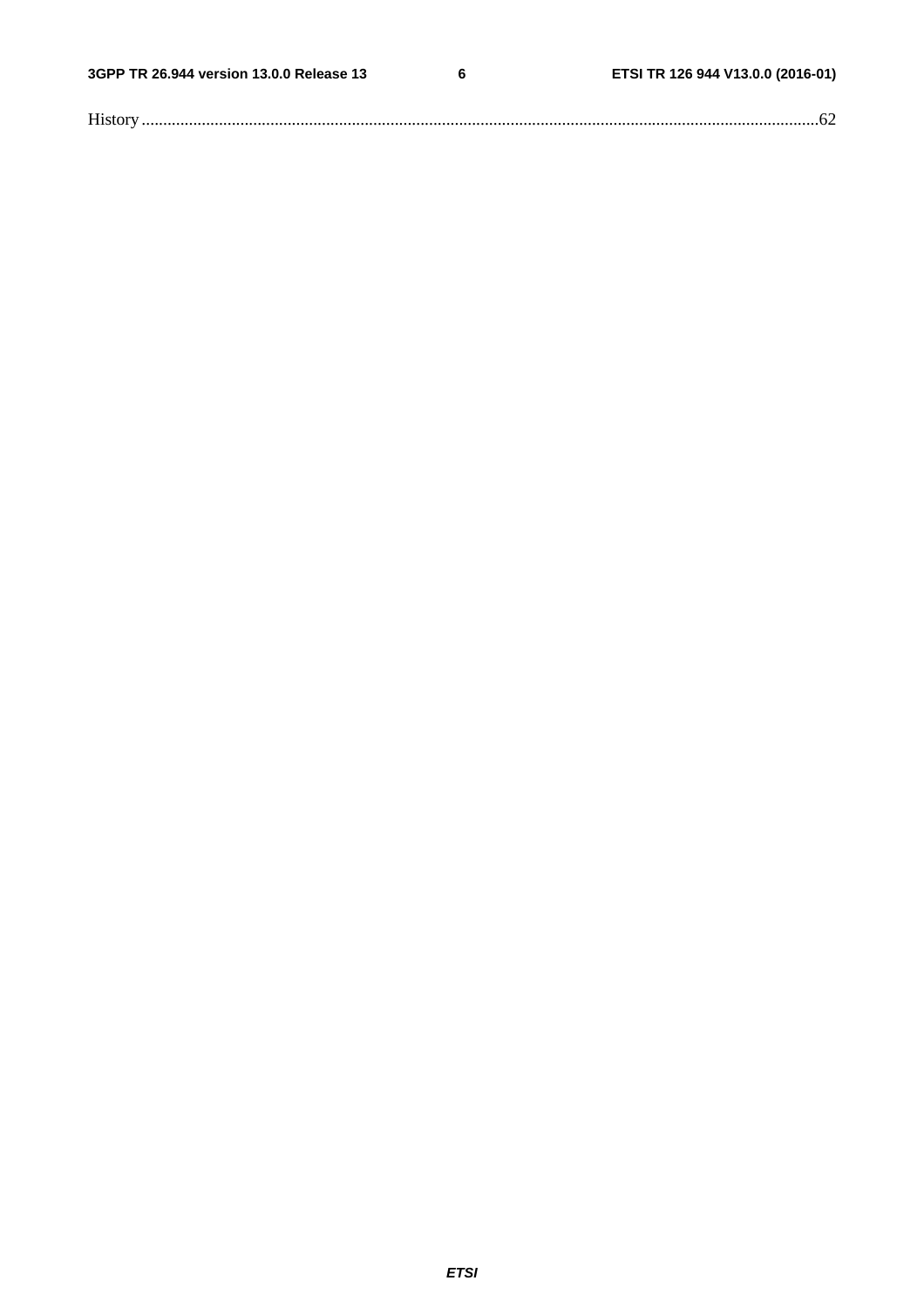## Foreword

This Technical Report has been produced by the 3GPP.

The contents of the present document are subject to continuing work within the TSG and may change following formal TSG approval. Should the TSG modify the contents of the present document, it will be re-released by the TSG with an identifying change of release date and an increase in version number as follows:

Version 3.y.z

where:

- x the first digit:
	- 1 presented to TSG for information;
	- 2 presented to TSG for approval;
	- 3 Indicates TSG approved document under change control.
- y the second digit is incremented for all changes of substance, i.e. technical enhancements, corrections, updates, etc.
- z the third digit is incremented when editorial only changes have been incorporated in the specification;

## Introduction

The Quality of Experience (QoE), End-to-end Service Quality of Service (ESQoS) and System Quality of Service (SQoS) are important factors when introducing services to customers. When the next releases of 3G are launched to the mass market, several new mobile telecommunication multimedia services will be introduced to the general public. It is essential that a high quality if service is experienced by the user of these new 3G services in order to promote the idea of 3G as a global all-purpose communication tool for millions of people with widespread availability of terminal equipment.

The possibility of using multimedia services via 3G in a practical and reliable manner is extremely important in the near future. For these new services, it is certain that a much larger amount of traffic is generated between mobile terminals and services, i.e. traffic within 3G networks and between 3G networks and other networks will be higher than has been the case to date. This gives more importance to service quality requirements.

End-to-end multimedia service performance metrics are proposed to make it possible for operators, device provider and service providers to more conveniently evaluate their service quality as perceived by end-users. This includes:

- Definition of the performance characteristics that have most relevance to end users (the 'Quality of Experience' or QoE).
- Definition of the mapping between QoE and end-to-end service measured characteristics (the ESQoS), and mapping between ESQoS and service specific characteristics (the SQoS).

In the present document a top-down approach is used to illustrate the framework of all metrics.

The present document gives metrics of the end-to-end multimedia service performance on 3G networks that support PSS, PSC, video telephony, MBMS and IMS services, etc.

QoE parameters describe the end-to-end quality as experienced by the end users. These are difficult to measure and quantify.

SQoS parameters are metrics that are close related to the network status, and defined from the viewpoint of the service provider rather than the service user. SQoS parameters can be viewed as the inherent attributes of the networks, which are important in guaranteeing QoE requirements of the users.

ESQoS parameters describe the QoS of the end-to-end service. They are obtained directly from the QoE parameters by mapping them into parameters more relevant to operators, service providers and service providers.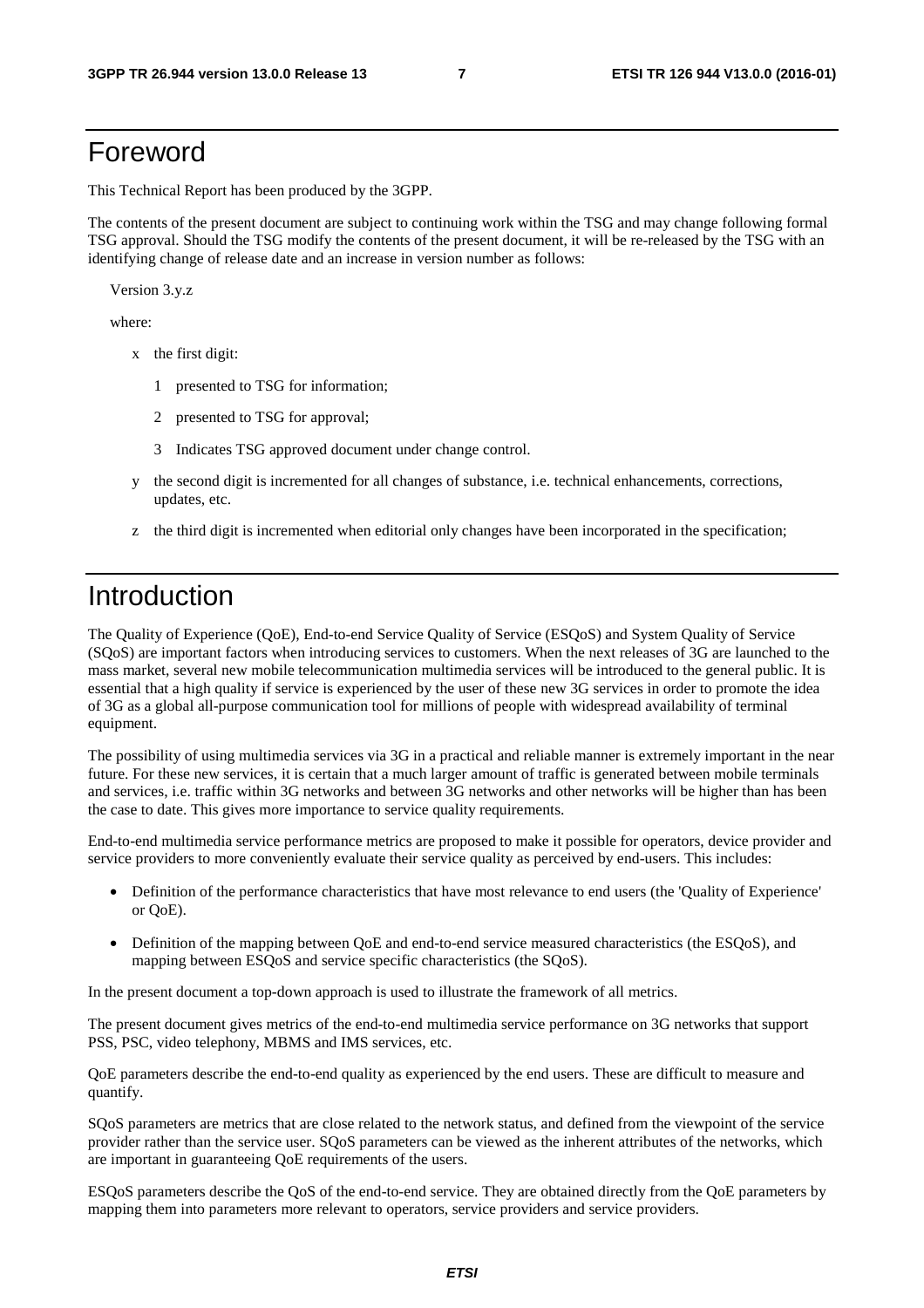In Annex A, PSS is taken as an example; several general models looking at different part of network are given. A mapping between QoE, ESQoS and SQoS is given using a mathematical approach, which defines a dimensioned relationship between user experiences and lower tiers of network performance.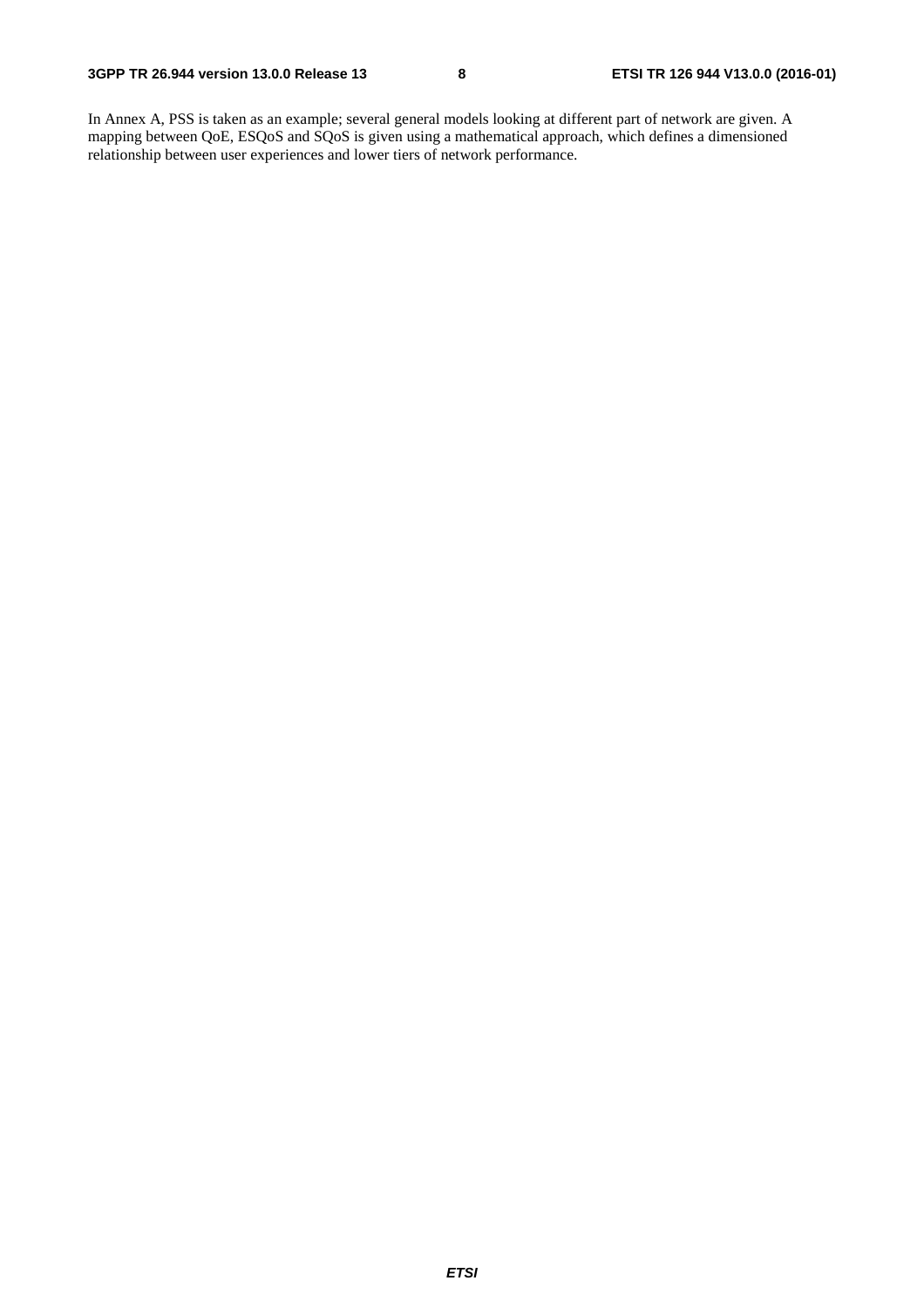## 1 Scope

The present document describes and defines performance metrics for popular multimedia services in 3G networks, including packed-switched streaming service (PSS), multimedia broadcast multicast service (MBMS), video telephony (VT), and IP multimedia subsystem service (IMS). The present document has a top-down approach, which starts with the Quality of Experience (QoE) parameters and metrics, and then provides End-to-end Service QoS (ESQoS) and System Quality of Service (SQoS) parameters and metrics and mapping between these different layers.

## 2 References

The following documents contain provisions which, through reference in this text, constitute provisions of the present document.

- References are either specific (identified by date of publication, edition number, version number, etc.) or non-specific.
- For a specific reference, subsequent revisions do not apply.
- For a non-specific reference, the latest version applies. In the case of a reference to a 3GPP document (including a GSM document), a non-specific reference implicitly refers to the latest version of that document *in the same Release as the present document*.
- [1] 3GPP TS 23.107:"Technical Specification Group Services and System Aspects; Quality of Service (QoS) concept and architecture".
- [2] 3GPP TS 23.207:"Technical Specification Group Services and System Aspects; End-to-end Quality of Service (QoS) concept and architecture".
- [3] ETSI TS 102 250-2 V1.4.1 (2006-03): "Speech Processing, Transmission and Quality Aspects (STQ);QoS aspects for popular services in GSM and 3G networks; Part 2: Definition of Quality of Service parameters and their computation".
- [4] IETF RFC 2679: "A One-way Delay Metric for IPPM".
- [5] IETF RFC 3133: "Terminology for Frame Relay Benchmarking".
- [6] ITU-R Recommendation BS.1387-1: "Method for objective measurements of perceived audio quality".
- [7] 3GPP TS 26.234: "Technical Specification Group Services and System Aspects; Transparent end-to-end Packet-switched Streaming Service (PSS); Protocols and codecs".
- [8] 3GPP TS 26.346: "Technical Specification Group Services and System Aspects; Multimedia Broadcast/Multicast Service (MBMS); Protocols and codecs".
- [9] ITU-T Recommendation P.10/G.100: "Vocabulary for performance and quality of service".

## 3 Abbreviations

For the purposes of the present document, the following abbreviations apply:

| AS                        | <b>Application Server</b>                  |
|---------------------------|--------------------------------------------|
| <b>BGCF</b>               | <b>Breakout Gateway Control Function</b>   |
| <b>BM-SC</b>              | Broadcast-Multicast - Service Centre       |
| <b>CBC</b>                | <b>Cell Broadcast Centre</b>               |
| <b>CSCF</b>               | <b>Call Session Control Function</b>       |
| <b>DHCP</b>               | <b>Dynamic Host Configuration Protocol</b> |
| <b>DNS</b>                | Domain Name System                         |
| <b>ESO</b> <sub>o</sub> S | End-to-end Service QoS                     |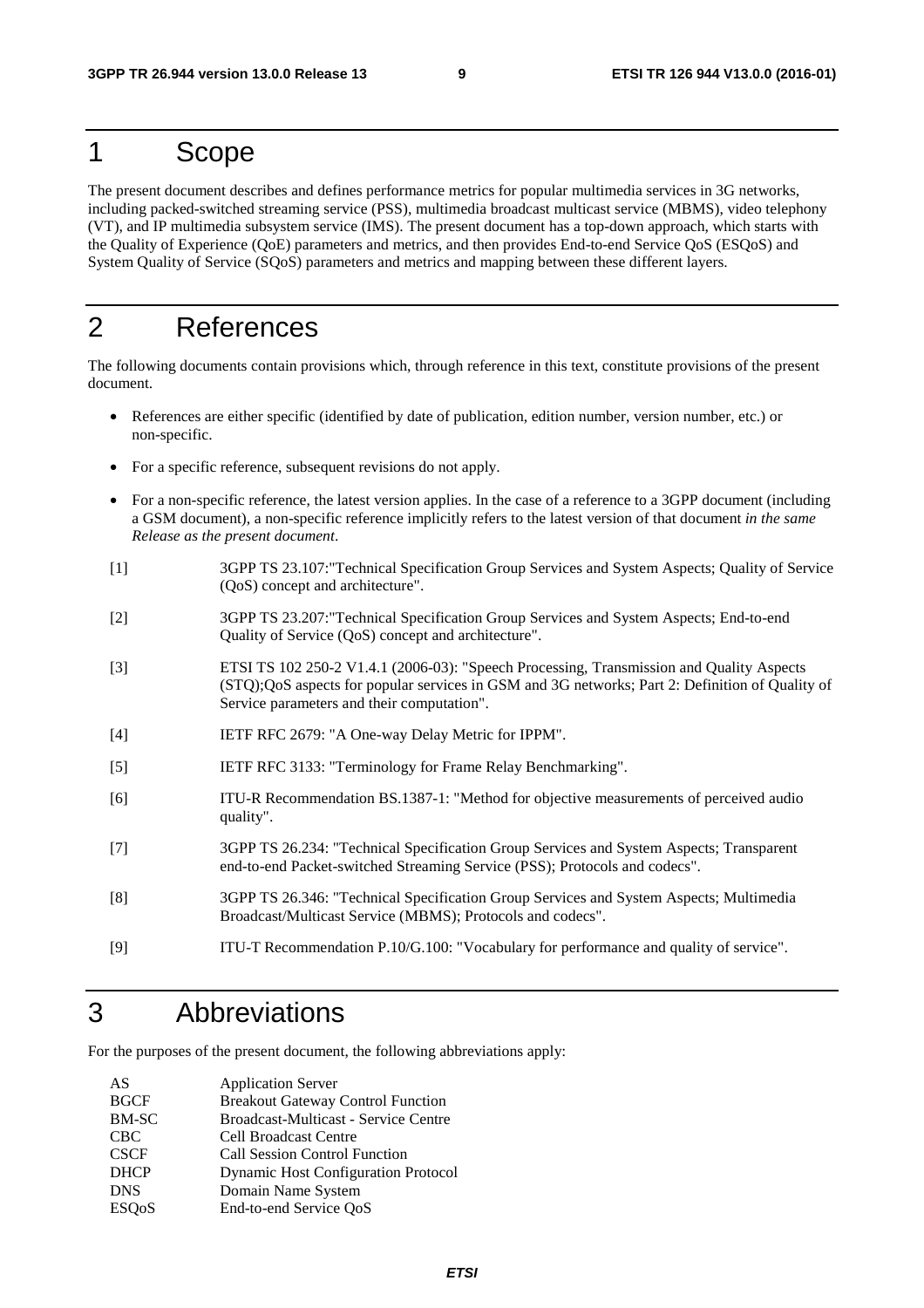| GGSN          | Gateway GPRS Support Node              |
|---------------|----------------------------------------|
| <b>HSS</b>    | Home Subscriber Server                 |
| <b>I-CSCF</b> | Interrogating-CSCF                     |
| <b>IMS</b>    | IP Multimedia Subsystem                |
| <b>IP-CAN</b> | <b>IP-Connectivity Access Network</b>  |
| LAV           | Least Acceptable Value                 |
| <b>MBMS</b>   | Multimedia Broadcast/Multicast Service |
| <b>MGCF</b>   | Media Gateway Control Function         |
| <b>MGW</b>    | Media GateWay                          |
| P-CSCF        | Proxy-CSCF                             |
| <b>PSC</b>    | Packet-Switched Conversational service |
| <b>PSS</b>    | Packed-Switched Streaming service      |
| QoE           | Quality of Experience                  |
| <b>OoS</b>    | Quality of Service                     |
| SQoS          | <b>System Quality of Service</b>       |
| UE            | User Equipment                         |
| <b>VLR</b>    | Visitor Location Register              |
| VT            | Video Telephony                        |

## 4 General description and approach

### 4.1 Definitions

#### **Quality of Experience (QoE)**

The overall acceptability of an application or service, as perceived subjectively by the end-user (see notes 1 and 2).

- NOTE 1: Quality of Experience includes the complete end-to-end system effects (client, terminal, network, services infrastructure, etc).
- NOTE 2: Overall acceptability may be influenced by user expectations and context.

For the purpose of the present document, QoE is limited to those parameters that are reasonably expected to be under the control of the Service Provider, i.e. it excludes aspects of specific terminal equipment implementation. In the document, the exact E2E measurement point will be defined for each service.

QoE indicates performance metrics as expressed from the end service user's point of view. They can be required or reported by the common users, and may be stated irrespective of their measurability.

SA4 has defined Quality of Experience (QoE) metrics and their transport for PSS and MBMS in [7] and [8], respectively. The PSS and MBMS QoE metrics features are optional for both PSS and MBMS streaming server and clients, and shall not disturb the PSS and MBMS service. A PSS or MBMS client supporting the feature shall perform the quality measurements in accordance to the measurement definitions, aggregate them into client QoE metrics and report the metrics to the PSS or MBMS server using described procedures in [7] and [8] for PSS and MBMS, respectively. The way the QoE metrics are processed and made available is out of the scope of the present document.

In general, a Service Provider will set service requirements in line with the end-user's expected QoE, which needs to be translated into parameters or metrics that the service provider can control or measure. Thus, it is necessary to map QoE metrics to measurable End-to-end Service QoS and System QoS parameters, which provide the means for the service providers to guarantee the service quality.

#### **End-to-end Service QoS (ESQoS)**

ESQoS is generally used to specify the performance of services from the perspective of operators and service providers. As the number of new services proliferates and becomes more complex, it is important for an operator to measure a network's ESQoS accurately and continuously improve it to achieve customer loyalty and maintain competitive edge.

ESQoS is measurable. It can be quantified exactly by several digital parameters, unlike QoE.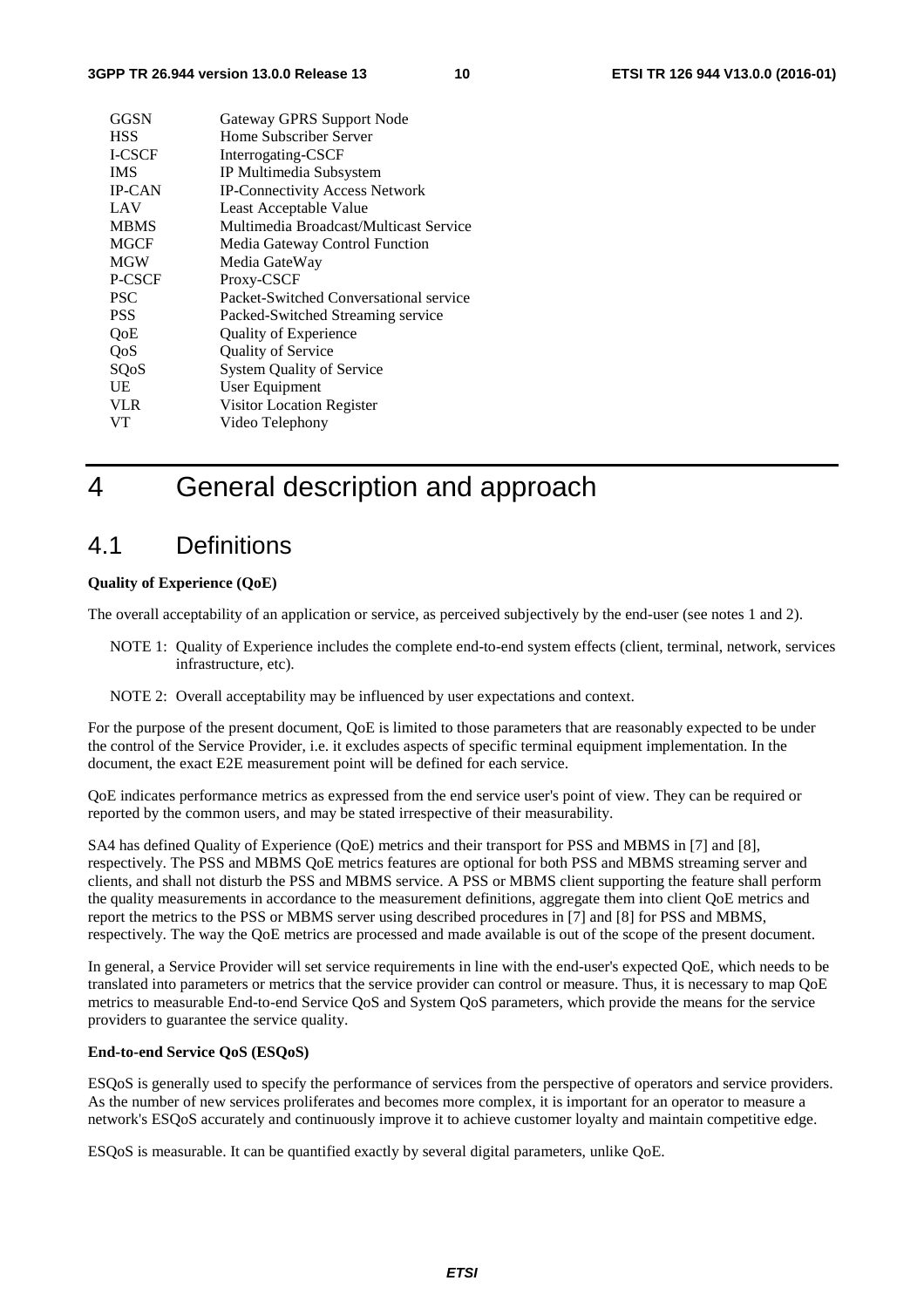#### **System Quality of Service (SQoS)**

The concept of SQoS is a subset of conventional QoS, which is defined in ITU-T Recommendation E.800 as the collective effect of service performances which together determines the satisfaction of a user of a service. It is characterized by the combined aspects of performance factors applicable to all services, such as:

- service support performance;
- service operability performance;
- service accessibility performance;
- service retainability performance;
- service integrity performance;
- service security performance;

Compared with ESQoS, SQoS denotes the point-to-point QoS, which is specifically related to the units and links of network systems, rather than the whole service or a network. SQoS can be viewed as the QoS consideration from the viewpoint of network operators.

## 4.2 QoE parameters

From the user perspective, the QoE cannot be defined only from technical measurements. It should be defined by user investigation using the following methods:

- 1. Users provide an opinion of QoE only with their feeling and experience. The QoE metric is subjective.
- 2. With some classic indicators of QoE, users can make a decision to choose some of them as the necessary indicators of QoE.

Service performance is characterized by the following:

Because QoE parameters and metrics directly relate to the definition of the service itself, it is possible to map the components of the service onto measurable ESQoS and SQoS parameters or metrics, as these relate directly to the performance of the components of the service.

This concept can be illustrated by considering the example of a video service, where QoE includes items such as:

- service setup delay;
- re-buffering duration:
- end to end delay;
- corruption duration;
- mean time between corruption;
- content quality(e.g. digital TV-like quality, analog TV-like quality, DSL-like video conference quality ISDNlike video conference quality, etc.);
- audio/video synchronization (or 'lip sync');
- service availability.

Common user requirements for different services are therefore collected and classified as our QoE, disregarding the measurability.

Users have different requirements for different services. So the QoE for service analysis varies with the types of services, methods of delivery and points of monitoring.

Figure 1 shows the model.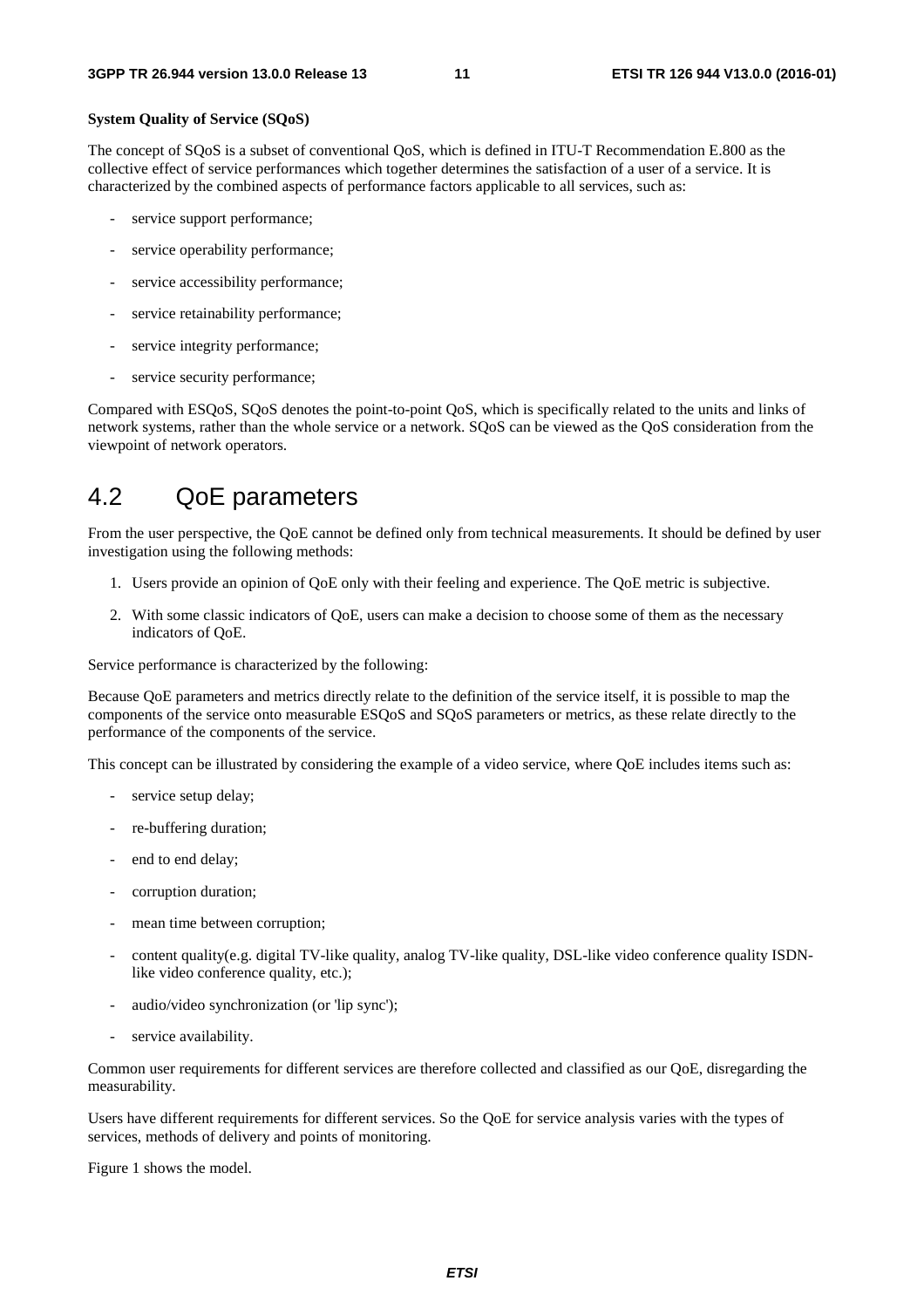

**Figure 1: QoE** 

## 4.3 ESQoS parameters

As discussed, the user's definition of QoE does not consider measurability and so ESQoS parameters need to be introduced. These express QoS from the viewpoint of operators and service providers. ESQoS parameters are from endto-end perspective, i.e. across the full set of components which together provide a service, and, most importantly can be measured and quantified.

ESQoS parameters depend on the type of service, and so there will be a set corresponding to each service.

Figure 2 shows the model including both the QoE and ESQoS aspects.



**Figure 2: QoE and ESQoS parameters** 

## 4.4 SQoS parameters

The quality of a service perceived by the user perceives is influenced by the network as well as by the terminal equipment. As the intelligence and complexity of an application used in 3G increases, application performance becomes an important factor in determining the quality perceived by the user. Within the present document, the influence of the terminal equipment and application have not been included.

Services are applications running on the common network components. SQoS parameters are specific metrics that provide measurements which reflect network component status, and are defined from the viewpoint of the service provider rather than the service user.

SQoS parameters can be classified to five classes as shown in figure 3.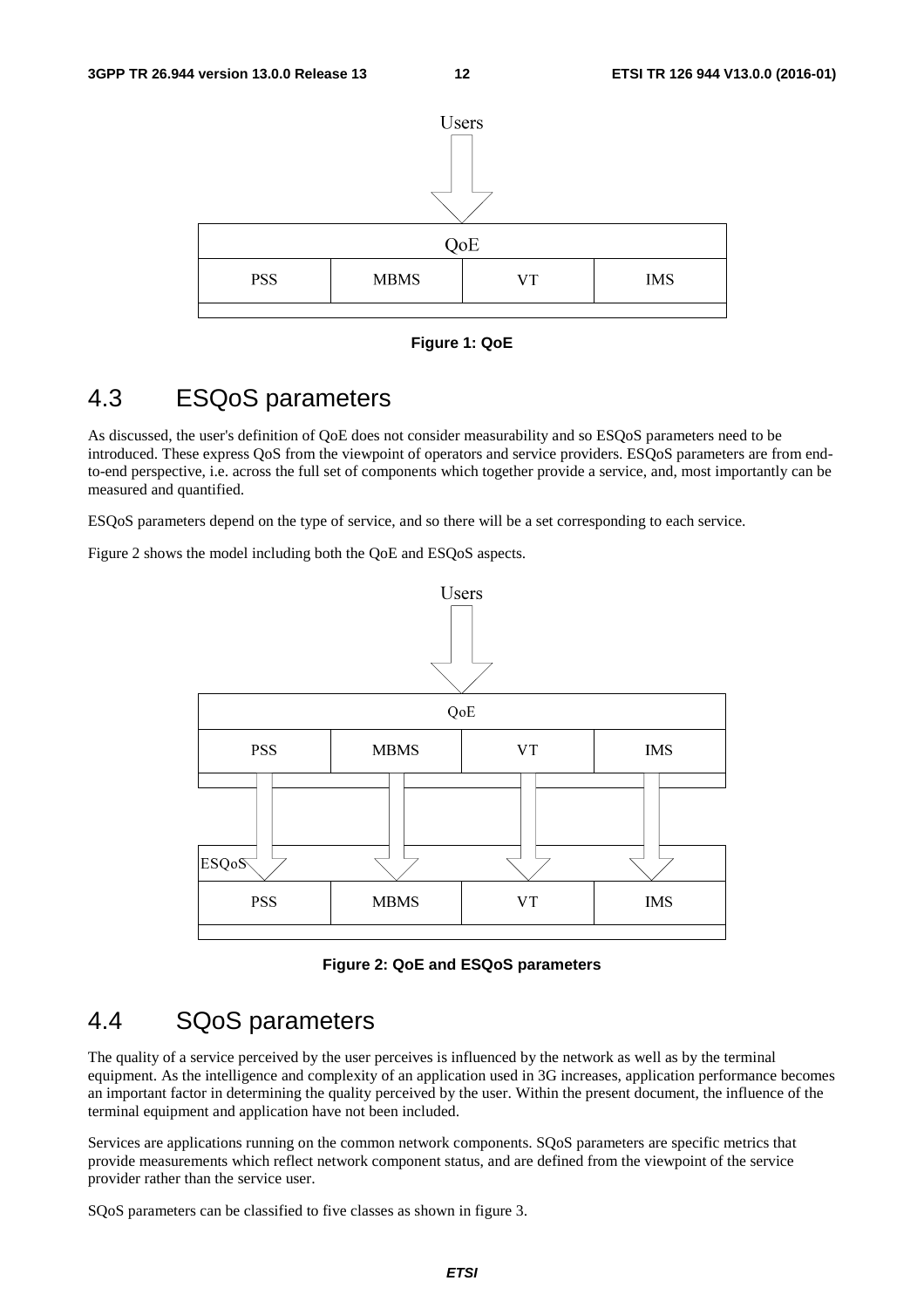

NOTE: The network entities in the core network (CN) can be considered as servers.



Each class also has three layers which reflect the protocol layers in the network.

- The first s the Application layer.
- The second is the Transport layer.
- The third consists of Network, Data link and Physical layers.

Figure 4 presents the overall model.



**Figure 4: QoE, ESQoS and SQoS parameters**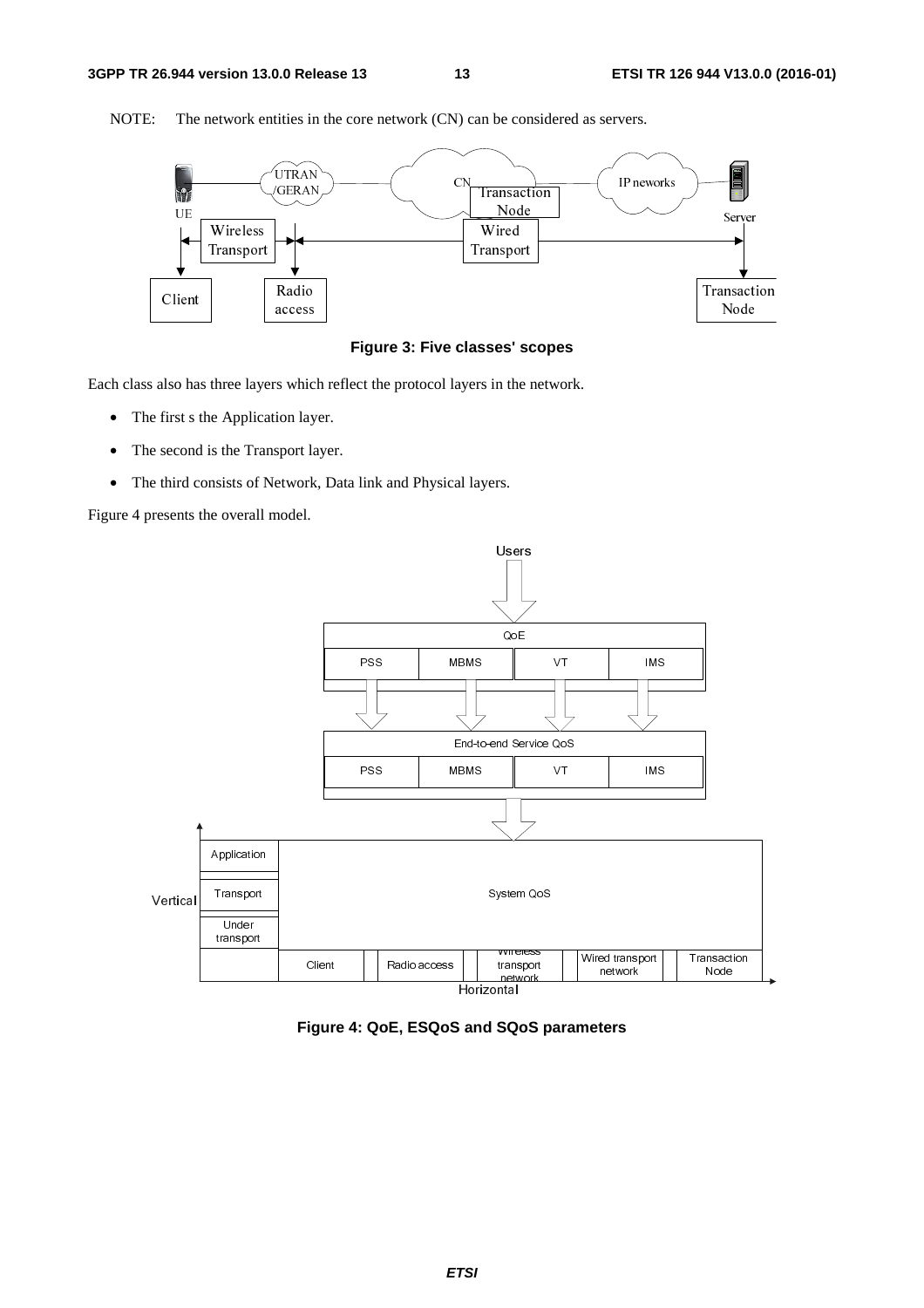## 5 QoE parameters

### 5.1 General

The parameters and values in the following sections are necessary for the support of 3G services.

Firstly, for mobile communication systems, service performance depends on network availability factors expressed in terms of time availability (% of the time) and radio coverage availability (% of the radio coverage).

Service-specific QoE parameters may include, for the telephony service as an example, speech quality, level of background noise, level of echo, delay, etc. This section provides a parameter list for a Audio/Video service, each parameter would be calibrated on the following basis:

- 95 % probability;
- mean;
- target value:
- Least Acceptable Value (LAV).

This forms the basis of candidate material for standardization, and must be aligned with the work of the ITU-T.

## 5.2 Service non-access

The service cannot be accessed by the UE when requested by the user. The service non-access may be caused by the network unavailability or shutdown of service server, etc.

## 5.3 Service failure

The service can be accessed, but something occurs once the service is in use resulting in failure of service for the user. The service failure may be caused by overload of server, handoff of user or network congestion, etc.

### 5.4 Service setting-up time

The service setting-up time is the period from the time of service request to the time of service playing. The service setting-up time may vary from microsecond to seconds, and depends on the service requested by the user.

## 5.5 Re-buffering

Re-buffering denotes the time and the frequency of re-buffering during the usage of service. The main reason of rebuffering is the data network transmission rate cannot keep up with the real-time play requirements of the user's terminal.

### 5.6 Image corruption

Image corruption refers to the degree of corruption quality of a single image.

## 5.7 Edge noise

Edge Noise denotes the form of edge busyness that is characterized by spatially varying distortion that occurs in close proximity to the edges of objects in a video display.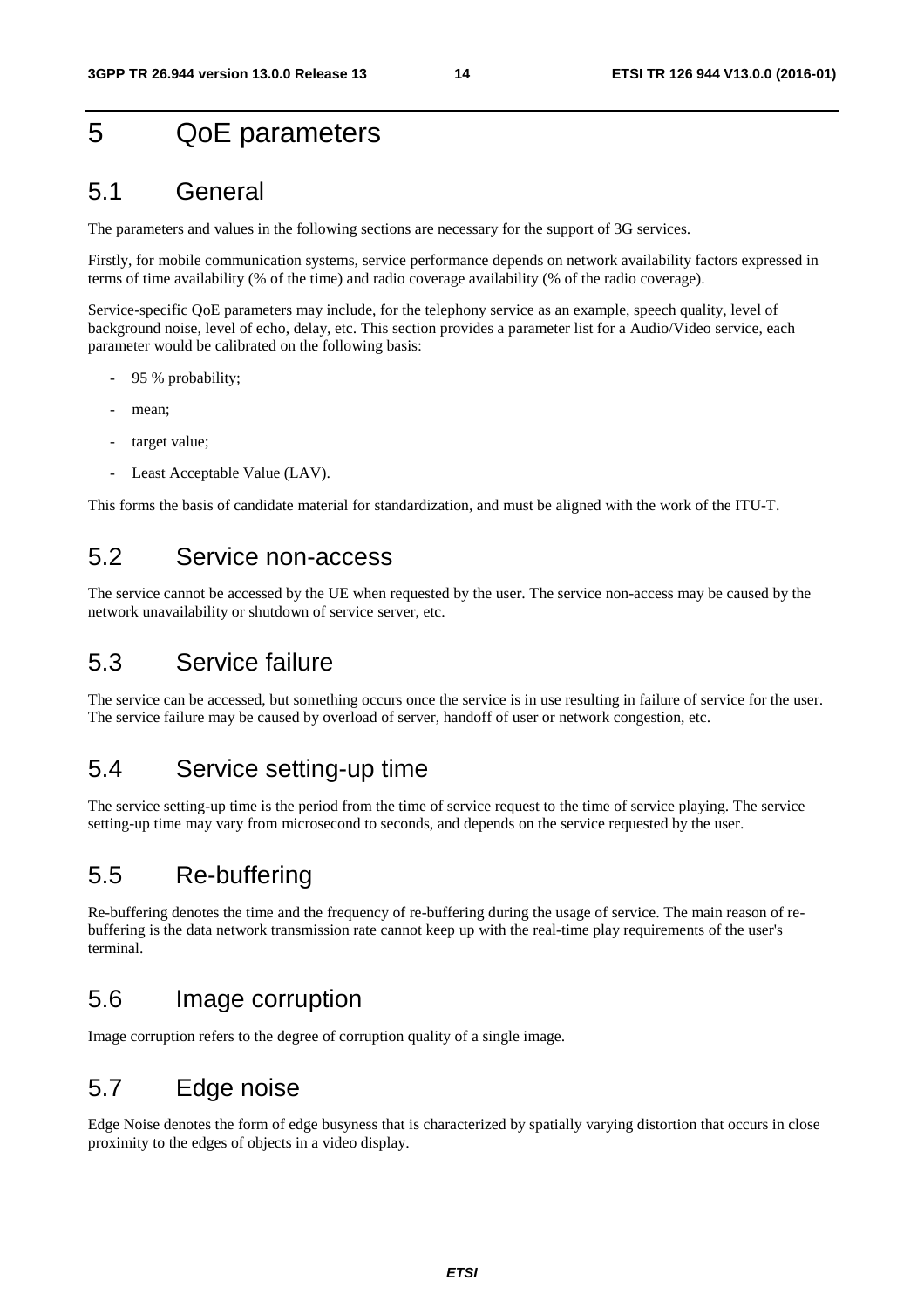## 5.8 Blurriness

Blurriness denotes the image/video quality as being indistinct.

## 5.9 Colour reproduction accuracy

Colour reproduction denotes the quality of accuracy in colour reproduction procedure.

## 5.10 Blockiness

Blockiness refers to the degree of image distortions that occurs in DCT-block edge compression due to compression error or packet loss.

## 5.11 Incontinuous image with block

Incontinuous image with block denotes the degree of data block consistency among continuous frames.

## 5.12 Freeze image

Freeze image refers to the degree of frozen image when video is playing, which is caused by inadequate received data or low frame transmission rate.

## 5.13 Audio quality

Audio quality describes the quality of audio as perceived by the user and mainly is decided by the codec algorithm, network transmission delay and capacity of terminal.

## 5.14 Audio/Video synchronization error

Audio/video synchronization error describes the time difference of the audio and video signal at the user side. Audio/video synchronization error is mainly caused by the network transmission delay and buffering delay.

## 6 ESQoS parameters

## 6.1 General

The ESQoS parameters can be obtained directly from the QoE. The process is shown in figure 5.



#### **Figure 5: The ESQoS parameters from QoE**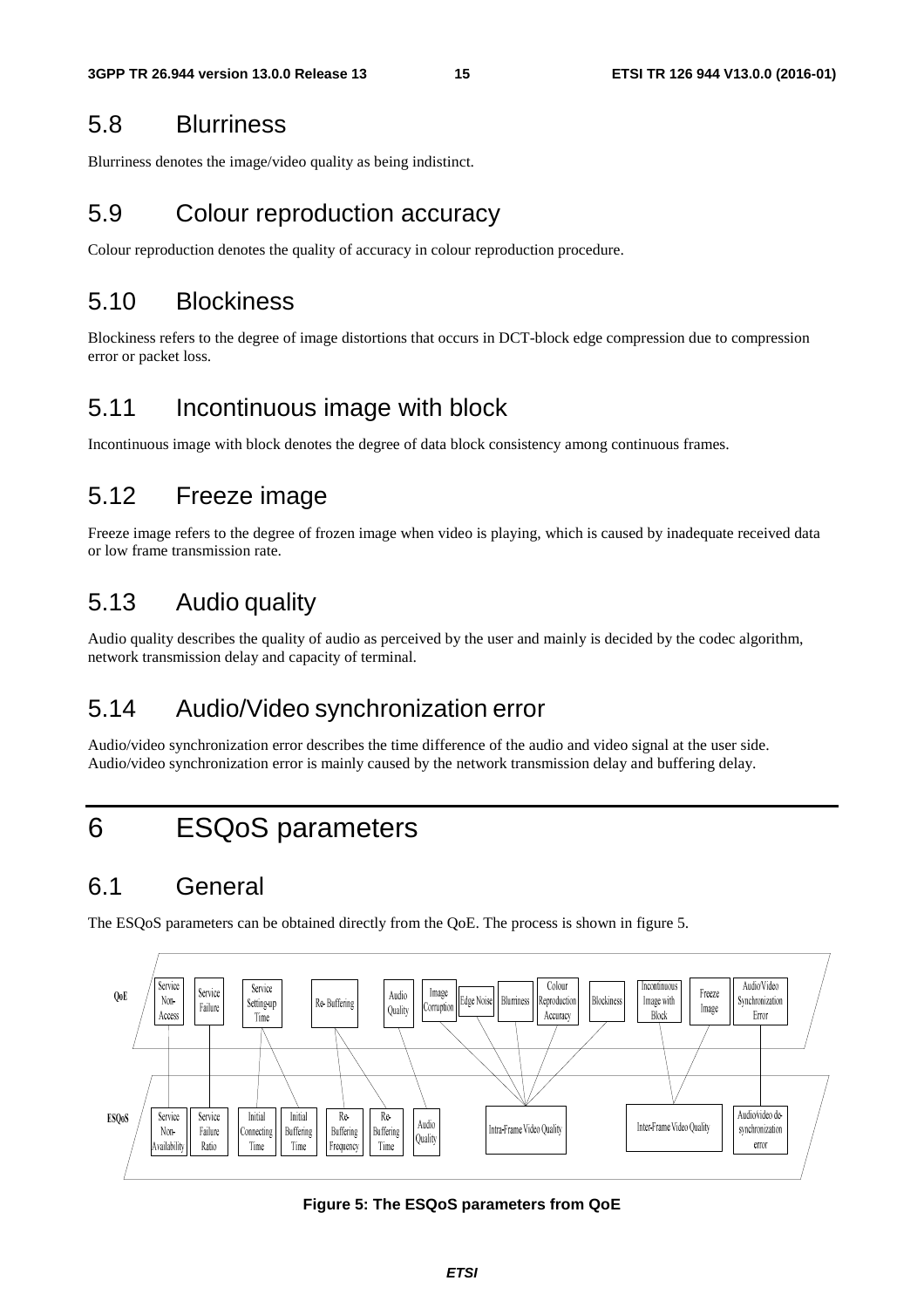There are perfect and reasonable definitions of service QoS parameters in the TS 102 250-2 [3] of ETSI STQ Mobile. Parts of the outputs of TS 102 250-2 [3] are introduced to E2EMSPM's End-to-End Service QoS area for reference.

## 6.2 Service non-availability

### 6.2.1 Abstract definition

The Service Non-Availability describes the probability that the first data packet of the stream cannot be received by the UE when requested by the user. The "packet reception" is completed by appearance of the "buffering" message on the player at user side.

### 6.2.2 Equation

| Streaming Service Non - Availability [%] = $\frac{\text{unsuccessful stream request attempts}}{\text{}}$ × 100 % |  |
|------------------------------------------------------------------------------------------------------------------|--|
| all stream request attempts                                                                                      |  |

## 6.2.3 Trigger point

| Event from abstract equation | Trigger point from customer's<br>point of view | Technical description / protocol part |
|------------------------------|------------------------------------------------|---------------------------------------|
| Service access attempt       | <b>Start: Stream request</b>                   | Start: RTSP: Setup                    |
| Successful attempt           | Stop: "Buffering" message                      | Stop: Reception of first data packet  |
| Unsuccessful attempt         | Stop trigger point not reached.                |                                       |

NOTE: The main causes of Service unavailable are:

- 1) Radio access is blocked or failed.
- 2) Transport network is busy or failed.
- 3) A server is busy or failed.

This parameter also depends on the connecting time limitation of the client.

## 6.3 Service failure ratio

### 6.3.1 Abstract definition

The Service Failure Ratio describes the probability that the service cannot be available for the UE of the user once the service is running. The typical case of "service failure" is by appearance of unexpected interruption of video or/and audio.

### 6.3.2 Equation

 $- \times 100\%$ all successful service connections Service Failure Ratio  $=$   $\frac{\text{times of incomplete service provision}}{}$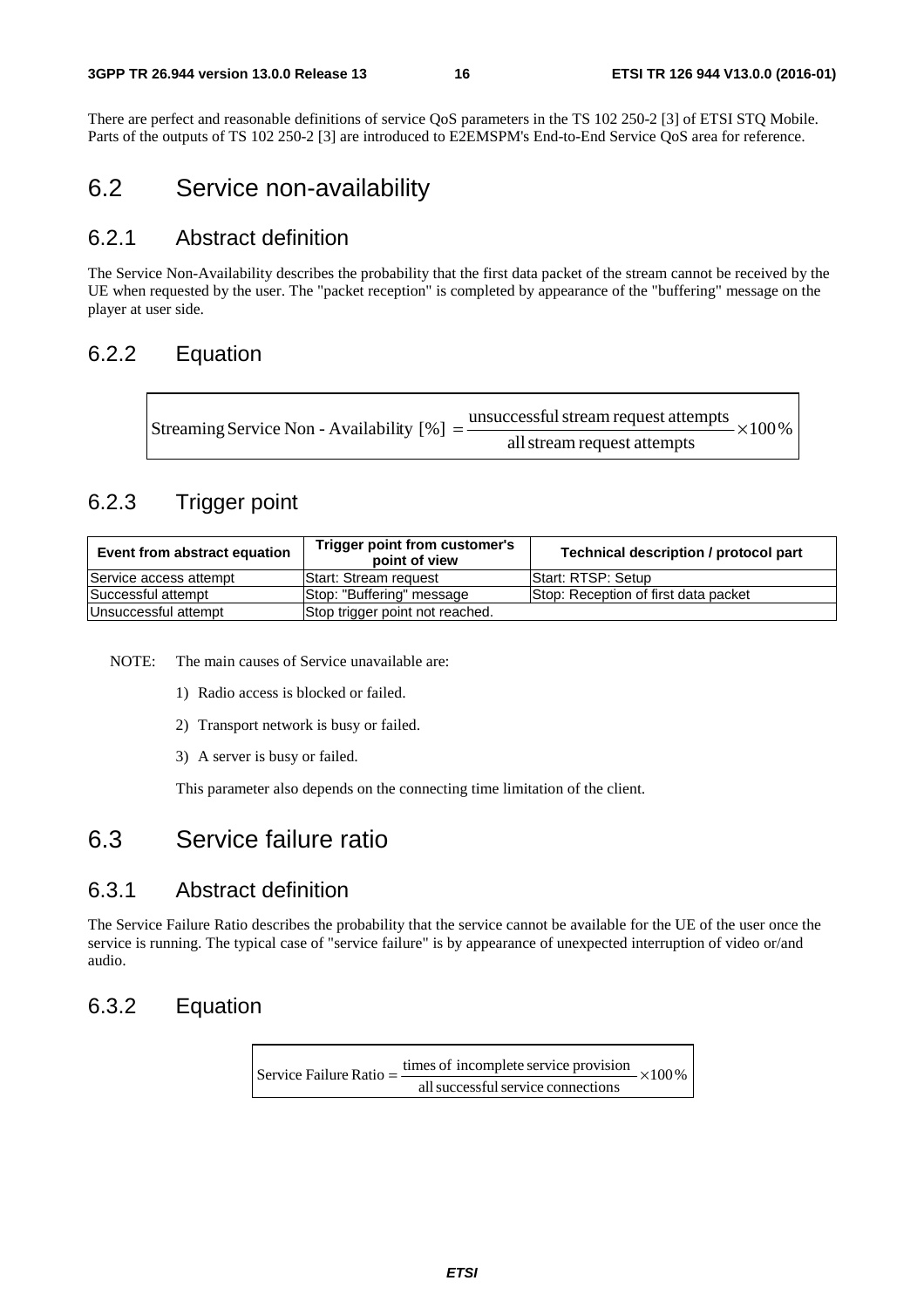### 6.3.3 Trigger point

| Event from abstract equation    | Trigger point from customer's<br>point of view | Technical description / protocol part     |
|---------------------------------|------------------------------------------------|-------------------------------------------|
| Service connection succeed      | Start: "Buffering" message                     | Start: Reception of the first data packet |
| Complete service provisioning   | Stop: service provisioning is over             | Stop: Reception of the last data packet   |
| incomplete service provisioning | Stop trigger point not reached.                |                                           |

NOTE: The main causes of Service Failure are:

- 1) Network congestion.
- 2) Inadequate UE resources.
- 3) Some servers are failed.

## 6.4 Initial connection time

### 6.4.1 Abstract definition

The Initial Connection Time describes the time period needed to complete the establishment of service session.

### 6.4.2 Equation

Initial Connection Time =  $t_{\text{reception of first data packet}} - t_{\text{service request}}$ 

## 6.4.3 Trigger Point

| Event from abstract equation            | Trigger point from customer's<br>point of view | Technical description / protocol part |
|-----------------------------------------|------------------------------------------------|---------------------------------------|
| lTime when service is reauested         | <b>Start: Service request</b>                  | Start: RTSP: Setup                    |
| Time when first data packet is received | Stop: "buffering" message                      | Stop: Reception of first data packet  |

## 6.5 Initial buffering time

### 6.5.1 Abstract definition

The Initial Buffering Time describes the interval from the time of reception of first data packet to the time of service playing.

### 6.5.2 Equation

Initial Buffering Time =  $t_{\text{service playing}} - t_{\text{reception of first data packet}}$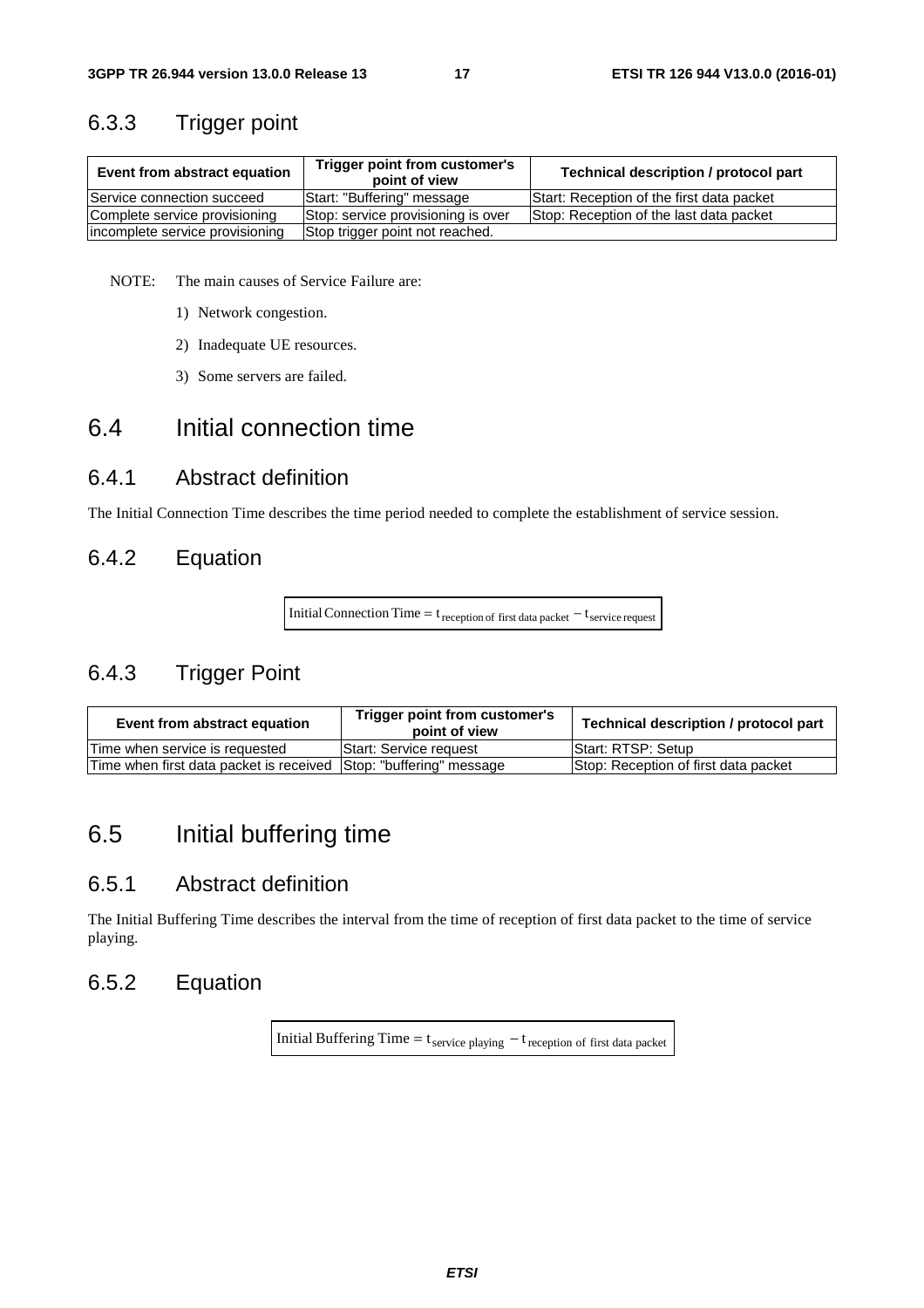## 6.5.3 Trigger Point

| Event from abstract equation               | Trigger point from customer's<br>point of view | Technical description / protocol part                                            |
|--------------------------------------------|------------------------------------------------|----------------------------------------------------------------------------------|
| Time when first data packet is<br>received | Start: "buffering" message                     | Start: Reception of first data packet                                            |
| Time when service is playing               | Stop: Video / Audio playing                    | Stop: The number of received packet reaches<br>the threshold to play the service |

## 6.6 Re-buffering frequency

### 6.6.1 Abstract definition

The Re-Buffering Frequency describes the times of occurrence of re-buffering during the service is provisioning.

### 6.6.2 Equation

total time of service provision  $\text{Re}$  - Buffering Frequency =  $\frac{\text{times of re-buffering}}{\text{times of equivalence}}$ 

## 6.6.3 Trigger point

| Event from abstract equation       | Trigger point from customer's<br>point of view | Technical description / protocol part       |
|------------------------------------|------------------------------------------------|---------------------------------------------|
| Times of occurrence of             | The number of "buffering"                      | The buffer for the service is empty         |
| re-buffering                       | messages                                       |                                             |
| Total time of service provisioning | The total time of playing                      | The period of data transmission for service |

## 6.7 Re-buffering time

### 6.7.1 Abstract definition

The Re-Buffering Time describes the average time of an event of re-buffering during the service is provisioning.

### 6.7.2 Equation

| $Re$ - Buffering Time = $\frac{N}{n}$ | total time of re - buffering  |
|---------------------------------------|-------------------------------|
|                                       | total times of re - buffering |

### 6.7.3 Trigger point

| Event from abstract equation            | Trigger point from customer's<br>point of view | <b>Technical description / protocol part</b>                                                                  |
|-----------------------------------------|------------------------------------------------|---------------------------------------------------------------------------------------------------------------|
| Total time of re-buffering              | The total show time of "buffering"<br>message  | The time from buffer is empty to the packet of<br>the buffer reaches the threshold of service<br>provisioning |
| Times of occurrence of re-<br>buffering | The number of "buffering"<br>messages          | The buffer for the service is empty                                                                           |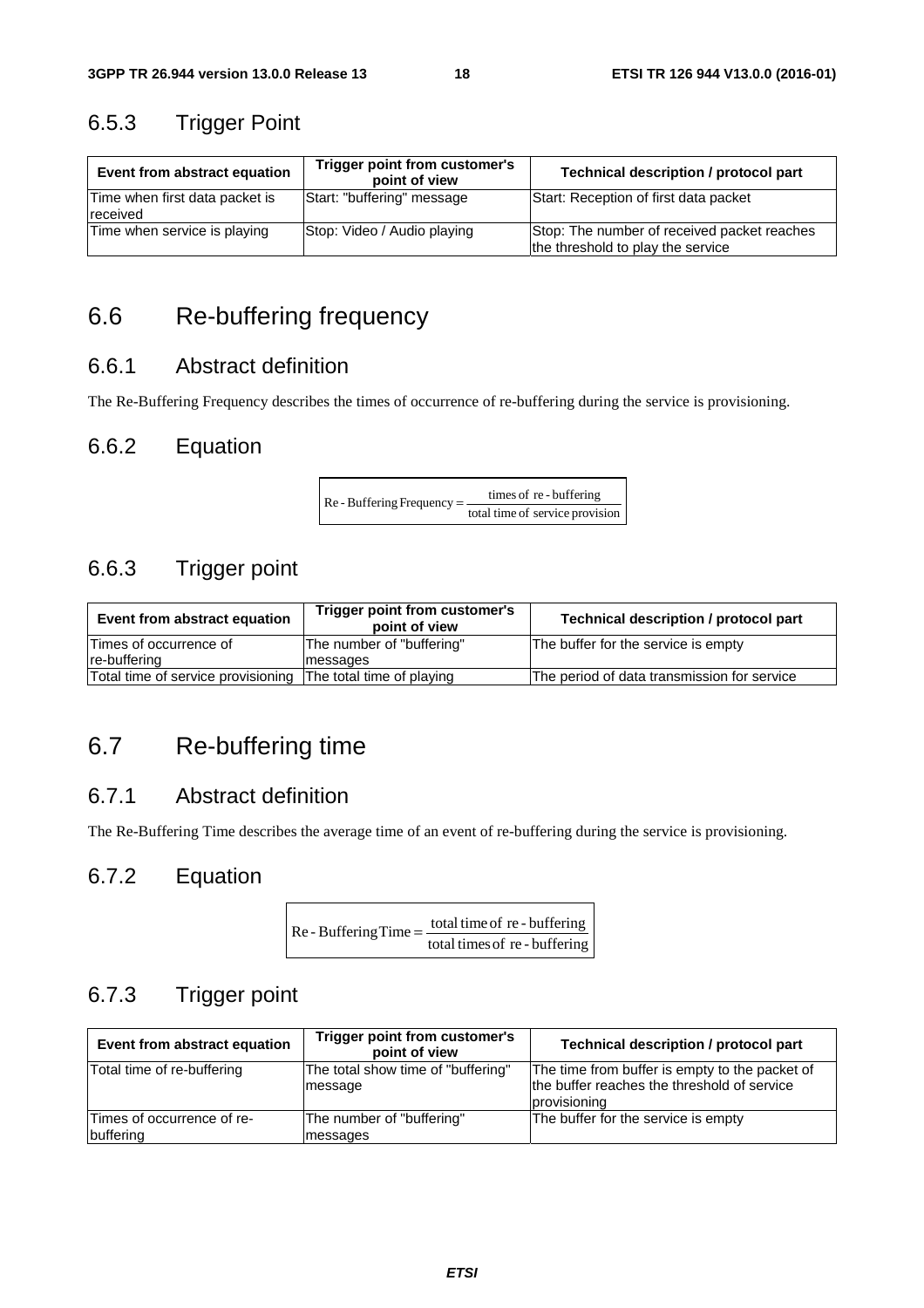## 6.8 Audio quality

### 6.8.1 Abstract definition

The parameter Audio Quality describes the audio quality as perceived by the end-user.

ITU-R has defined an algorithm defined for audio information. It can be found in [6].

### 6.8.2 Equation

To be defined.

## 6.8.3 Trigger point

| Event from abstract equation | Trigger point from customer's<br>point of view | Technical description / protocol part                                        |
|------------------------------|------------------------------------------------|------------------------------------------------------------------------------|
| to be determined             | Start: Begin of audio service<br>reproduction  | Start: Service players signal when the<br>reproduction of the service starts |
| to be determined             | Stop: End of audio service<br>reproduction     | Stop: RTSP: TEARDOWN                                                         |

## 6.9 Intra-frame video quality

### 6.9.1 Abstract definition

The parameter Inter-Frame Video Quality measures the quality within a single video frame. It is noted that a standardized algorithm for the evaluation of intra-frame video quality does not exist, and further study is needed. In this document, PSNR is used to denote the intra-frame video quality.

### 6.9.2 Equation

$$
Dist_n = \sum_{i} \sum_{k} MSE(x_{i,k}, y_{i,k})
$$
  
PSNR = 
$$
\frac{\sum_{i} 10 \log_{10}(255 \times 255/Dist_n))}{N}
$$

where  $x_{jk}$  and  $y_{jk}$  are the pixel values of the n<sup>th</sup> original and reconstructed frames, respectively, *N* is the total number of frames, and  $MSE(a,b)$  is the mean square error between value *a* and *b*, i.e.,  $MSE(a,b) = (a-b)^2$ .

## 6.9.3 Trigger point

| Event from abstract equation | Trigger point from customer's<br>point of view | Technical description / protocol part                                        |
|------------------------------|------------------------------------------------|------------------------------------------------------------------------------|
| Ito be determined            | Start: Begin of video service<br>reproduction  | Start: Service players signal when the<br>reproduction of the service starts |
| to be determined             | Stop: End of video service<br>reproduction     | Stop: RTSP: TEARDOWN                                                         |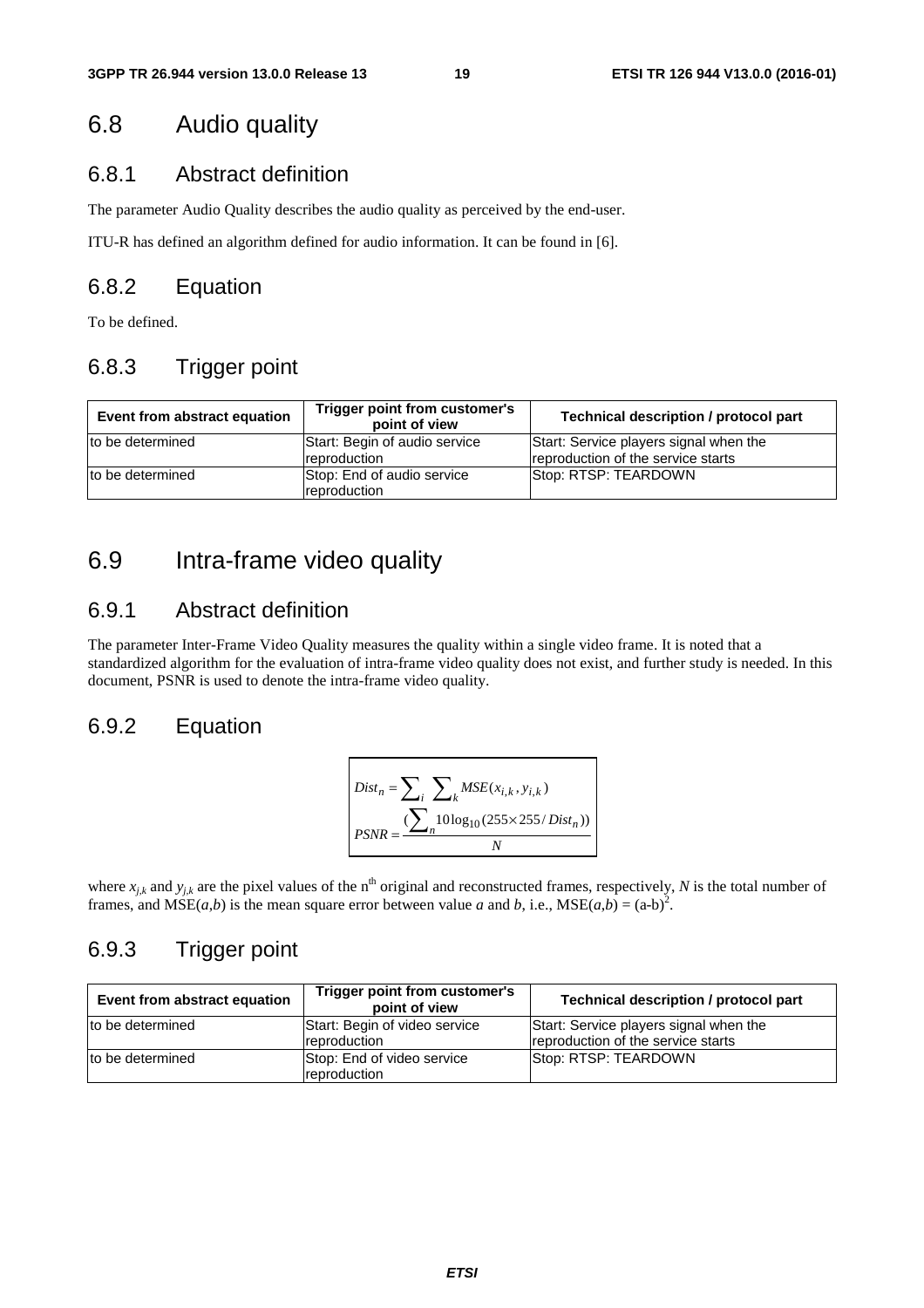## 6.10 Inter-frame video quality

### 6.10.1 Abstract definition

The parameter Inter-Frame Video Quality measures the quality of continuous video frames. It is noted that a standardized algorithm for the evaluation of inter-frame video quality does not exist, and further study is needed. In this document, standard deviation of PSNR (STD\_PSNR) is used to denote the inter-frame video quality.

### 6.10.2 Equation



This metric captures the variability of PSNR over the entire video sequence.

### 6.10.3 Trigger point

| Event from abstract equation | Trigger point from customer's<br>point of view       | Technical description / protocol part                                        |
|------------------------------|------------------------------------------------------|------------------------------------------------------------------------------|
| to be determined             | Start: Begin of video service<br><b>reproduction</b> | Start: Service players signal when the<br>reproduction of the service starts |
| to be determined             | Stop: End of video service<br><b>reproduction</b>    | Stop: RTSP: TEARDOWN                                                         |

## 6.11 Audio/Video de-synchronization error

## 6.11.1 Abstract definition

The parameter Audio/Video De-Synchronization Error describes the percentage of time difference of the audio and video signal at the user side exceeds a predefined threshold.

### 6.11.2 Equation

| Audio/Video De - Synchronizatin Error = | total time of audio/video de - synchronization |  |  |  |
|-----------------------------------------|------------------------------------------------|--|--|--|
|                                         | total time of service provision                |  |  |  |

### 6.11.3 Trigger point

| Event from abstract equation                                 | Trigger point from customer's<br>point of view | Technical description / protocol part                                       |
|--------------------------------------------------------------|------------------------------------------------|-----------------------------------------------------------------------------|
| Total time of audio/video de-                                |                                                | Accumulative time that audio/video Difference of the audio and video signal |
| <b>Isynchronization</b>                                      | lis de-synchronous                             | exceeds a predefined threshold                                              |
| Total time of service provisioning The total time of playing |                                                | The period of data transmission for service                                 |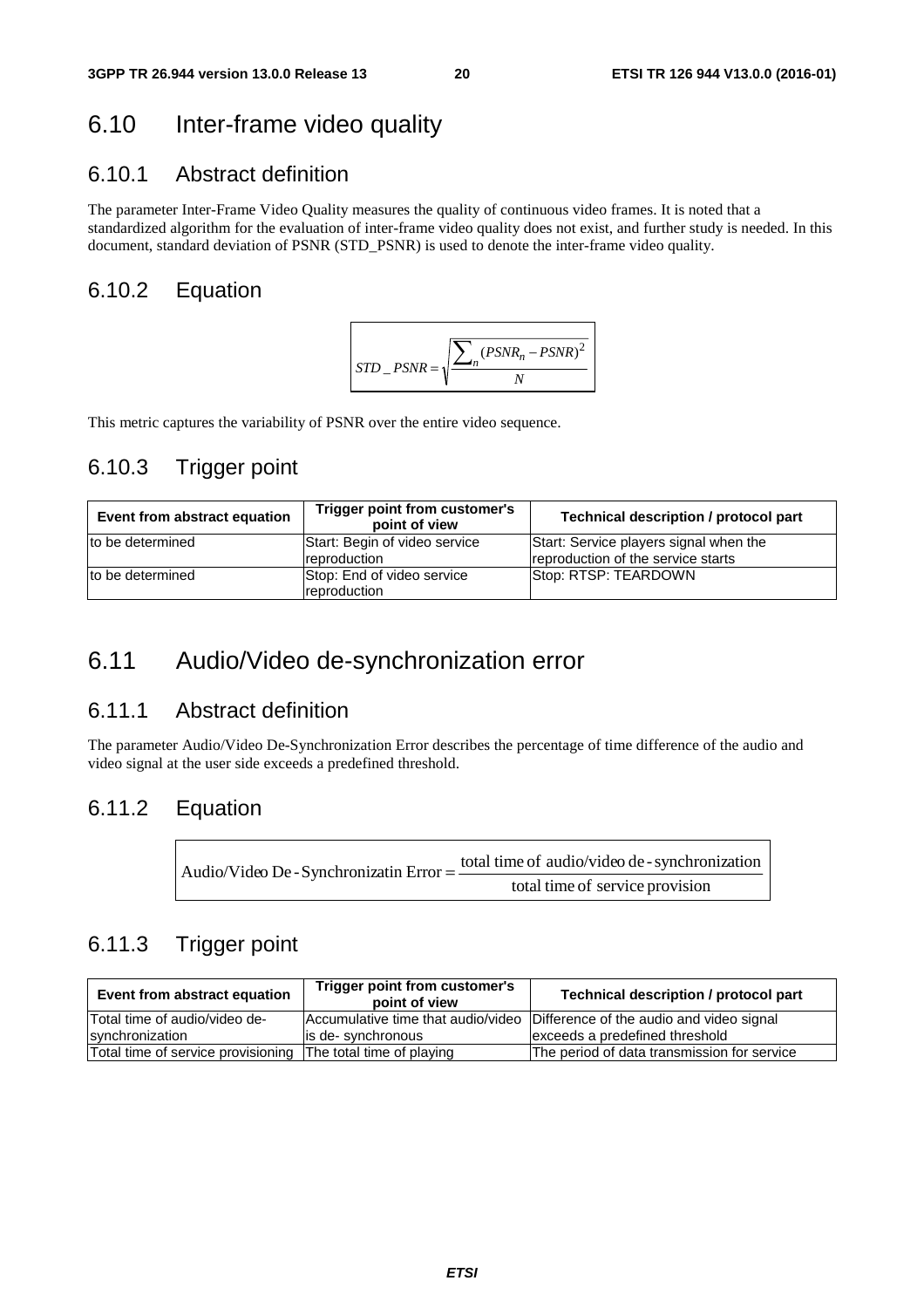## 7 SQoS parameters

## 7.1 SQoS parameters of each layer

SQoS parameters are defined according to one of three layers (Application, Transport and sub-Transport) as well as the network structure, SQoS parameters are first classified according to the layers.

Some parameters are selected according to protocol layers and give the definitions of each parameter. Most of the definitions are cited from documents of standards.

### 7.1.1 Application

#### 7.1.1.1 Frame rate

Definition: The playing rate of frames, i.e. 30 frame/sec denotes a playing of 30 frames in one second.

#### 7.1.1.2 Frame loss ratio

Definition: Frame loss ratio indicates the extent of frame loss between the sender and receiver. Frame loss ratio=number of the unreceived frames / number of all sending frames.

#### 7.1.1.3 Frame error ratio

Definition: Frame error ratio=number of all error frame received/ number of all frames sent.

#### 7.1.1.4 Transaction rate

Definition: The average rate for servers to transact the data packet. Those servers may include: SGSN, GGSN, VLR, HLR, AuC, web server, media server, etc.

#### 7.1.1.5 Transaction delay

Definition: The sum of the time for a data packet to wait in queue and receive the service during the server transaction.

### 7.1.2 Transport

#### 7.1.2.1 Bandwidth

Definition: The quantity of data transmitted per unit time in the network, usually expressed as bps.

#### 7.1.2.2 Transfer delay

Definition: dT, the transfer delay from Src to Dst at time T is defined by the statement: Src sent the first bit of a unit data to Dst at wire-time T and that Dst received the last bit of that packet at wire-time T+dT.

NOTE: If the transfer delay from Src to Dst at T is undefined (informally, infinite), this means that Src sent the first bit of a unit data to Dst at wire-time T and that Dst did not receive that unit data [4].

#### 7.1.2.3 Jitter

Definition: The differential time between the packet actual arrival time and its expected arrival time according to a standard clock.

#### 7.1.2.4 Packet loss ratio

Definition: Packet loss ratio=the number of unreceived packets/the number of packets sent.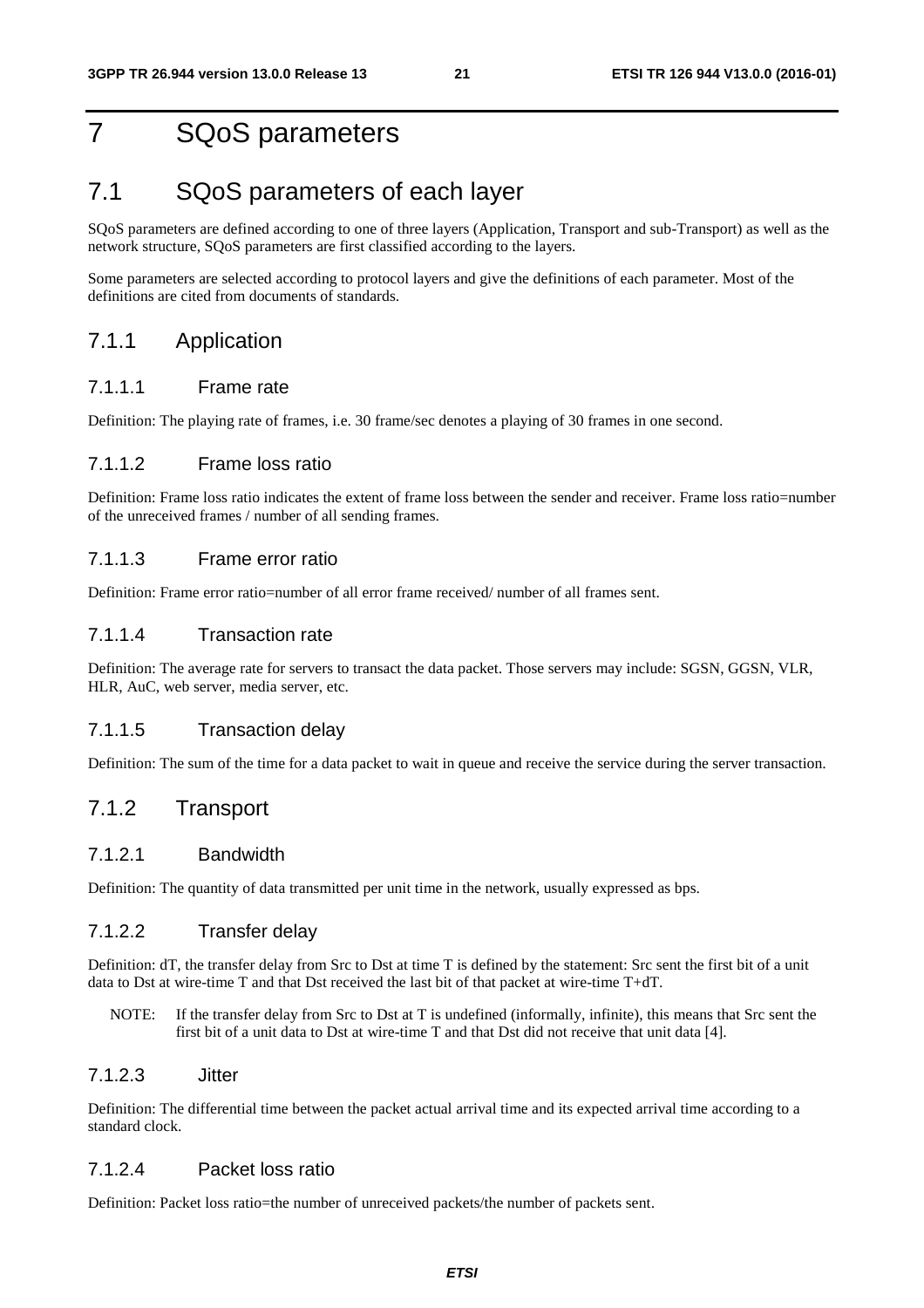#### 7.1.2.5 Packet error ratio

Definition: Packet error ratio the number of received frames that contain an error in the frame payload divided by the total number of transmitted frames.

### 7.1.3 Sub-transport

#### 7.1.3.1 Frame loss ratio

Definition: Frame loss ratio= the number of unreceived frames/the number of all sending frames.

#### 7.1.3.2 Residual frame error ratio

Definition: The residual frame error ratio is the number of undetected error frames divided by the total number of transmitted frames in one direction of a single virtual connection.

#### 7.1.3.3 Frame discard ratio

Definition: The number of received frames that are discarded because of a frame error divided by the total number of transmitted frames in one direction of a single virtual connection. Frame errors are defined as follows:

- 1) Frames those are too long or too short;
- 2) Frames that are not a multiple of 8 bits in length;
- 3) Frames with an invalid or unrecognized DLCI;
- 4) Frames with an abort sequence;
- 5) Frames with improper flag delimitation;
- 6) Frames that fail FCS [5].

#### 7.1.3.4 Residual bit ratio

Definition: Indicates the undetected bit error ratio in the delivered SDUs. If no error detection is requested, Residual bit error ratio indicates the bit error ratio in the delivered SDUs [1].

#### 7.1.3.5 Access delay

Definition: The delay time in queue of the station waiting for base station to assign a channel.

#### 7.1.3.6 Block ratio

Definition: The frequency of channel arrangement request failure.

#### 7.1.3.7 Soft handoff rate

Definition: The average rate for clients to handoff from one district to another.

## 7.2 SQoS parameters of each class

Some SQoS parameters are selected that is important enough for the five classes as table 1.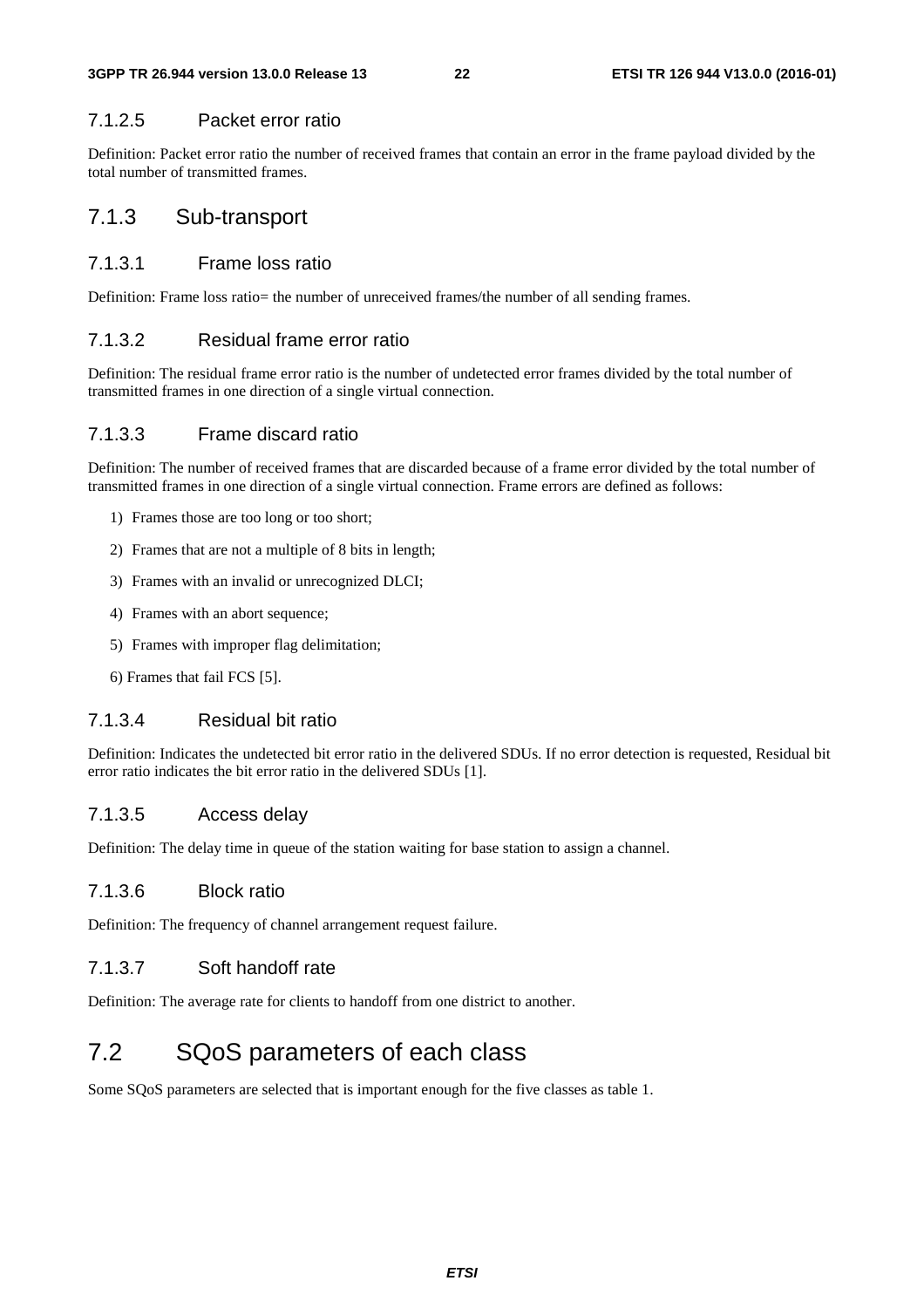| <b>Class</b>               | <b>SQoS parameters</b>          |
|----------------------------|---------------------------------|
| Client                     | 1)<br>Frame rate                |
|                            | Frame loss ratio<br>2)          |
|                            | Frame error ratio<br>3)         |
| Radio access network       | 1)<br>Access delay              |
|                            | Soft handoff rate<br>2)         |
|                            | <b>Block ratio</b><br>3)        |
| Wireless transport network | 1)<br><b>Bandwidth</b>          |
|                            | Transfer delay<br>2)            |
|                            | 3)<br>Jitter                    |
|                            | Packet loss ratio<br>$\vert 4)$ |
|                            | 5)<br>Frame loss ratio          |
|                            | 6)<br>Frame error ratio         |
|                            | 7)<br>Frame discard ratio       |
|                            | Residual bit error ratio<br>8)  |
| Wired transport network    | 1)<br><b>Bandwidth</b>          |
|                            | 2)<br>Transfer delay            |
|                            | 3)<br><b>Jitter</b>             |
|                            | Packet loss ratio<br>4)         |
|                            | 5)<br>Frame loss ratio          |
|                            | 6)<br>Frame error ratio         |
|                            | Frame discard ratio<br>7)       |
|                            | Residual bit error ratio<br>8)  |
| <b>Transaction Node</b>    | 1)<br><b>Transaction rate</b>   |
|                            | Transaction delay<br>2)         |
|                            | 3)<br>Transaction capacity      |

#### **Table 1: SQoS parameters of each class**

## 7.3 SQoS parameters of each service

The general applicable SQoS parameters for each service (IMS, MBMS, PSS, and Video Telephone) are listed in table 2 according to both class and layers. A specific list of transaction node SQoS of each service is listed in table 3.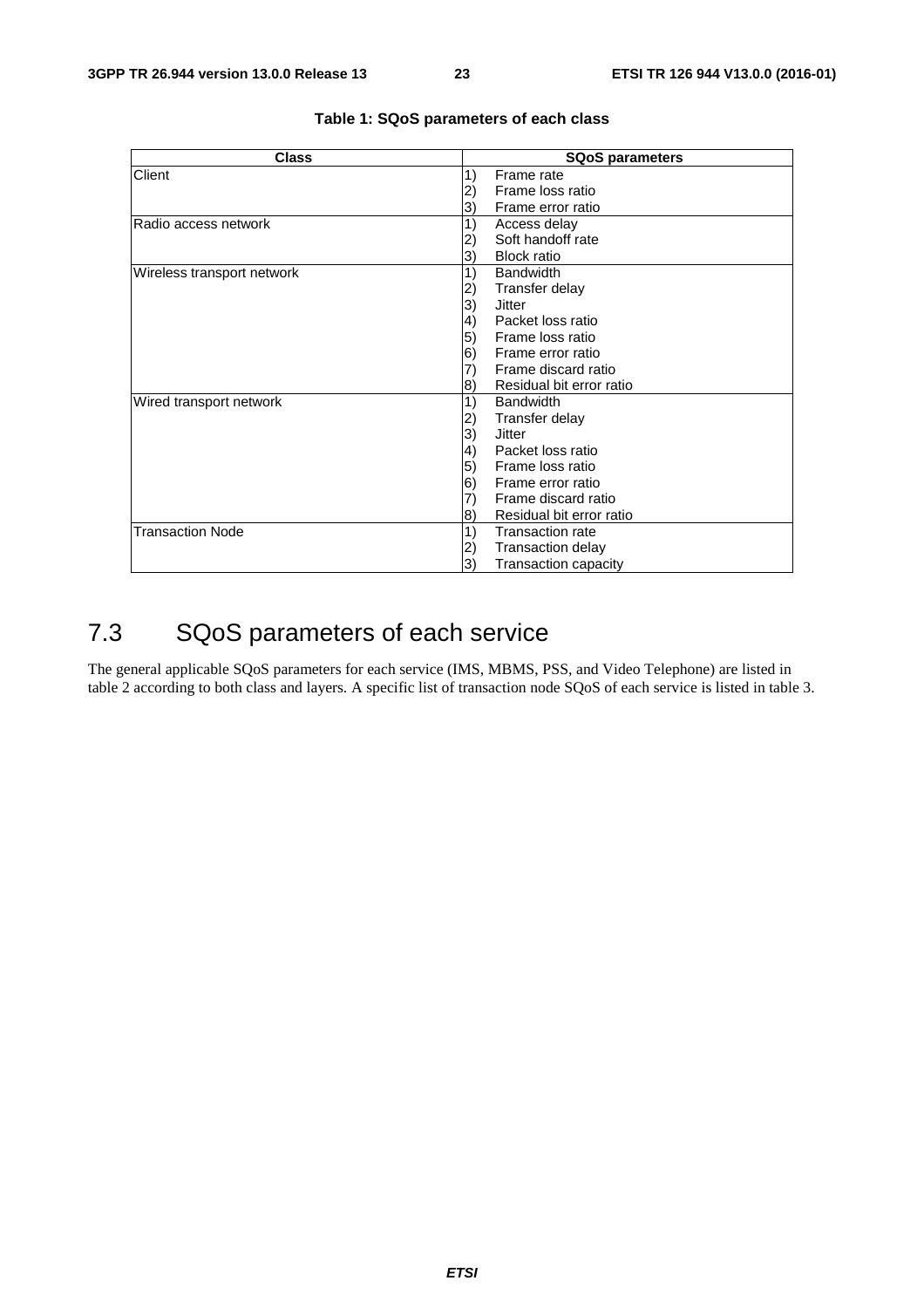| <b>Applicable SQoS parameters</b> |                          |                                                           |
|-----------------------------------|--------------------------|-----------------------------------------------------------|
| of IMS, MBMS, PSS, VT class       |                          |                                                           |
| Client                            | <b>Application Layer</b> | <b>IFrame</b> rate                                        |
|                                   |                          | Frame loss ratio,                                         |
|                                   |                          | Frame error ratio                                         |
|                                   | Transport Layer          |                                                           |
|                                   | Under transports         |                                                           |
| Radio access network              | <b>Application Layer</b> |                                                           |
|                                   | Transport Layer          |                                                           |
|                                   | Under transports         | <b>Block</b> ratio                                        |
|                                   |                          | Access delay                                              |
|                                   |                          | Soft handoff rate                                         |
| Wireless transport                | <b>Application Layer</b> |                                                           |
| <b>Network</b>                    | Transport Layer          | Bandwidth                                                 |
|                                   |                          | Transfer Delay                                            |
|                                   |                          | Jitter                                                    |
|                                   |                          | Packet loss ratio                                         |
|                                   | Under transports         | Frame loss ratio, Frame error ratio, Frame discard ratio, |
|                                   |                          | Residual bit error ratio                                  |
| Wired transport                   | <b>Application Layer</b> | Bandwidth                                                 |
| <b>Network</b>                    | Transport Layer          | <b>Transfer Delay</b>                                     |
|                                   |                          | <b>Jitter</b>                                             |
|                                   |                          | Packet loss ratio                                         |
|                                   | Under transports         | Frame loss ratio, Frame error ratio, Frame discard ratio, |
|                                   |                          | Residual bit error ratio                                  |
| <b>Transaction Node</b>           | <b>Application Layer</b> | <b>Transaction rate</b>                                   |
|                                   |                          | <b>Transaction delay</b>                                  |
|                                   |                          | Transaction capacity                                      |
|                                   | Transport Layer          |                                                           |
|                                   | Under transports         |                                                           |

| Table 2: General applicable SQoS parameters for service |  |  |  |  |  |
|---------------------------------------------------------|--|--|--|--|--|
|---------------------------------------------------------|--|--|--|--|--|

The SQoS metrics of each service are different in the transaction node class.

#### **Table 3: Specific SQoS parameters for transaction node of each service**

| <b>Service and SQoS</b>      | <b>PSS</b>                                                                     | <b>IMS</b>                                                                                                                                        | <b>MBMS</b>                                                                                                         | Video Telephony                                 |
|------------------------------|--------------------------------------------------------------------------------|---------------------------------------------------------------------------------------------------------------------------------------------------|---------------------------------------------------------------------------------------------------------------------|-------------------------------------------------|
| Applicable Functional Entity | Base Station,<br>SGSN, GGSN,<br>VLR, HLR, AuC,<br>web server,<br>Imedia server | Base Station,<br>SGSN,GGSN,<br>VLR, HLR,<br>IAuCIP-CAN.P-<br>ICSCF.I-CSCF.S-<br>ICSCF,HSS,DHC<br>P.DNS.MGW.MG<br>ICF.BGCF.AS.MR<br><b>FC.MRFP</b> | Base Station,<br>ISGSN, GGSN,<br>VLR, HLR, AuC,<br>IBM-SC, CBC,<br>Data Sources<br>land Content<br><b>IProvider</b> | Base Station, SGSN, GGSN,<br>VLR, HLR, AuC, MGW |
| <b>SQoS Parameter</b>        | 1) Transaction rate<br>2) Transaction delay<br>3) Transaction capacity         |                                                                                                                                                   |                                                                                                                     |                                                 |

# 8 Mapping between ESQoS and SQoS

## 8.1 General

Firstly, a general mapping between ESQoS and SQoS parameters for all the new services is presented, and then the specific characters of them are given.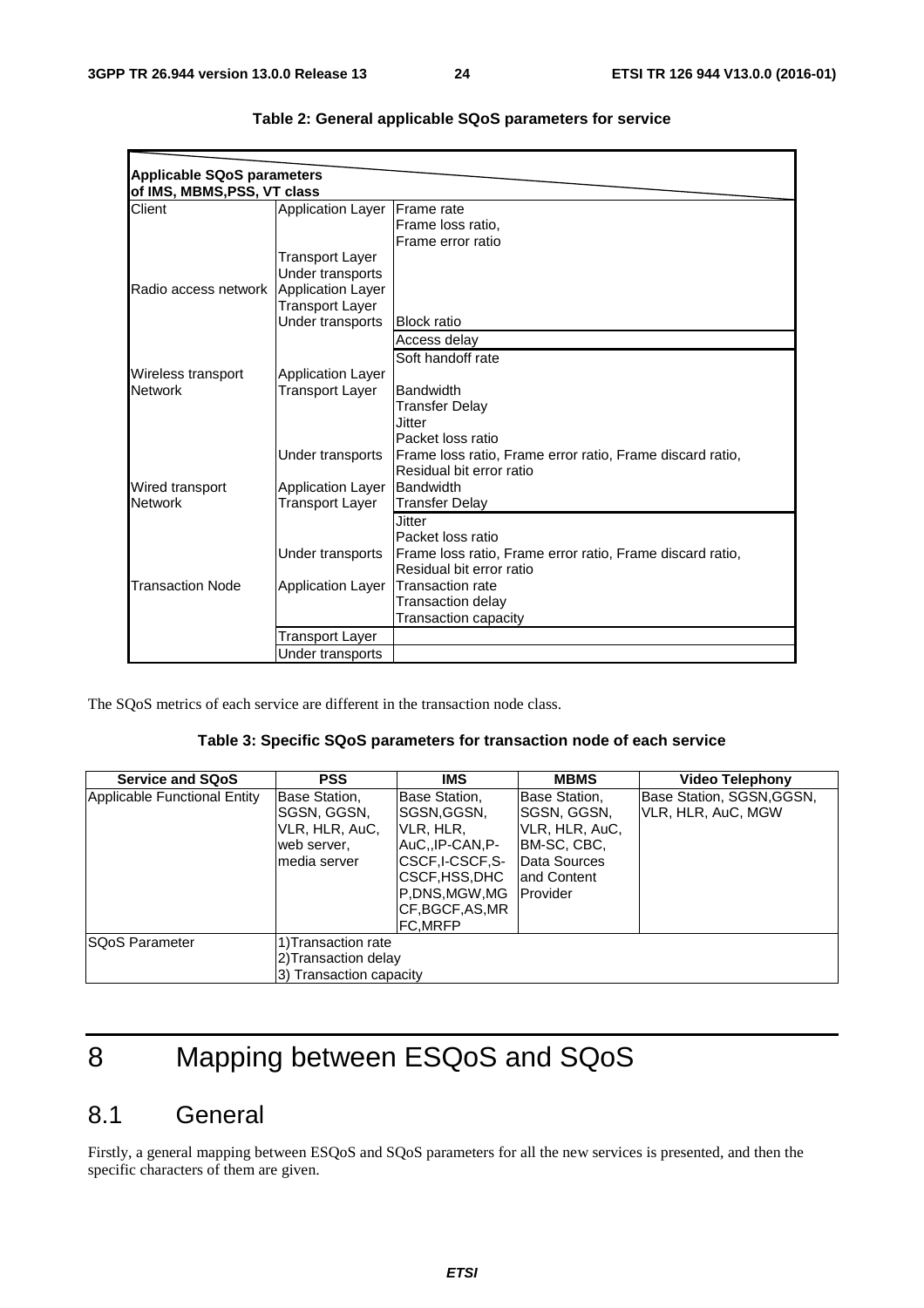#### **Table 4: the ESQoS and SQoS parameters mapping**

|                                 |                                                             | <b>ESQoS</b>                                                                                                                     | <b>Service Non-</b><br>Availability | <b>Service</b><br>failure<br>ratio | <b>Initial</b><br>connection<br>time | <b>Initial</b><br>buffering<br>time | <b>Rebuffering</b><br>frequency | Rebuffering<br>time | Audio<br>quality | Intra-<br>frame/inter-<br>frame Video | Audio/video de-<br>synchronization<br>error |
|---------------------------------|-------------------------------------------------------------|----------------------------------------------------------------------------------------------------------------------------------|-------------------------------------|------------------------------------|--------------------------------------|-------------------------------------|---------------------------------|---------------------|------------------|---------------------------------------|---------------------------------------------|
| <b>SQoS</b>                     |                                                             |                                                                                                                                  |                                     |                                    |                                      |                                     |                                 |                     |                  | quality                               |                                             |
| <b>Client</b>                   | Application                                                 | Frame rate<br>Frame loss ratio,<br>Frame error ratio                                                                             |                                     |                                    |                                      | $\sqrt{ }$                          |                                 |                     |                  |                                       |                                             |
| Radio access<br><b>Inetwork</b> | Transports<br>Under transports<br>Application<br>Transports |                                                                                                                                  |                                     |                                    |                                      |                                     |                                 |                     |                  |                                       |                                             |
|                                 | Under transports                                            | <b>Block ratio</b><br>Access delay<br>Soft handoff rate                                                                          |                                     |                                    |                                      |                                     |                                 |                     | N                |                                       |                                             |
| <b>Wireless</b>                 | Application                                                 |                                                                                                                                  |                                     |                                    |                                      |                                     |                                 |                     |                  |                                       |                                             |
| transport<br><b>Network</b>     | Transports                                                  | Bandwidth<br><b>Transfer Delay</b><br><b>Jitter</b><br>Packet loss ratio                                                         |                                     | N                                  |                                      |                                     |                                 |                     |                  |                                       |                                             |
|                                 | Under transports                                            | Frame loss ratio, Frame<br>error ratio, Frame<br>discard ratio, Residual<br>bit error ratio                                      |                                     |                                    |                                      |                                     |                                 |                     |                  |                                       |                                             |
| Wired                           | Application                                                 |                                                                                                                                  |                                     |                                    |                                      |                                     |                                 |                     |                  |                                       |                                             |
| transport<br><b>Network</b>     | Transports<br>Under transports                              | <b>Bandwidth</b><br><b>Transfer Delay</b><br><b>Jitter</b><br>Packet loss ratio<br>Frame loss ratio, Frame<br>error ratio, Frame |                                     | N                                  |                                      |                                     |                                 |                     |                  |                                       |                                             |
|                                 |                                                             | discard ratio, Residual<br>bit error ratio                                                                                       |                                     |                                    |                                      |                                     |                                 |                     |                  |                                       |                                             |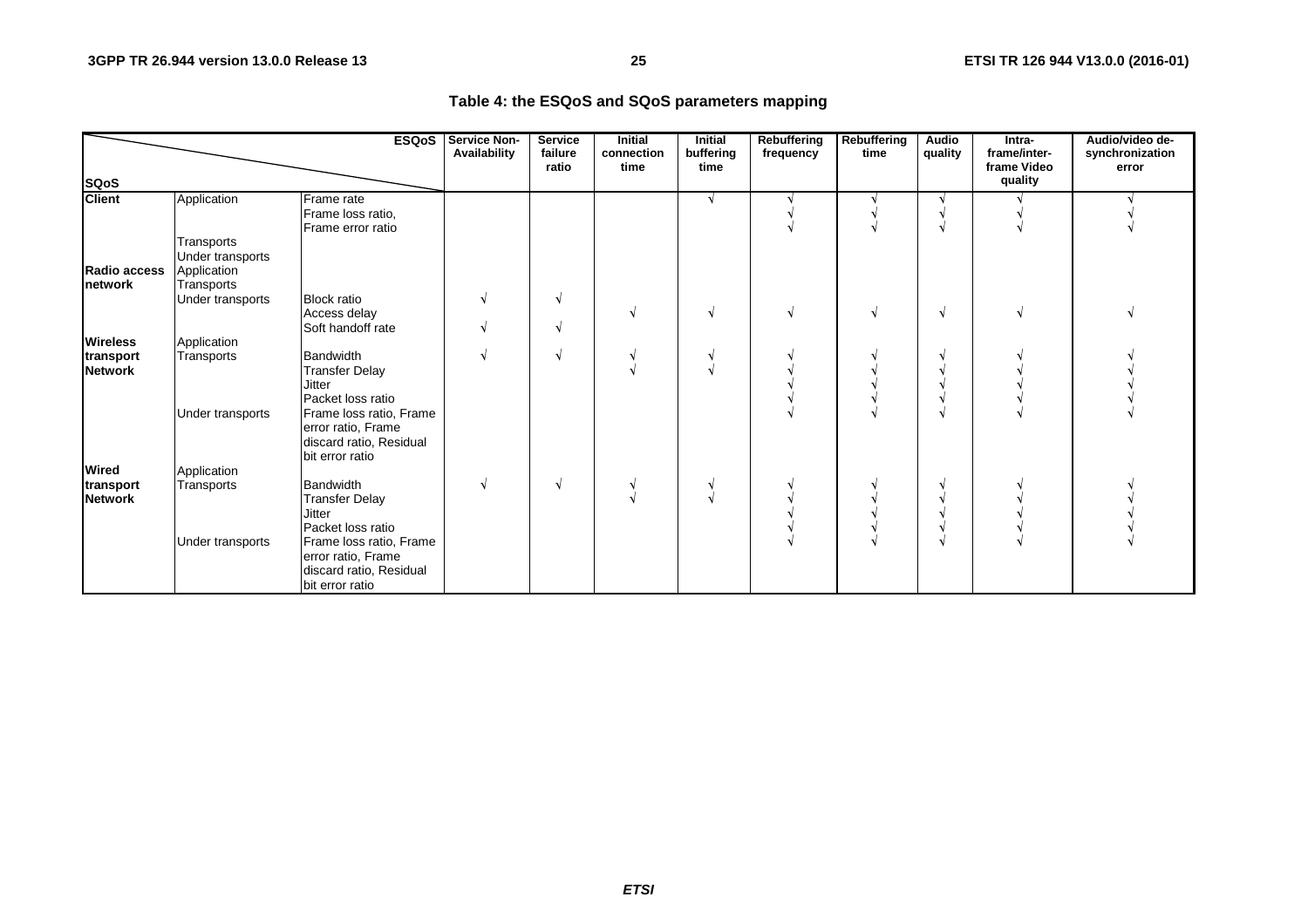|                    |             |             | <b>ESQoS</b>            | <b>Service Non-</b><br>Availability | Service<br>failure<br>ratio | <b>Initial</b><br>connection<br>time | Initial<br>buffering<br>time | Rebuffering<br>frequency | Rebuffering<br>time | Audio<br>quality | Intra-<br>frame/inter-<br>frame Video | Audio/video de-<br>synchronization<br>error |
|--------------------|-------------|-------------|-------------------------|-------------------------------------|-----------------------------|--------------------------------------|------------------------------|--------------------------|---------------------|------------------|---------------------------------------|---------------------------------------------|
| <b>SQoS</b>        |             |             |                         |                                     |                             |                                      |                              |                          |                     |                  | quality                               |                                             |
| <b>Transaction</b> | Application | Base        | Transaction rate        |                                     |                             |                                      |                              |                          |                     |                  |                                       |                                             |
| Node               |             | Station     | Transaction delay       |                                     |                             |                                      |                              |                          |                     |                  |                                       |                                             |
|                    |             |             | Transaction capacity    |                                     |                             |                                      |                              |                          |                     |                  |                                       |                                             |
|                    |             | <b>SGSN</b> | <b>Transaction rate</b> |                                     |                             |                                      |                              |                          |                     |                  |                                       |                                             |
|                    |             |             | Transaction delay       |                                     |                             |                                      |                              |                          |                     |                  |                                       |                                             |
|                    |             |             | Transaction capacity    |                                     |                             |                                      |                              |                          |                     |                  |                                       |                                             |
|                    |             | <b>GGSN</b> | <b>Transaction rate</b> |                                     |                             |                                      |                              |                          |                     |                  |                                       |                                             |
|                    |             |             | Transaction delay       |                                     |                             |                                      |                              |                          |                     |                  |                                       |                                             |
|                    |             |             | Transaction capacity    |                                     |                             |                                      |                              |                          |                     |                  |                                       |                                             |
|                    |             | <b>HLR</b>  | <b>Transaction rate</b> |                                     |                             |                                      |                              |                          |                     |                  |                                       |                                             |
|                    |             |             | Transaction delay       |                                     |                             |                                      |                              |                          |                     |                  |                                       |                                             |
|                    |             |             | Transaction capacity    |                                     |                             |                                      |                              |                          |                     |                  |                                       |                                             |
|                    |             | <b>VLR</b>  | <b>Transaction rate</b> |                                     |                             |                                      |                              |                          |                     |                  |                                       |                                             |
|                    |             |             | Transaction delay       |                                     |                             |                                      |                              |                          |                     |                  |                                       |                                             |
|                    |             |             | Transaction capacity    |                                     |                             |                                      |                              |                          |                     |                  |                                       |                                             |
|                    |             | AuC         | <b>Transaction rate</b> |                                     |                             |                                      |                              |                          |                     |                  |                                       |                                             |
|                    |             |             | Transaction delay       |                                     |                             |                                      |                              |                          |                     |                  |                                       |                                             |
|                    |             |             | Transaction capacity    |                                     |                             |                                      |                              |                          |                     |                  |                                       |                                             |

## 8.2 PSS

The specific transaction nodes that PSS involves are HLR, VLR, AuC, web servers and media servers, so these nodes are listed in table 5.

**Table 5: the ESQoS and SQoS parameters mapping of PSS** 

|                             |        |             | <b>ESQoS</b> Service Non-<br>Availability | <b>Service</b><br>failure | Initial<br>connection | Initial<br>buffering | Rebuffering<br>frequency | Rebuffering<br>time | <b>Audio</b><br>quality | Intra-frame/inter-<br>frame Video | Audio/video de-<br>synchronization |
|-----------------------------|--------|-------------|-------------------------------------------|---------------------------|-----------------------|----------------------|--------------------------|---------------------|-------------------------|-----------------------------------|------------------------------------|
| <b>SQoS</b>                 |        |             |                                           | ratio                     | time                  | time                 |                          |                     |                         | quality                           | error                              |
| Transaction Application Web |        | Transaction |                                           |                           |                       |                      |                          |                     |                         |                                   |                                    |
| Node                        | server | rate        |                                           |                           |                       |                      |                          |                     |                         |                                   |                                    |
|                             |        | Transaction |                                           |                           |                       |                      |                          |                     |                         |                                   |                                    |
|                             |        | delay       |                                           |                           |                       |                      |                          |                     |                         |                                   |                                    |
|                             |        | Transaction |                                           |                           |                       |                      |                          |                     |                         |                                   |                                    |
|                             |        | capacity    |                                           |                           |                       |                      |                          |                     |                         |                                   |                                    |
|                             | Media  | Transaction |                                           |                           |                       |                      |                          |                     |                         |                                   |                                    |
|                             | server | rate        |                                           |                           |                       |                      |                          |                     |                         |                                   |                                    |
|                             |        | Transaction |                                           |                           |                       |                      |                          |                     |                         |                                   |                                    |
|                             |        | delay       |                                           |                           |                       |                      |                          |                     |                         |                                   |                                    |
|                             |        | Transaction |                                           |                           |                       |                      |                          |                     |                         |                                   |                                    |
|                             |        | capacity    |                                           |                           |                       |                      |                          |                     |                         |                                   |                                    |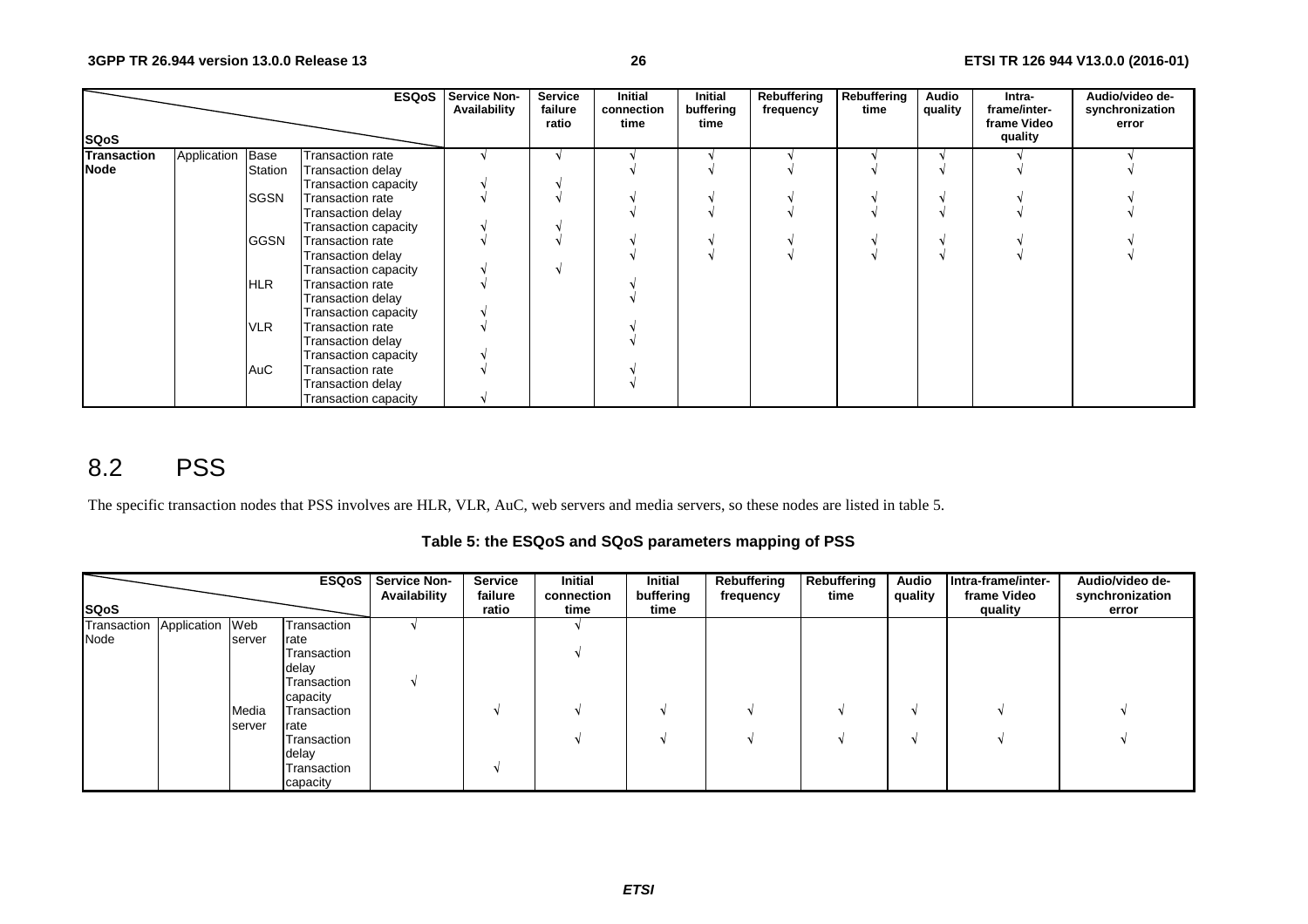## 8.3 MBMS

The specific transaction nodes that MBMS involves are BM-SC, CBC, Data Sources and Content Provider, so these nodes are listed in table 6.

|             |                   |            | ESQoS               | <b>Service Non-</b> | Service          | <b>Initial</b>     | <b>Initial</b>    | <b>Rebuffering</b> | <b>Rebuffering</b> | <b>Audio</b> | Intra-                                 | Audio/video de-          |
|-------------|-------------------|------------|---------------------|---------------------|------------------|--------------------|-------------------|--------------------|--------------------|--------------|----------------------------------------|--------------------------|
| <b>SQoS</b> |                   |            |                     | Availability        | failure<br>ratio | connection<br>time | buffering<br>time | frequency          | time               | quality      | frame/inter-<br>frame Video<br>quality | synchronization<br>error |
| Transaction | Application BM-SC |            | Transaction         |                     |                  |                    |                   |                    |                    |              |                                        |                          |
| Node        |                   |            | rate                |                     |                  |                    |                   |                    |                    |              |                                        |                          |
|             |                   |            | Transaction         |                     |                  |                    |                   |                    |                    |              |                                        |                          |
|             |                   |            | delay               |                     |                  |                    |                   |                    |                    |              |                                        |                          |
|             |                   |            | Transaction         |                     |                  |                    |                   |                    |                    |              |                                        |                          |
|             |                   |            | capacity            |                     |                  |                    |                   |                    |                    |              |                                        |                          |
|             |                   | <b>CBC</b> | Transaction         |                     |                  |                    |                   |                    |                    |              |                                        |                          |
|             |                   |            | rate                |                     |                  |                    |                   |                    |                    |              |                                        |                          |
|             |                   |            | Transaction         |                     |                  |                    |                   |                    |                    |              |                                        |                          |
|             |                   |            | delay               |                     |                  |                    |                   |                    |                    |              |                                        |                          |
|             |                   |            | Transaction         |                     |                  |                    |                   |                    |                    |              |                                        |                          |
|             |                   |            | capacity            |                     |                  |                    |                   |                    |                    |              |                                        |                          |
|             |                   | Data       | Transaction         |                     |                  |                    |                   |                    |                    |              |                                        |                          |
|             |                   | Sources    | rate<br>Transaction |                     |                  |                    |                   |                    |                    |              |                                        |                          |
|             |                   |            | delay               |                     |                  |                    |                   |                    |                    |              |                                        |                          |
|             |                   |            | Transaction         |                     |                  |                    |                   |                    |                    |              |                                        |                          |
|             |                   |            | capacity            |                     |                  |                    |                   |                    |                    |              |                                        |                          |
|             |                   | Content    | Transaction         |                     | N                |                    | N                 | V                  |                    | N            |                                        |                          |
|             |                   | Provider   | rate                |                     |                  |                    |                   |                    |                    |              |                                        |                          |
|             |                   |            | Transaction         |                     |                  |                    | N                 |                    |                    | N            |                                        |                          |
|             |                   |            | delay               |                     |                  |                    |                   |                    |                    |              |                                        |                          |
|             |                   |            | Transaction         |                     | N                |                    |                   |                    |                    |              |                                        |                          |
|             |                   |            | capacity            |                     |                  |                    |                   |                    |                    |              |                                        |                          |

#### **Table 6: the ESQoS and SQoS parameters mapping of MBMS**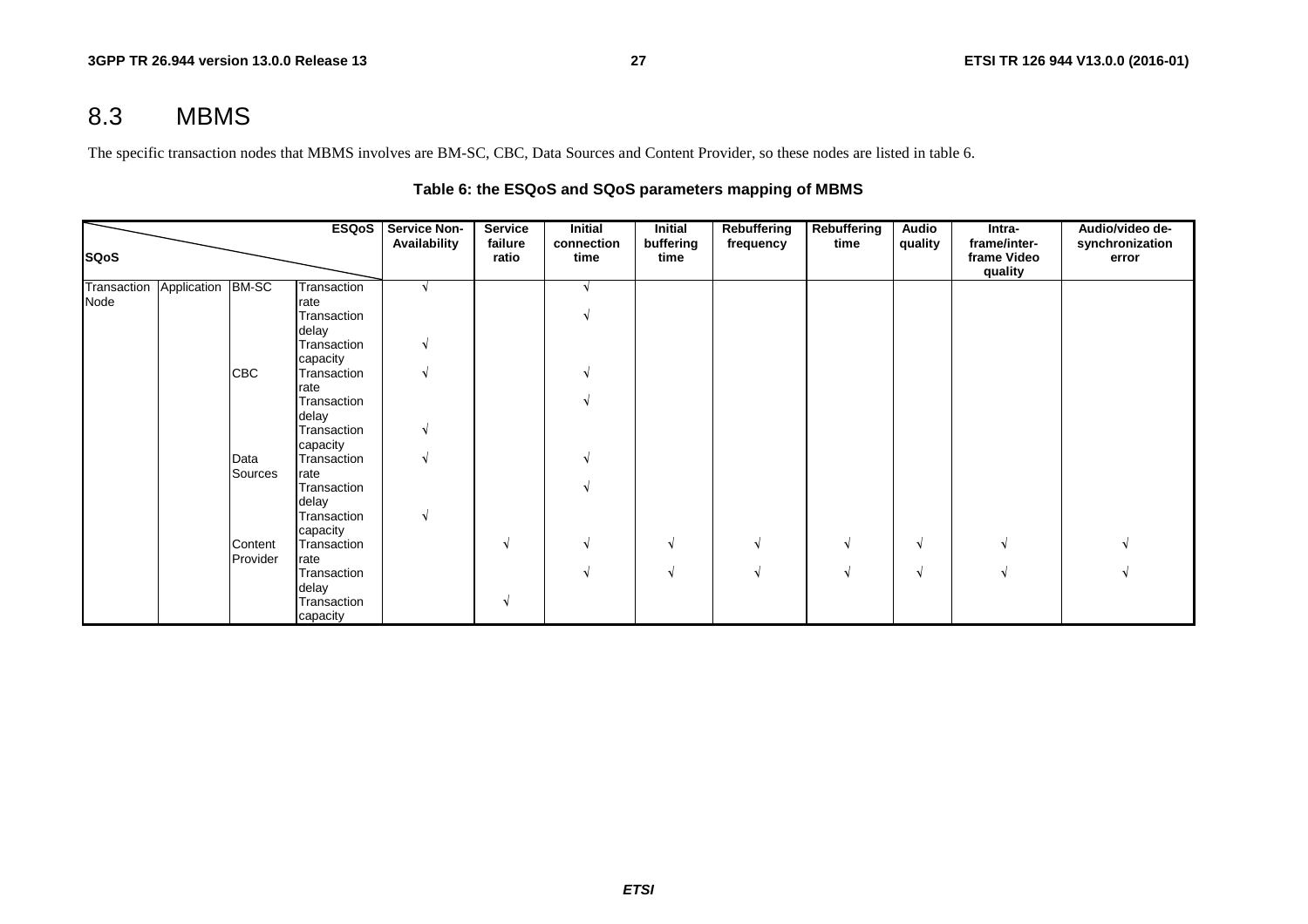## 8.4 Video telephony

The specific transaction nodes that Video Telephony involves are VLR and MGW, so these nodes are listed in table 7.

#### **Table 7: the ESQoS and SQoS parameters mapping of VT**

|                                         |  | <b>ESQoS</b> | <b>Service Non-</b><br>Availability | Service<br>failure | <b>Initial</b><br>connection | <b>Initial</b><br>buffering | <b>Rebuffering</b><br>frequency | <b>Rebuffering</b><br>time | <b>Audio</b><br>quality | Intra-frame/inter-<br>frame Video | Audio/video de-<br>synchronization |
|-----------------------------------------|--|--------------|-------------------------------------|--------------------|------------------------------|-----------------------------|---------------------------------|----------------------------|-------------------------|-----------------------------------|------------------------------------|
| <b>ISQoS</b>                            |  |              |                                     | ratio              | time                         | time                        |                                 |                            |                         | quality                           | error                              |
| Transaction Application MGW Transaction |  |              |                                     |                    |                              |                             |                                 |                            |                         |                                   |                                    |
| Node                                    |  | rate         |                                     |                    |                              |                             |                                 |                            |                         |                                   |                                    |
|                                         |  | Transaction  |                                     |                    |                              |                             |                                 |                            |                         |                                   |                                    |
|                                         |  | delay        |                                     |                    |                              |                             |                                 |                            |                         |                                   |                                    |
|                                         |  | Transaction  |                                     |                    |                              |                             |                                 |                            |                         |                                   |                                    |
|                                         |  | capacity     |                                     |                    |                              |                             |                                 |                            |                         |                                   |                                    |

## 8.5 IMS

The specific transaction nodes that IMS involves are HLR, VLR, AuC, IP-CAN, P-CSCF, I-CSCF, S-CSCF, HSS, DHCP, DNS, MGW, MGCF, BGCF, AS, MRFC and MRFP, so these nodes are listed in table 8.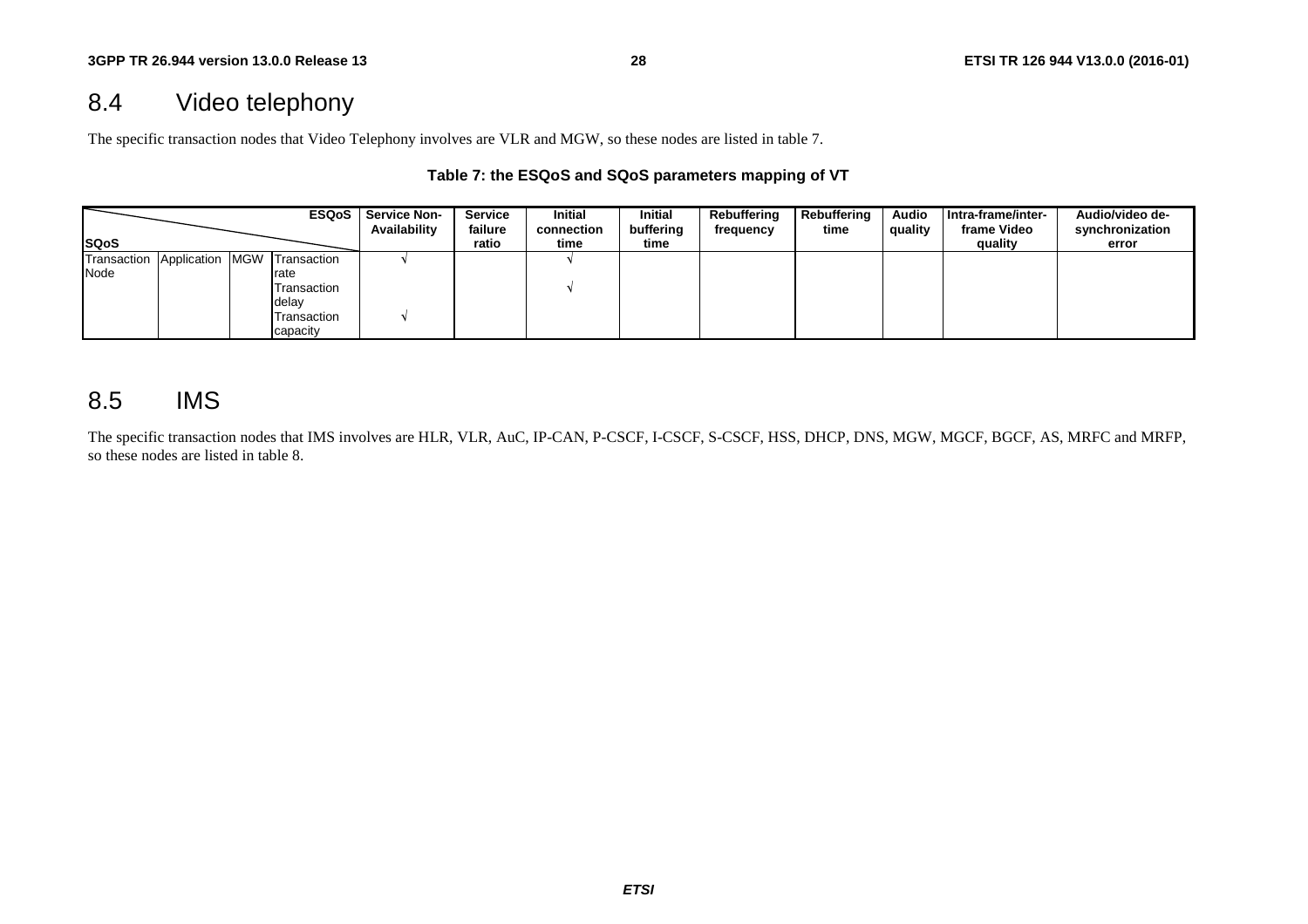| Table 8: the ESQoS and SQoS parameters mapping of IMS |  |  |
|-------------------------------------------------------|--|--|
|-------------------------------------------------------|--|--|

|                     |                    |               | <b>ESQoS</b>                                         | <b>Service Non-</b>      | <b>Service</b>   | <b>Initial</b>     | <b>Initial</b>    | Rebuffering | Rebuffering | <b>Audio</b> | Intra-                                 | Audio/video de-          |
|---------------------|--------------------|---------------|------------------------------------------------------|--------------------------|------------------|--------------------|-------------------|-------------|-------------|--------------|----------------------------------------|--------------------------|
| <b>SQoS</b>         |                    |               |                                                      | Availability             | failure<br>ratio | connection<br>time | buffering<br>time | frequency   | time        | quality      | frame/inter-<br>frame Video<br>quality | synchronization<br>error |
| Transaction<br>Node | Application IP-CAN |               | <b>Transaction rate</b><br>Transaction<br>delay      | $\sqrt{ }$               |                  | N                  |                   |             |             |              |                                        |                          |
|                     |                    |               | Transaction<br>capacity                              | N                        |                  |                    |                   |             |             |              |                                        |                          |
|                     |                    | P-CSCF        | Transaction rate<br>Transaction                      | N                        |                  |                    |                   |             |             |              |                                        |                          |
|                     |                    |               | delay<br>Transaction<br>capacity                     | N                        |                  |                    |                   |             |             |              |                                        |                          |
|                     |                    | <b>I-CSCF</b> | Transaction rate<br>Transaction<br>delay             | $\sqrt{ }$               |                  |                    |                   |             |             |              |                                        |                          |
|                     |                    |               | Transaction<br>capacity                              | N                        |                  |                    |                   |             |             |              |                                        |                          |
|                     |                    | S-CSCF        | Transaction rate<br>Transaction<br>delay             | $\sqrt{}$                |                  |                    |                   |             |             |              |                                        |                          |
|                     |                    | <b>HSS</b>    | Transaction<br>capacity<br>Transaction rate          | $\sqrt{ }$<br>$\sqrt{ }$ |                  |                    |                   |             |             |              |                                        |                          |
|                     |                    |               | Transaction<br>delay<br>Transaction                  | N                        |                  |                    |                   |             |             |              |                                        |                          |
|                     |                    | <b>DHCP</b>   | capacity<br>Transaction rate<br>Transaction<br>delay | $\sqrt{ }$               |                  |                    |                   |             |             |              |                                        |                          |
|                     |                    |               | Transaction<br>capacity                              | N                        |                  |                    |                   |             |             |              |                                        |                          |
|                     |                    | <b>DNS</b>    | Transaction rate<br>Transaction<br>delay             | N                        |                  |                    |                   |             |             |              |                                        |                          |
|                     |                    |               | Transaction<br>capacity                              | $\sqrt{ }$               |                  |                    |                   |             |             |              |                                        |                          |
|                     |                    | <b>MGW</b>    | Transaction rate<br>Transaction<br>delay             | $\sqrt{ }$               |                  |                    |                   |             |             |              |                                        |                          |
|                     |                    | <b>MGCF</b>   | Transaction<br>capacity<br>Transaction rate          | N<br>$\sqrt{ }$          |                  |                    |                   |             |             |              |                                        |                          |
|                     |                    |               | Transaction<br>delay                                 |                          |                  |                    |                   |             |             |              |                                        |                          |
|                     |                    |               | Transaction<br>capacity                              | $\sqrt{ }$               |                  |                    |                   |             |             |              |                                        |                          |
|                     |                    | <b>BGCF</b>   | Transaction rate                                     | $\sqrt{ }$               |                  | N.                 |                   |             |             |              |                                        |                          |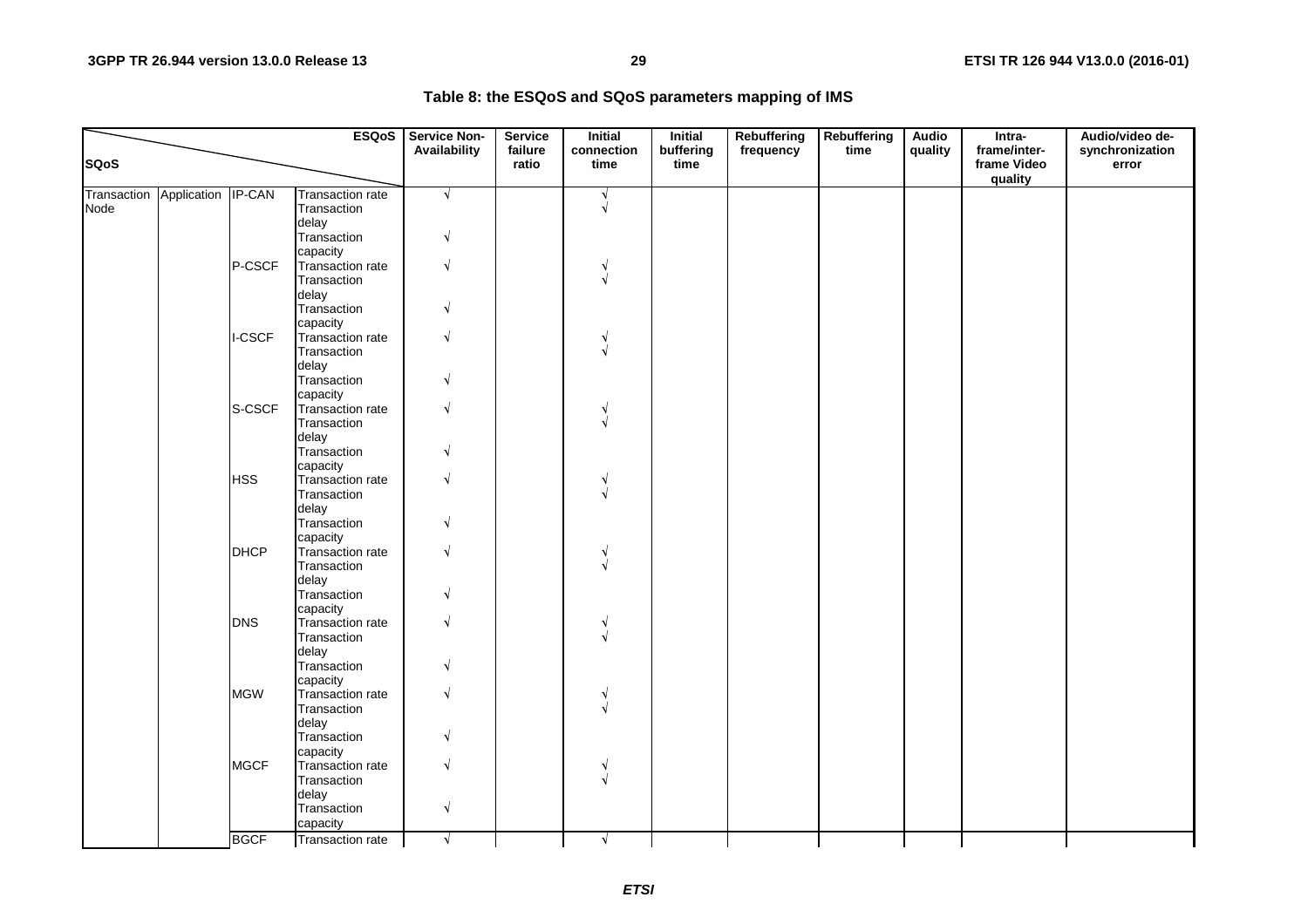|             |             | <b>ESQoS</b>     | <b>Service Non-</b><br>Availability | <b>Service</b><br>failure | <b>Initial</b><br>connection | <b>Initial</b><br>buffering | Rebuffering<br>frequency | Rebuffering<br>time | <b>Audio</b><br>quality | Intra-<br>frame/inter- | Audio/video de-<br>synchronization |
|-------------|-------------|------------------|-------------------------------------|---------------------------|------------------------------|-----------------------------|--------------------------|---------------------|-------------------------|------------------------|------------------------------------|
| <b>SQoS</b> |             |                  |                                     | ratio                     | time                         | time                        |                          |                     |                         | frame Video<br>quality | error                              |
|             |             | Transaction      |                                     |                           |                              |                             |                          |                     |                         |                        |                                    |
|             |             | delay            |                                     |                           |                              |                             |                          |                     |                         |                        |                                    |
|             |             | Transaction      | N                                   |                           |                              |                             |                          |                     |                         |                        |                                    |
|             |             | capacity         |                                     |                           |                              |                             |                          |                     |                         |                        |                                    |
|             | AS          | Transaction rate | V                                   |                           |                              |                             |                          |                     |                         |                        |                                    |
|             |             | Transaction      |                                     |                           |                              |                             |                          |                     |                         |                        |                                    |
|             |             | delay            |                                     |                           |                              |                             |                          |                     |                         |                        |                                    |
|             |             | Transaction      | V                                   |                           |                              |                             |                          |                     |                         |                        |                                    |
|             |             | capacity         |                                     |                           |                              |                             |                          |                     |                         |                        |                                    |
|             | <b>MRFC</b> | Transaction rate | V                                   |                           |                              |                             |                          |                     |                         |                        |                                    |
|             |             | Transaction      |                                     |                           |                              |                             |                          |                     |                         |                        |                                    |
|             |             | delay            |                                     |                           |                              |                             |                          |                     |                         |                        |                                    |
|             |             | Transaction      | N                                   |                           |                              |                             |                          |                     |                         |                        |                                    |
|             |             | capacity         |                                     |                           |                              |                             |                          |                     |                         |                        |                                    |
|             | <b>MRFP</b> | Transaction rate | V                                   |                           |                              |                             |                          |                     |                         |                        |                                    |
|             |             | Transaction      |                                     |                           |                              |                             |                          |                     |                         |                        |                                    |
|             |             | delay            |                                     |                           |                              |                             |                          |                     |                         |                        |                                    |
|             |             | Transaction      | V                                   |                           |                              |                             |                          |                     |                         |                        |                                    |
|             |             | capacity         |                                     |                           |                              |                             |                          |                     |                         |                        |                                    |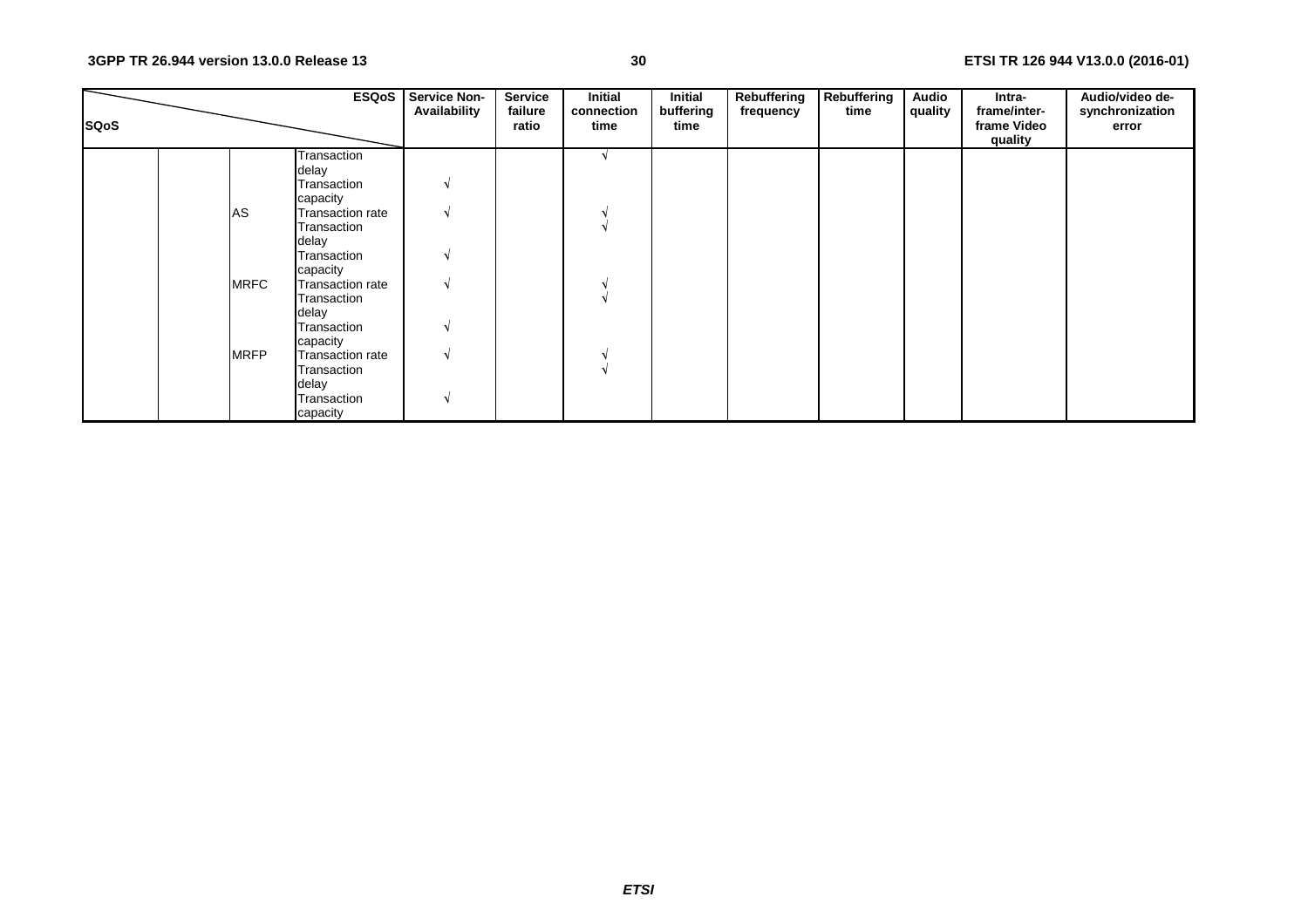## Annex A: PSS Performance Analysis with Theoretical Models

## A.1 Introduction

The "End-to-end Multimedia Services Performance Metrics" work item is conducting a research on the performance metrics for popular multimedia services, including streaming, multimedia broadcast multicast service (MBMS), video telephony and IP Multimedia subsystem Service (IMS), etc. This annex will support and justify the results in the present document.

In this annex, the performance evaluation for end-to-end multimedia services based on System QoS (SQoS) and end-to-End Service QoS (ESQoS) parameters is conducted, to provide the possible operational methods for operators/service providers to guarantee the quality of the provided services. The quantitative study of ESQoS and SQoS parameters would benefit both operators/service providers and end users as well. It would offer models and metrics for operators/service providers to better manage network capacity and deploy services. It would also guide operators/service providers to provide the best service in limited bandwidth with little latency and packet loss.

In this annex, packet-switched streaming service is taken as an example.

## A.2 Scope

Theoretical models are introduced to study the ESQoS and SQoS parameters. The inherent relationship between the ESQoS and SQoS parameters of PSS is described, which provide the possible operational methods for the operators/service providers to guarantee of the service performance.

First, some general models are proposed to study the performance parameters of the multimedia services. Then, the accurate and concrete models are created to figure out the relationships of the ESQoS and SQoS parameters.

Further, these methods and models can be extended to other multimedia services.

## A.3 References

The following documents contain provisions which, through reference in this text, constitute provisions of the present document.

- References are either specific (identified by date of publication, edition number, version number, etc.) or non-specific.
- For a specific reference, subsequent revisions do not apply.
- For a non-specific reference, the latest version applies. In the case of a reference to a 3GPP document (including a GSM document), a non-specific reference implicitly refers to the latest version of that document *in the same Release as the present document*.
- [1] CACC, Department of ECE, Duke University, Kishor S. Trivedi, Dharmaraja Selvamuthu, Xiaomin Ma: "Analytic Modeling of Handoffs in Wireless Cellular Networks", 2002.
- [2] MISCHA SCHWARTZ, broadband integrated networks, Prentice Hall, 1996.
- [3] Lin C. Performance evaluation of computer networks and computer systems, Tsinghua University Press, 2001.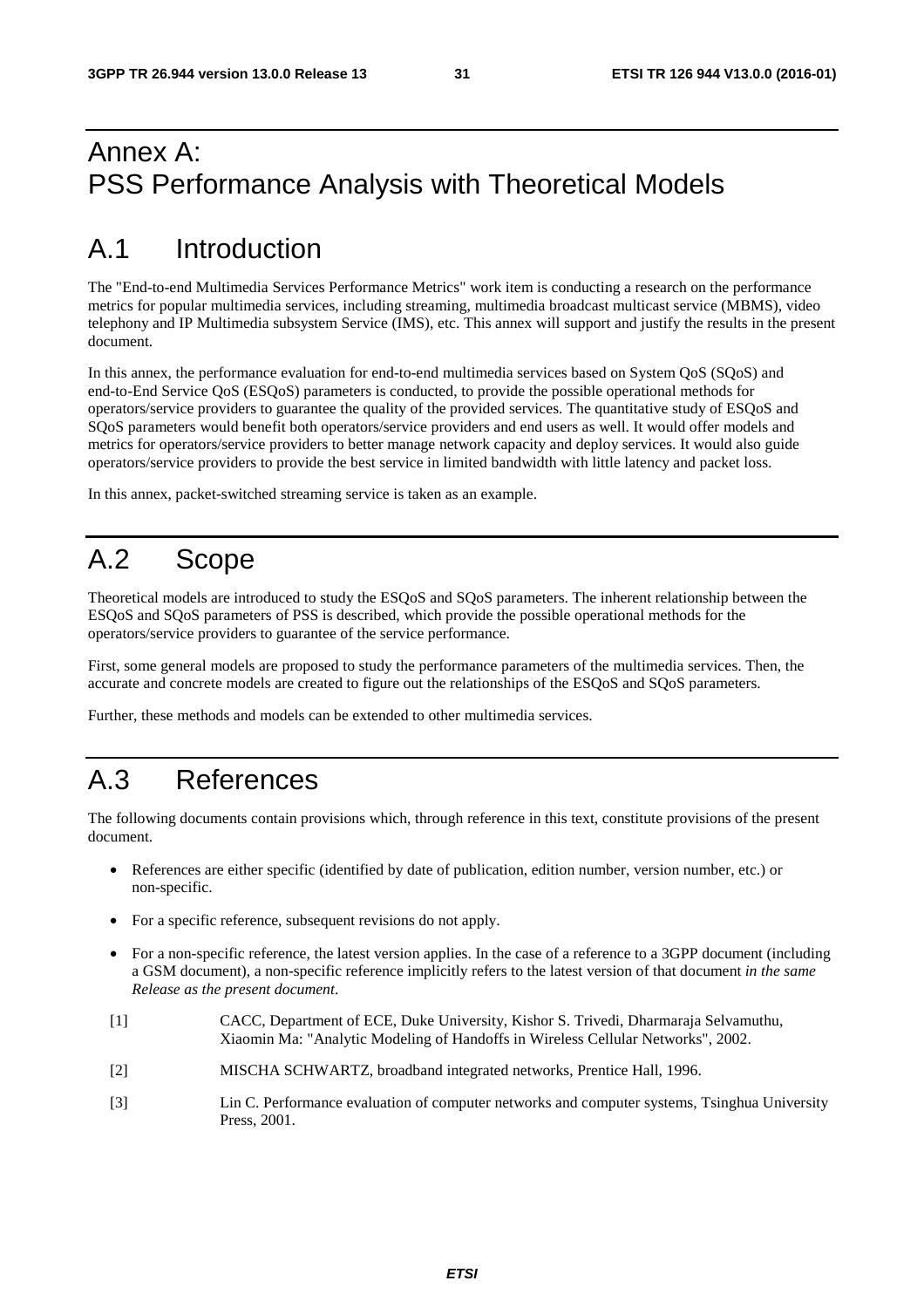## A.4 General models

Three classes of general models are presented including radio access network modelling, transport network modelling, node modelling. And there are two types of node models: simple node model and complex node model. These models can be used to study the performance metrics of various multimedia services and the network conditions. In this annex, queuing models are introduced to get the metrics, including the delay, failure ratio and loss ratio.

## A.4.1 Radio access network model

Some analytical models are introduced for the radio access network to evaluate some important parameters, such as the block ratio of new calls, the failure ratio of handoff calls.

### A.4.1.1 Model description

As an example, a queuing model can be used for Streaming Service in the access cell [1].

The new calls and handoff calls share a fixed numbers of channels in the cell, and the left channels are reserved. A new call will be connected if an idle channel is available among the sharing channels, otherwise the call is blocked. A handoff call will be connected if an idle channel is available in the cell, otherwise the call is failed.

For simplicity, assume that the arrival stream of new calls, the stream of handoff arrivals, the channel holding time for new calls and handoff calls are all of exponential distributions. Besides, the model also considers the platform failure and the base repeater failure. All failures are assumed to be mutually independent. Times to platform and base repeater failures and repair are assumed to be exponentially distributed.

The parameters' definitions are as follows:

| $\lambda_n$ :           | the rate of arrival stream of new calls.      |
|-------------------------|-----------------------------------------------|
| $\lambda_h$ :           | the rate of stream of handoff arrivals.       |
| $\mu_c$ :               | the channel holding time for new calls.       |
| $\mu_n$ :               | the channel holding time for handoff calls.   |
| $N_b$ :                 | the number of the base repeaters in the cell. |
| M:                      | the channel number of each base repeater.     |
| g:                      | the reserved resources.                       |
| $\frac{1}{\lambda_s}$ : | mean time of platform failure.                |
| $\frac{1}{\mu_s}$ :     | mean time of platform repair.                 |
| $\frac{1}{\lambda_b}$ : | mean time of base repeater failure.           |
| $\frac{1}{\mu_b}$       | mean time of base repeater repair.            |
|                         |                                               |

Now the system can be basically modelled as a queue, which can be presented by a Markov chain.

Solving the model, the block ratio of new calls and the failure ratio of handoff calls can be easily obtained.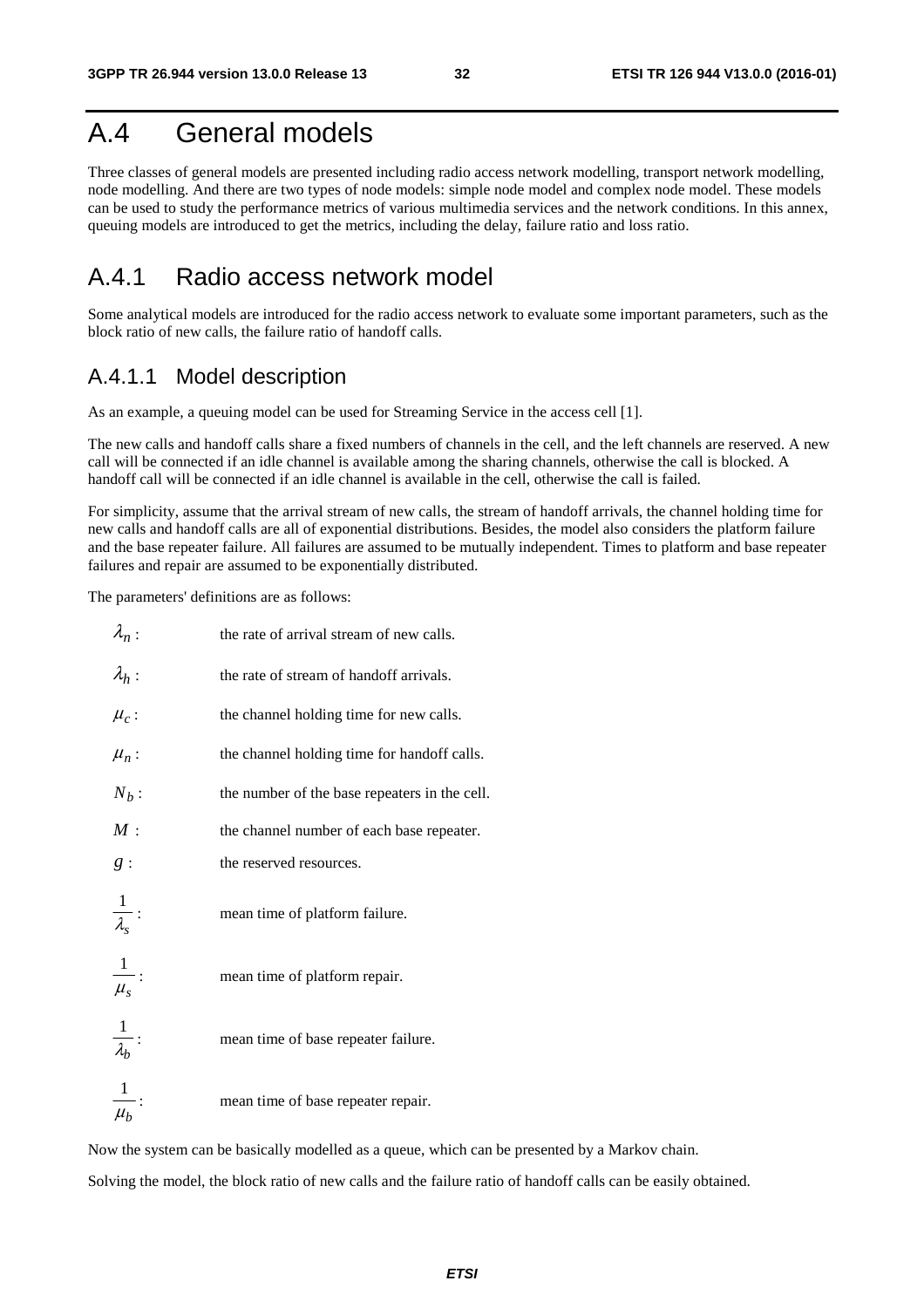A.4.1.2 The block ratio of new calls and the failure ratio of handoff calls Let:

$$
\lambda = \lambda_n + \lambda_h
$$

$$
\mu = \mu_c + \mu_h
$$

$$
A = \frac{\lambda}{\mu}
$$

$$
A_1 = \frac{\lambda_h}{\mu_c + \mu_h}
$$

Solving the Markov chain, it can be obtained:

$$
P_d(N,g) = \frac{A^{N-g}}{N!} A_1^g
$$
  
\n
$$
\sum_{n=0}^{N-g-1} \frac{A^n}{n!} + \sum_{n=N-g}^{N} \frac{A^{N-g}}{n!} A_1^{n-(N-g)}
$$
  
\n
$$
P_b(N,g) = \frac{\sum_{n=N-g}^{N} \frac{A^{N-g}}{n!} A_1^{n(N-g)}}{\sum_{n=0}^{N-g-1} \frac{A^n}{n!} + \sum_{n=N-g}^{N} \frac{A^{N-g}}{n!} A_1^{n-(N-g)}}
$$
  
\n
$$
= A^{N-g} \frac{\sum_{k=0}^{g} \frac{A_1^k}{(k+N-g)!}}{\sum_{n=0}^{N-g-1} \frac{A^n}{n!} + \sum_{n=N-g}^{N} \frac{A^{N-g}}{n!} A_1^{n-(N-g)}}
$$
  
\n,k;N<sub>b</sub>)
$$
= \begin{cases} \lambda_s & 1 \left(\mu_b\right)^k \left[\sum_{1 \leq N \leq N} \frac{N_b}{n!} \frac{1}{n!} \mu_b \right)^j \end{cases}^{-1}
$$

$$
P(s,k;N_b) = \n\begin{cases} \n\frac{\lambda_s}{\lambda_s + \mu_s} \frac{1}{k!} \left( \frac{\mu_b}{\lambda_b} \right)^k \left[ 1 + \sum_{j=1}^{N_b} \frac{1}{j!} \left( \frac{\mu_b}{\lambda_b} \right)^j \right]^{-1}, & \text{if } s = 0, \\ \n\frac{\mu_s}{\lambda_s + \mu_s} \frac{1}{k!} \left( \frac{\mu_b}{\lambda_b} \right)^k \left[ 1 + \sum_{j=1}^{N_b} \frac{1}{j!} \left( \frac{\mu_b}{\lambda_b} \right)^j \right]^{-1}, & \text{if } s = 1. \n\end{cases}
$$

$$
\overline{A}(N_b) = \begin{cases}\n\sum_{k=0}^{N_b} P(0, k; N_b) + \sum_{k=0}^{N_b} P(1, k; N_b) \frac{N_b - k}{N_b}, & \text{w/o APS} \\
\sum_{k=0}^{N_b} P(0, k; N_b) + P(1, 0; N_b), & \text{w/ APS.} \n\end{cases}
$$

*ETSI*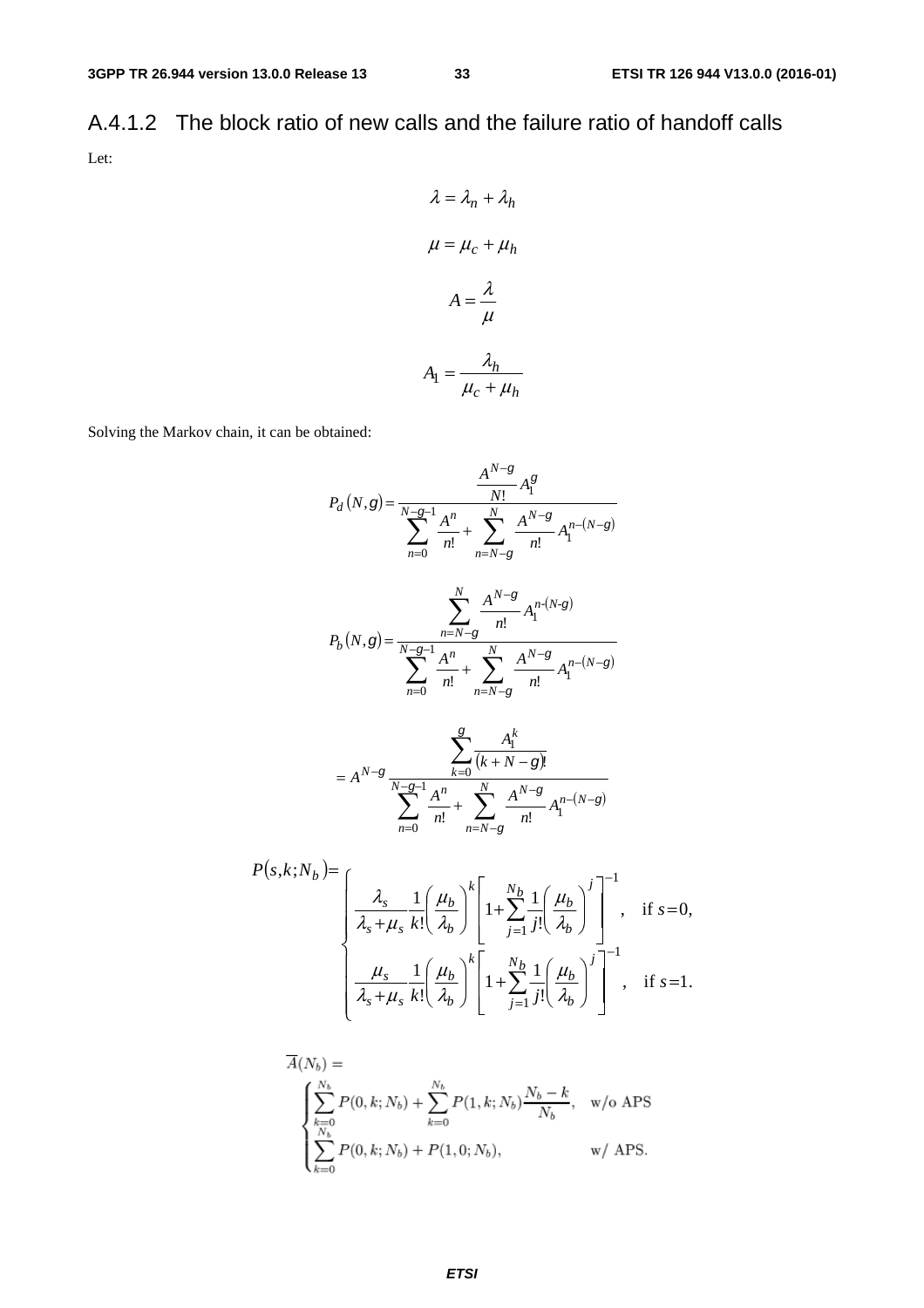$$
P_b^o(N_b, M, g) = \overline{A}(N_b)
$$
  
\n
$$
1(G > 0) \sum_{k=1}^G P(1, k; N_b) \left(\frac{k}{N_b}\right)
$$
  
\n
$$
+ \sum_{k=G+1}^{N_b} P(1, k; N_b) P_b(kM - 1, g) \left(\frac{k}{N_b}\right),
$$
  
\n
$$
1(G > 0) \sum_{k=1}^G P(1, k; N_b)
$$
  
\n
$$
+ \sum_{k=G+1}^{N_b} P(1, k; N_b) P_b(kM - 1, g),
$$
  
\n
$$
w / APS
$$

$$
P_d^o(N_b, M, g) = \overline{A}(N_b)
$$
  
+ 
$$
\begin{cases} \sum_{k=1}^{N_b} P(1, k; N_b) P_d(kM - 1, g) \frac{k}{N_b}, & w/o \text{ APS} \\ \sum_{k=1}^{N_b} P(1, k; N_b) P_d(kM - 1, g), & w/APS. \end{cases}
$$

Where  $I(e)$  is the indicator function:  $I(e) = 1$  if expression e is true; otherwise  $I(e) = 0$ ;

$$
G = \lfloor (g+1)/M \rfloor;
$$

 $\mathbf{0}$  $P_{\text{b}}^{0}(N_{\text{b}}, M, g)$  is the block ratio of new calls and  $P_{\text{d}}^{0}(N_{\text{b}}, M, g)$  is the failure ratio of handoff calls.

## A.4.2 Transport network model

There are two types of network: wireless network and wired network. First the average transfer delay of a packet in the wired network is analyzed. In the transfer delay model, the transfer time is ignored. Then consider the transfer time of a mount of data in the whole transport network.

The transport network is very complex and to get the transfer delay of a packet is not so easy. For simplicity, the transport network with a Jackson network is modeled and the average transfer delay of a packet is analyzed [2].

## A.4.2.1 Model description

It is assumed that the packet switching network as a Jackson network to analysis the average transfer delay of a packet in the network.

| <i>r</i> :                                                                            | The total load of the network from outside. |  |  |  |  |  |
|---------------------------------------------------------------------------------------|---------------------------------------------|--|--|--|--|--|
| $\lambda_i$ :                                                                         | The load on link i.                         |  |  |  |  |  |
| L:                                                                                    | The number of links in the network.         |  |  |  |  |  |
| $M$ .                                                                                 | The average length of a packet.             |  |  |  |  |  |
| $R_i$ :                                                                               | The data transport rate of link i.          |  |  |  |  |  |
| The analysis to the transfer time is very simple. The parameters used are as follows. |                                             |  |  |  |  |  |

*D* : The size of the data to be transported.

 $d_{wirel,esc}$  **The mean bandwidth in wireless network.** 

 $\gamma$  : The total load of the network from outside.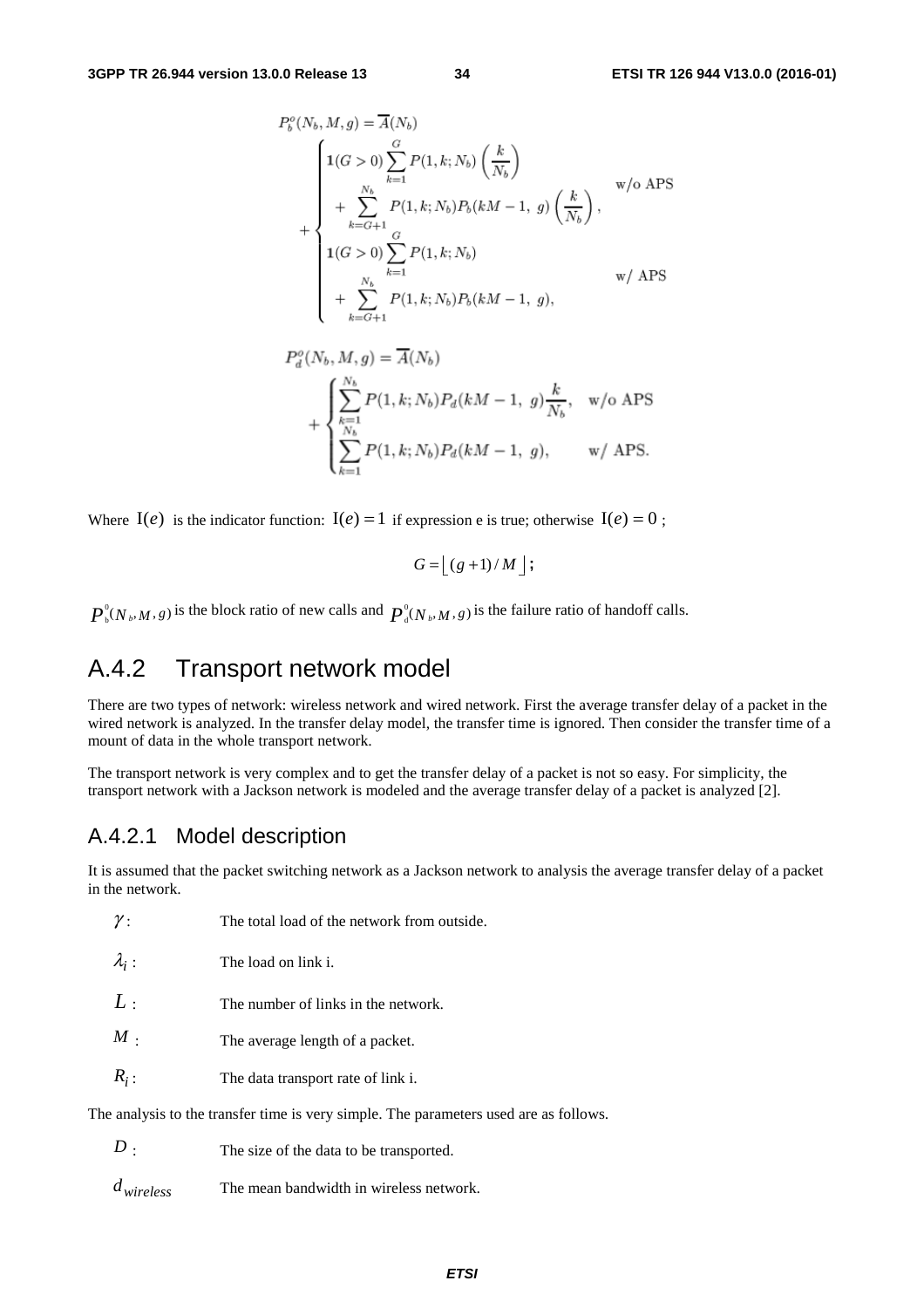$d_{wired}$  The mean bandwidth in wired network.

#### A.4.2.2 The mean transfer delay and the transfer time

Solving the transfer delay model, it can be obtained:

$$
T_{\text{tran\_delay}} = \frac{1}{\gamma} \sum_{i=1}^{L} \frac{M}{R_i - M \lambda_i}
$$

 $T_{\text{tran\_delay}}$  is the mean transfer delay of a packet over the network.

It can be easily to get the transfer time:

$$
T_{\text{tran\_time}} = \frac{D}{d_{\text{wireless}}} + \frac{D}{d_{\text{wired}}}
$$

 $T_{\text{tran time}}$  is the transfer time of data D over the wireless and wired transport network.

### A.4.3 Node model

The work "node" there means all the entities handling data in the network including the gateway, router, and server. There are four class of traffic in the network according to 3GPP. Among all the nodes, some just handle one class of traffic or some information requests and some need to handle all the four class of traffic. According to the class of data flow handled by each node, the nodes are classified into two kinds: simple nodes and complex nodes. A simple node only handles one class of traffic or some information requests and a complex node handles all the four class of traffic.

### A.4.3.1 Simple node model

In all the nodes related to the streaming service, the web server, media server, HLR, VLR and AuC are considered as the simple node.

Because these nodes just handle one class of traffic or some information requests, so a simple node is modelled as a queuing system. Solving the mode the transaction delay and the data loss ratio in the node can be get.

#### A.4.3.1.1 Model description

Assume that the data unit arrival into the node is Poisson distributed, and the transaction time of a data unit is exponentially distributed. These data units are scheduled using FIFO algorithm. And the buffer size is B (data unit). The parameters are defined as follows:

| $\lambda$ | The arrival rate of data units. |  |
|-----------|---------------------------------|--|
|           |                                 |  |

- μ 1 The mean transaction time to a data unit of the node.
- *B* : The buffer size in the node.

The model is as figure A.1.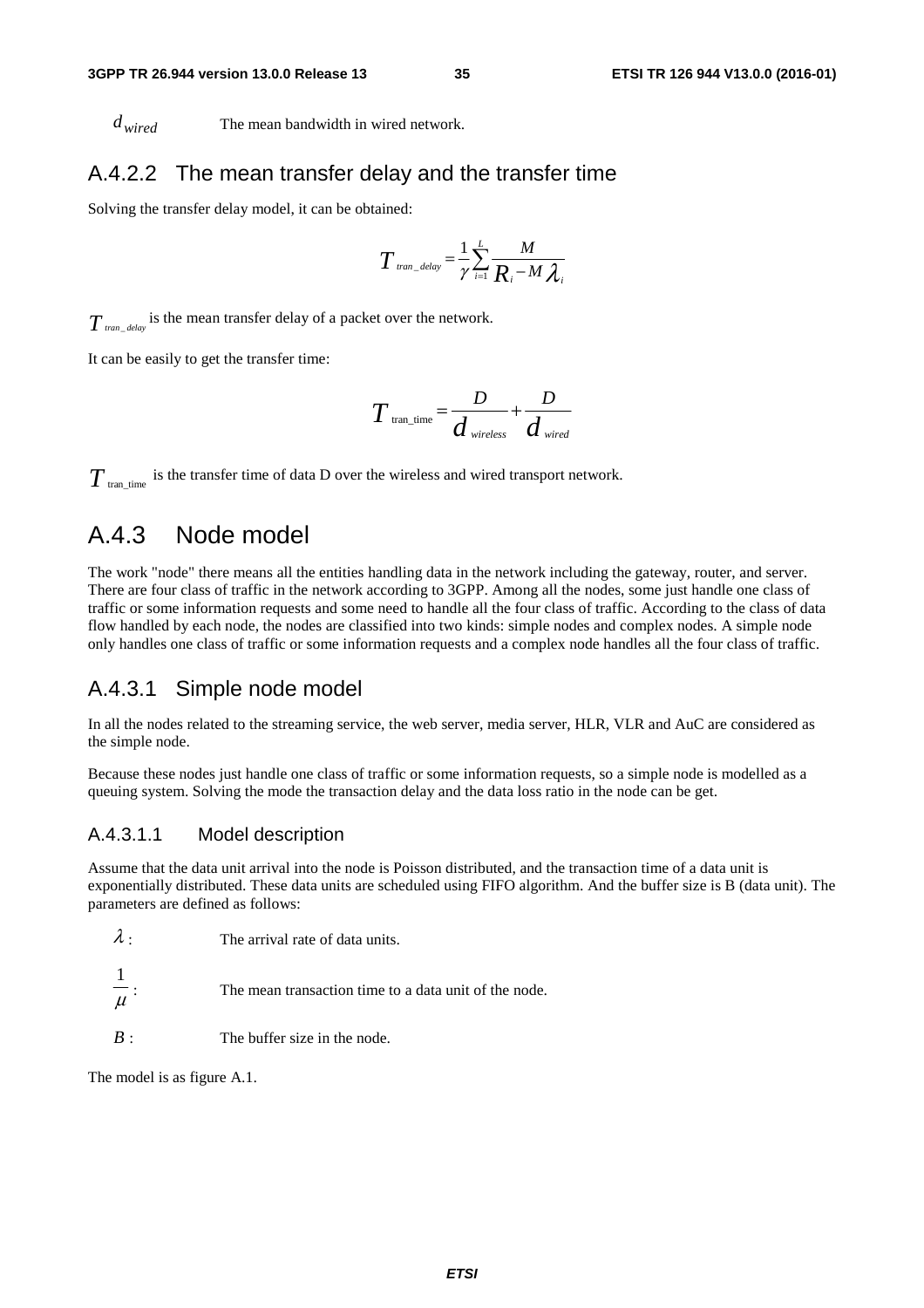

**Figure A.1: A queuing model of a simple node** 

#### A.4.3.1.2 The transaction delay and the data loss ratio

Solving the model, it can be obtained.

$$
T = \frac{\lambda}{\mu(\mu - \lambda)}
$$

$$
p_{B} = (1 - \rho)\rho^{B} = (1 - \frac{\lambda}{\mu})(\frac{\lambda}{\mu})
$$

*B*

 $T_w$  is the transaction delay and  $P_B$  is the data loss ratio.

### A.4.3.2 Complex node model

In all the nodes related to the streaming service, the BS, SGSN and GGSN are considered as the complex node.

These nodes need to handle four class of data flow: conversational class, streaming class, interactive class and background class. Their delay requirements are getting stricter, and the transfer priority in a node is according to the delay requirements. So the complex node is modeled as a queuing system with four queues and a single server. Solving the mode, the transaction delay and the data loss ratio in the node can be get.

#### A.4.3.2.1 Model description

In the conversational class the voice traffic is analyzed and in the streaming class the video traffic is analyzed.

#### **The voice traffic model**

In the book Broadband Integrated Networks, Mischa Schwartz points out two models: fluid flow model and MMPP (Markov-modulated Poisson Process) model. Here the MMPP model is adopted. The MMPP model is as follows [3].

The model is a queuing system and the data source is combined by several voice sources as figure A.2. Each voice source has two states: on and off. When the source is in the state on, it generates voice data with Poisson arrival or rather it is silent. The model is as figure A.3.



**Figure A.2: A queuing model for voice traffic** 



**Figure A.3: Two-state model**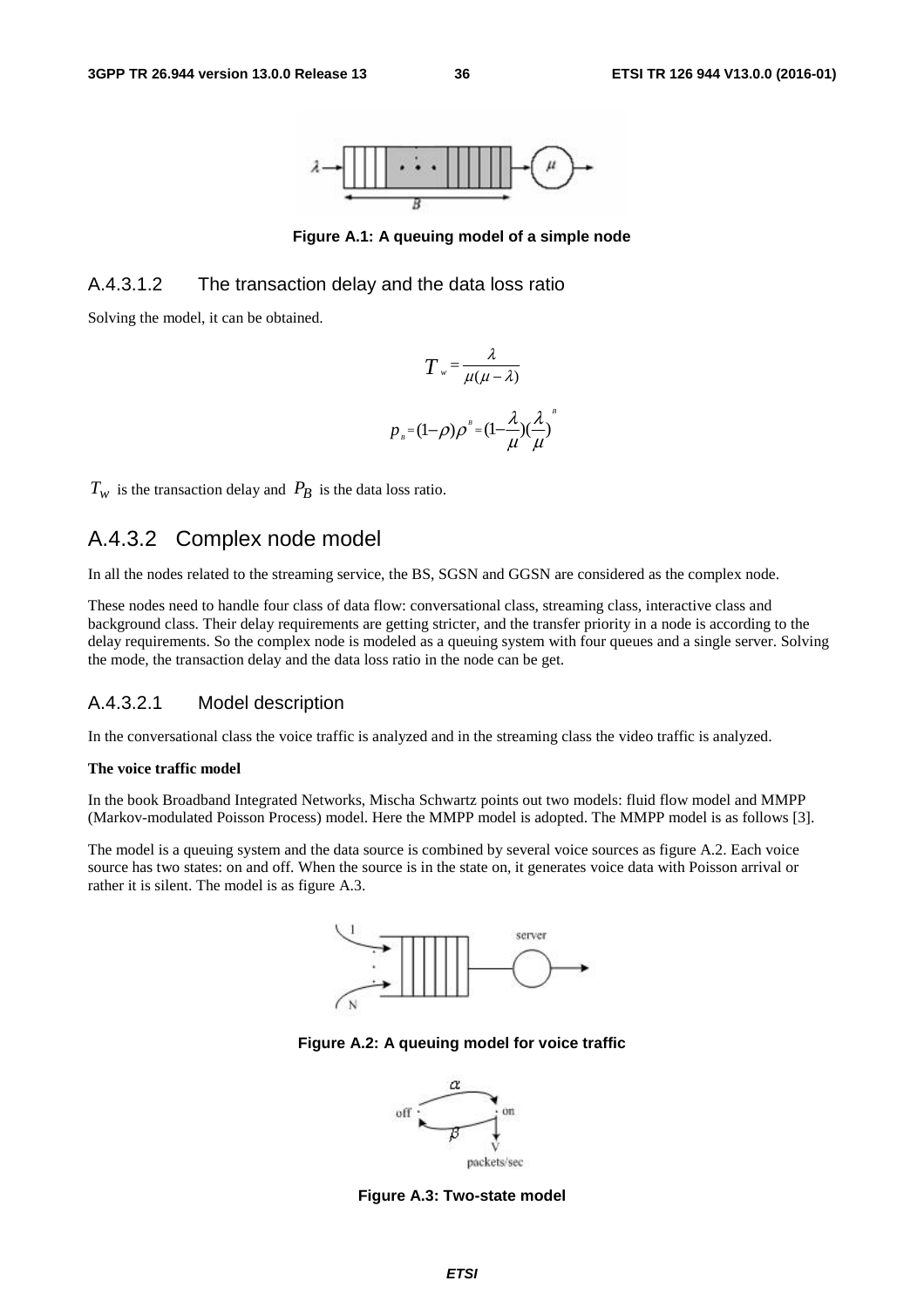The parameters are defined as follows:

| $N$ .      | The number of voice source in the voice model.                      |
|------------|---------------------------------------------------------------------|
| $\alpha$ . | The transfer rate from the off state to on state.                   |
| $\beta$ .  | The transfer rate from the on state to off state.                   |
|            | The mean output data rate when the voice source is in the on state. |

#### **The video traffic model**

Also adopting the way in the book "Broadband Integrated Networks", an equivalent process of the sum of M identical two state "minisources" for the video traffic of N video source is defined. The model is as figure A.4.



**Figure A.4: The model of video traffic** 

The traffics of interactive class and background class are both assumed to be Poisson arrival.

And because the protocol of the data link layer is ATM, so it is assumed that the transaction time to each class data of the node is a constant.

All the buffers are infinite.

So the model of a complex node is as figure A.5.



**Figure A.5: The model of a complex node** 

 $\alpha_1$ : The transfer rate of the conversational traffic from the off state the on state.

 $\alpha$ <sup>2</sup>: The transfer rate of the streaming traffic from the off state the on state.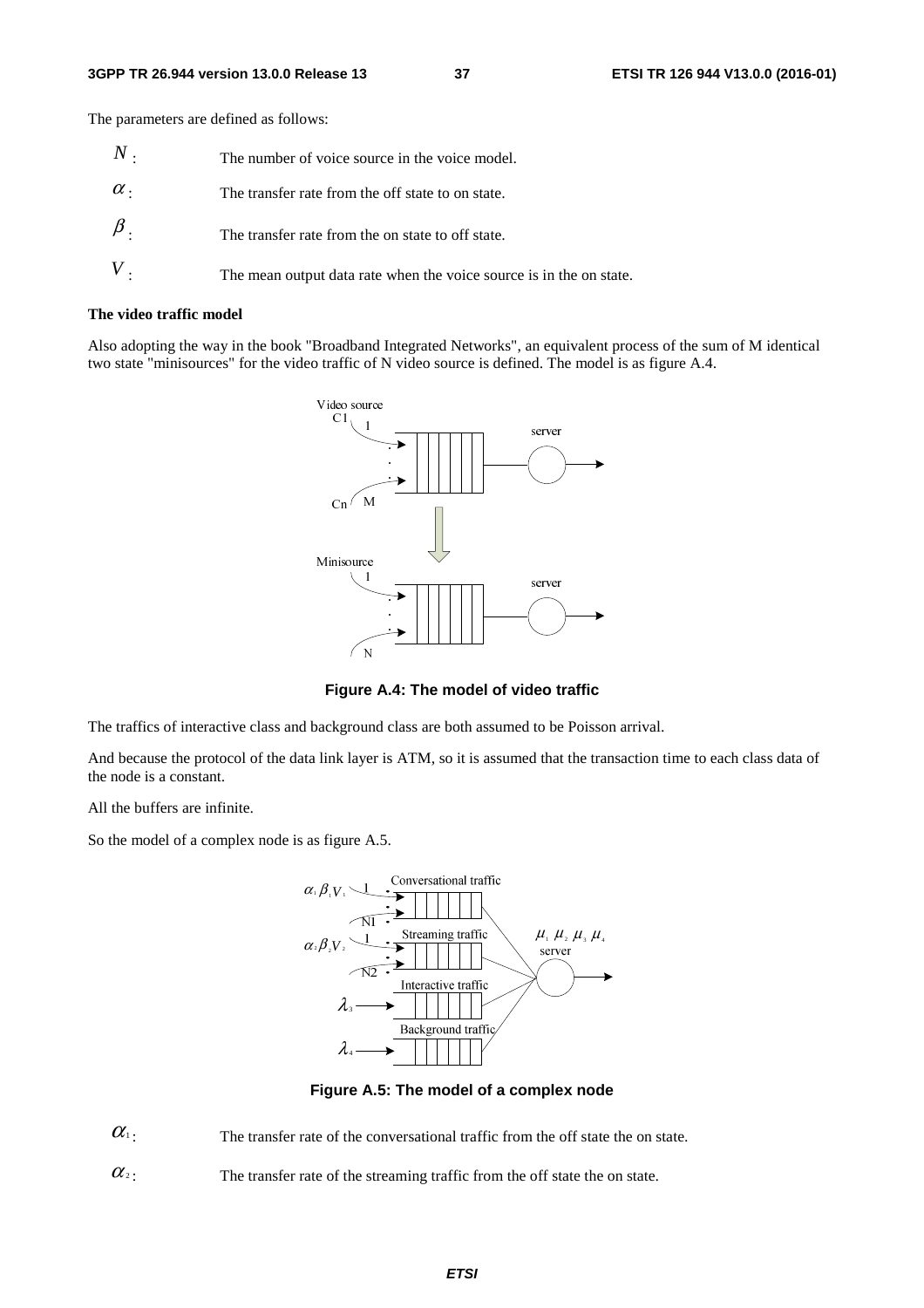| $\beta_{\scriptscriptstyle \rm 1}$ | The transfer rate of the conversational traffic from the on state to the off state. |
|------------------------------------|-------------------------------------------------------------------------------------|
| $\beta_{\scriptscriptstyle 2}$     | The transfer rate of the streaming traffic from the on state to the off state.      |
| $V_{\perp}$                        | The output data rate when the voice source is in the on state                       |
| $V_{2}$ .                          | The output data rate when the video source is in the on state                       |
| $\lambda_{3}$ .                    | The arrival rate of interactive traffic data units.                                 |
| $\lambda_{4}$                      | The arrival rate of background traffic data units.                                  |
| $\mu_{\scriptscriptstyle 1}$       | The transaction time of the node to the conversational traffic.                     |
| $\mu_{\scriptscriptstyle 2}$ .     | The transaction time of the node to the streaming traffic.                          |
| $\mu_{\scriptscriptstyle 3}$ .     | The transaction time of the node to the interactive traffic.                        |
| $\mu_{\scriptscriptstyle 4}$ .     | The transaction time of the node to the background traffic.                         |

### A.4.3.2.2 The transaction delay

$$
T_{w} = \frac{1}{2} \sum_{i=1}^{4} \rho_{i} {}^{*}T_{si}
$$
  
\n
$$
T_{w1} = \frac{T_{w}}{1-\rho_{1}}
$$
  
\n
$$
T_{w2} = \frac{T_{w} + \rho_{1} {}^{*}T_{w1}}{1-\rho_{2} - \rho_{1}}
$$
  
\n
$$
T_{w3} = \frac{T_{w} + \rho_{2} {}^{*}T_{w2} + \rho_{1} {}^{*}T_{w1}}{1-\rho_{3} - \rho_{2} - \rho_{1}}
$$
  
\n
$$
T_{w4} = \frac{T_{w} + \rho_{3} {}^{*}T_{w3} + \rho_{2} {}^{*}T_{w2} + \rho_{1} {}^{*}T_{w1}}{1-\rho_{4} - \rho_{3} - \rho_{2} - \rho_{1}}
$$
  
\n
$$
T_{w1}
$$
 is the transaction delay of the conversational traffic in the node.

 $T_{W2}$  is the transaction delay of the streaming traffic in the node.  $T_{W3}$  is the transaction delay of the interactive traffic in the node.

 $T_{W4}$  is the transaction delay of the background traffic in the node.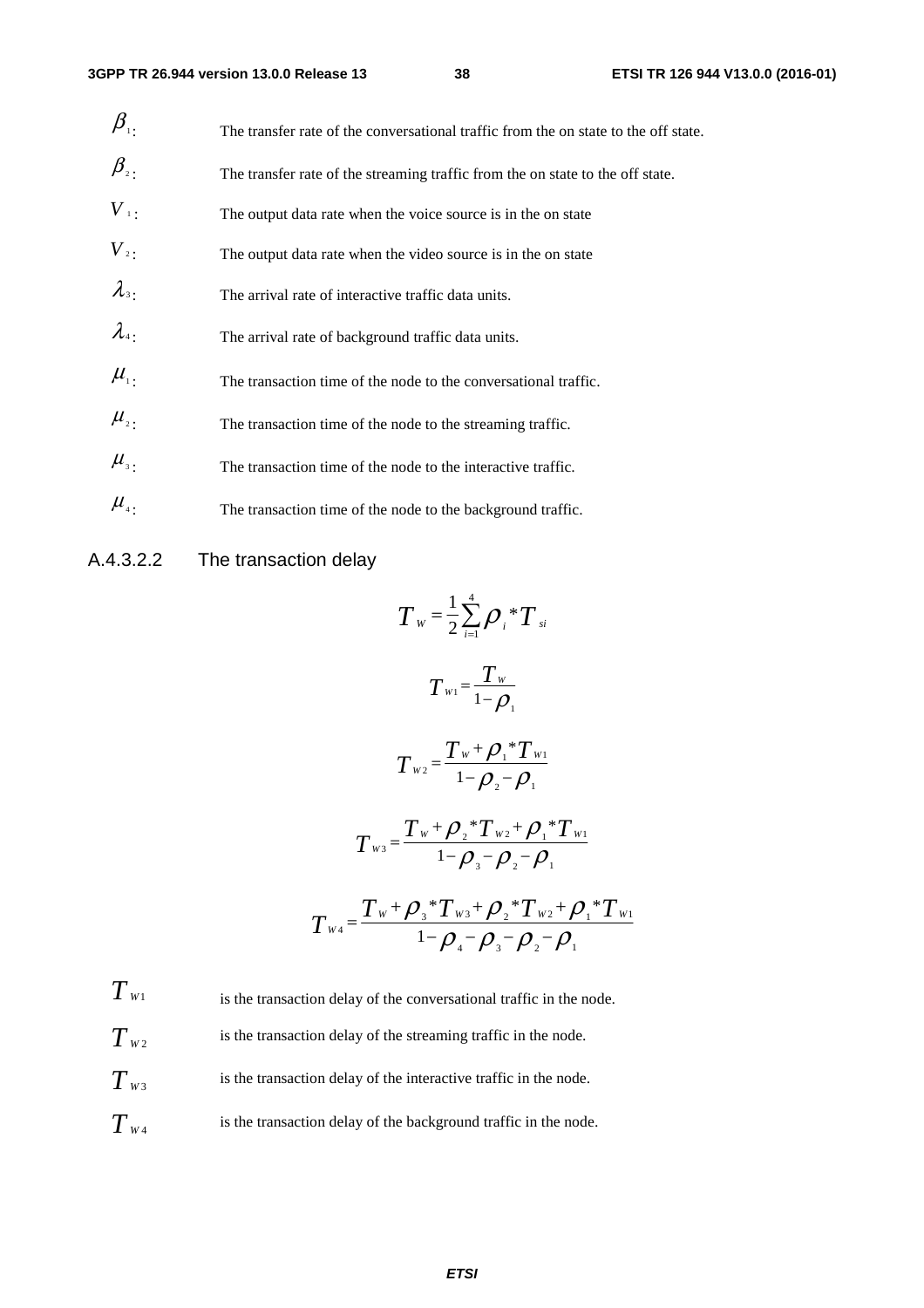## A.5 Modelling the relationship between ESQoS and SQoS

The models of this section aim to describe the relationship of each ESQoS parameter and their relative SQoS parameters pointed out in the present document. Not all the SQoS parameters are analyzed with these models. It only gives some example to justify how to get the mapping between the ESQoS and SQoS in the present document.

## A.5.1 Service Non-Availability

### A.5.1.1 Relative SQoS and other parameters

The parameters used for the service non-availability model are list in table A.1.

#### **Table A.1: the SQoS and other parameters in our model of service non-availability**

| class                   | layer                                                        | <b>SQoS</b>                                 | <b>Other parameters</b>                                                                                                                                                                                                                                                                                                                                                                                                                                                                    | <b>Model</b>                  | <b>Parameters to</b><br>calculate                               |
|-------------------------|--------------------------------------------------------------|---------------------------------------------|--------------------------------------------------------------------------------------------------------------------------------------------------------------------------------------------------------------------------------------------------------------------------------------------------------------------------------------------------------------------------------------------------------------------------------------------------------------------------------------------|-------------------------------|-----------------------------------------------------------------|
| Radio access<br>network | Under transports                                             | <b>Block</b> ratio<br>Soft handoff rate     | The channel number<br>The reserved channel<br>number<br>The rate of arrival<br>stream of new calls<br>The channel holding<br>time for new calls<br>The channel holding<br>time for handoff calls<br>The number of the<br>base repeaters in the<br>cell<br>The channel number of<br>each base repeater<br>The reserved<br>resources<br>Mean time of platform<br>failure<br>Mean time of platform<br>repair<br>Mean time of base<br>repeater failure<br>Mean time of base<br>repeater repair | Radio access<br>network model | the block ratio of new<br>calls<br>$P_{\,\rm access\_fail}$ ure |
| Transaction<br>node     | Base station,<br>SGSN, GGSN,<br>HLR, VLR, AuC,<br>Web server | Transaction rate<br>Transaction<br>capacity | <b>Buffer size</b>                                                                                                                                                                                                                                                                                                                                                                                                                                                                         | Node model                    | Transaction failure ratio<br>$P$ web_failure                    |

The first three columns are from the present document.

Other columns means the parameters affected the ESQoS also, but they are not SQoS parameters.

The general models used in our model are list in the column model. And the parameter to be analyzed are list behind the model column.

The radio access network and the web server for service non-availability without the wireless and wired network failure and the transaction nodes in the network are analyzed.

The parameters' locations used in our model are as figure A.6.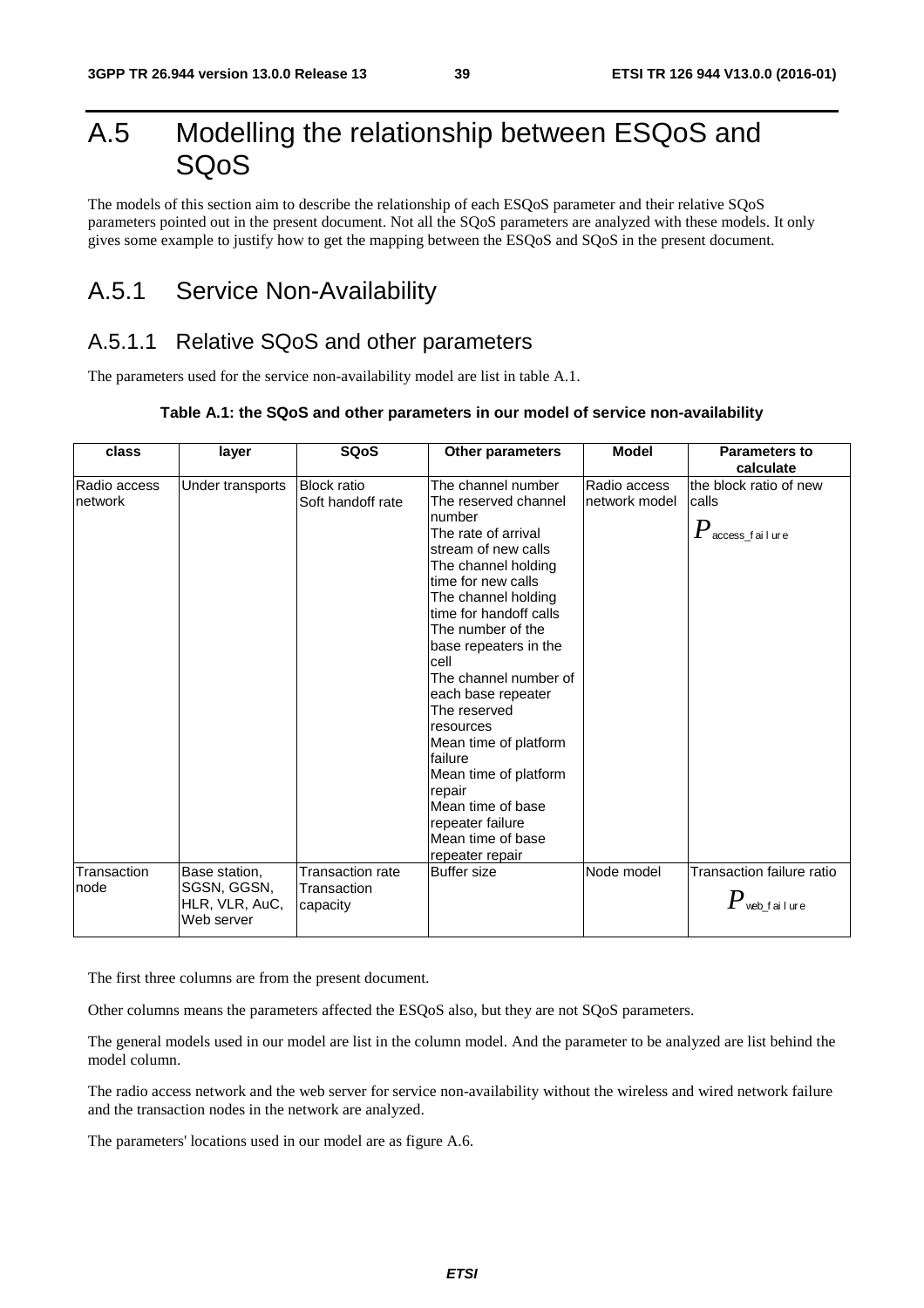



NOTE: The parameter transaction rate and transaction capacity can be got by testing the transaction node. And the buffer size can also be easily got from the node.

The soft handoff rate, the new call arrival rate, new call holding time and handoff call holding time are statistical parameters. They can be got from the cell's statistical data of the cell.

The mean time of platform failure, mean time of platform repair, mean time of base repeater failure and the mean time of base repeater repair can be got by analysing the base station's performance. It is not included in our work. The base repeater's number and the channel number of base repeaters are the cell's setting parameters.

### A.5.1.2 Model description

Ignoring the wireless and wired network failure, the failure ratio of a data unit transferred in the network can be expressed as follows:

$$
p_{\text{failure}} = p_{\text{access\_failure}} + p_{\text{web\_failure}}
$$

$$
P_{access\_failure} = \overline{A}(N_b)
$$
\n
$$
+ \begin{cases}\n1(G > 0) \sum_{k=1}^{G} P(1, k; N_b) \left(\frac{k}{N_b}\right) & \text{w/o APS} \\
+ \sum_{k=G+1}^{N_b} P(1, k; N_b) P_b(kM - 1, g) \left(\frac{k}{N_b}\right), & \text{w/o APS} \\
1(G > 0) \sum_{k=1}^{G} P(1, k; N_b) & \text{w/APS} \\
+ \sum_{k=G+1}^{N_b} P(1, k; N_b) P_b(kM - 1, g), & \text{w/APS}\n\end{cases}
$$

 $p_{\text{\tiny{web\_failure}}} \!=\! (1 \!-\! \rho) \rho^{\text{\tiny{B}}} \!=\! (1 \!-\! \frac{\lambda}{\mu}){( \frac{\lambda}{\mu} )}^{\text{\tiny{B}}}$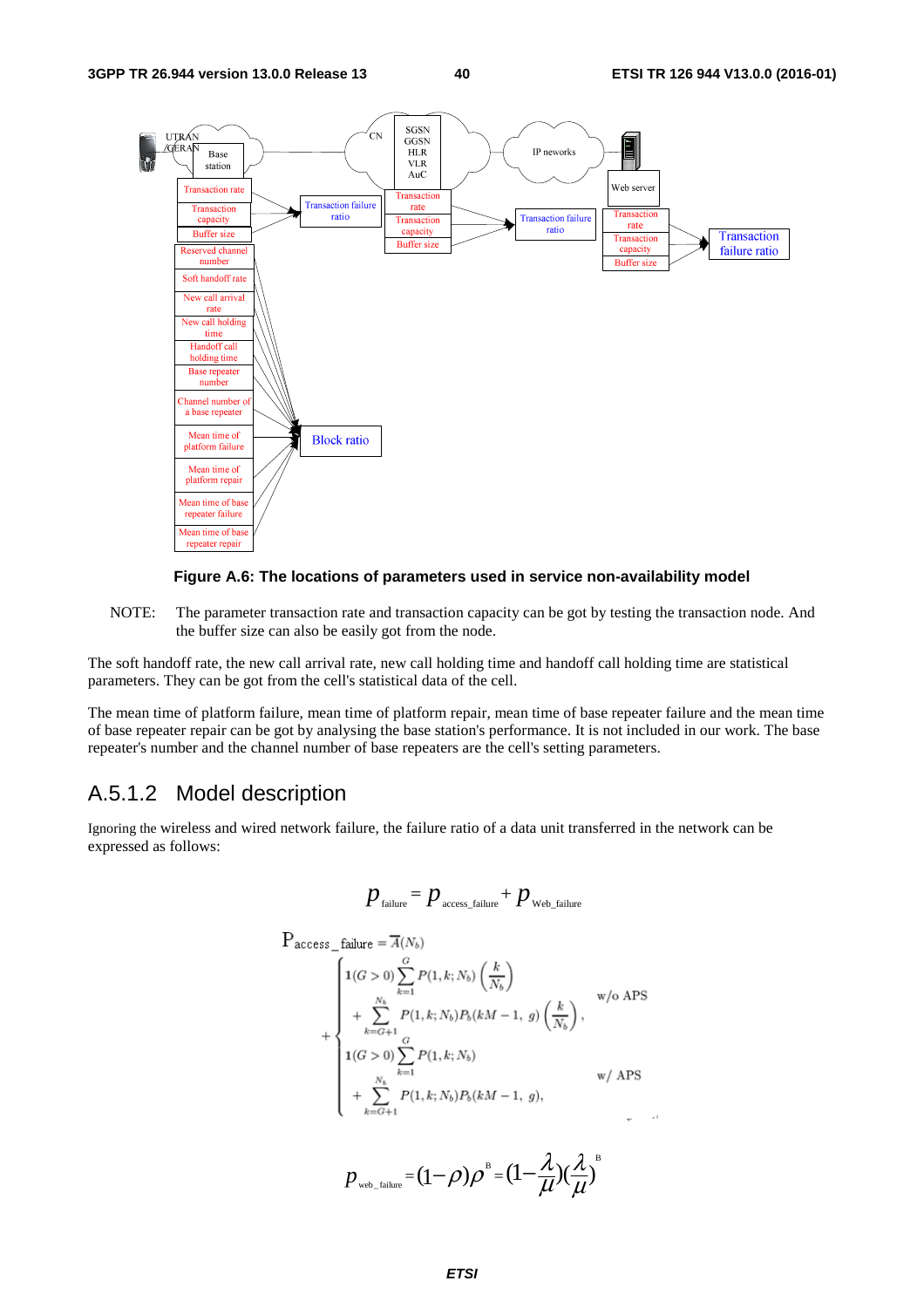All the parameters' definitions are from clause 4.

In the base station, the service non-availability can be changed by adjusting some parameters as table A.2.

#### **Table A.2: The simple relation between service non-availability and other parameters in the base station**

| <b>Parameters</b>                                    | Service non-availability |
|------------------------------------------------------|--------------------------|
| Transaction rate $\uparrow$                          |                          |
| Transaction capacity $\textcolor{black}{\mathsf{T}}$ |                          |
| Buffer size $\uparrow$                               |                          |
| Reserved channel number $\uparrow$                   |                          |
| Soft handoff rate T                                  |                          |
| New call arrival rate $\uparrow \uparrow$            |                          |
| Handoff call holding time $\uparrow$                 |                          |
| New call holding time $\uparrow$                     |                          |
| Base repeater number $\uparrow$                      |                          |
| Channels number of a base repeater $\uparrow$        |                          |
| Mean time of platform failure $\int$                 |                          |
| Mean time of platform repair $\uparrow$              |                          |
| Mean time of base repeater failure $\uparrow$        |                          |
| Mean time of base repeater repair $\uparrow$         |                          |
| means value increases;                               |                          |
| means value decreases.                               |                          |

In the transaction node (SGSN, GGSN, VLR, HLR, AuC, web server), the service non-availability can be changed by adjusting some parameters as table A.3.

| Table A.3: The simple relation between service non-availability and |                                           |  |  |
|---------------------------------------------------------------------|-------------------------------------------|--|--|
|                                                                     | other parameters in the transaction nodes |  |  |

| <b>Parameters</b>                                   | Service non-availability |  |  |
|-----------------------------------------------------|--------------------------|--|--|
| Transaction rate $\textcolor{pstcolor}{\mathsf{T}}$ |                          |  |  |
| Transaction capacity $\uparrow$                     |                          |  |  |
| Buffer size $\uparrow$                              |                          |  |  |
|                                                     | means value increases;   |  |  |
| means value decreases.                              |                          |  |  |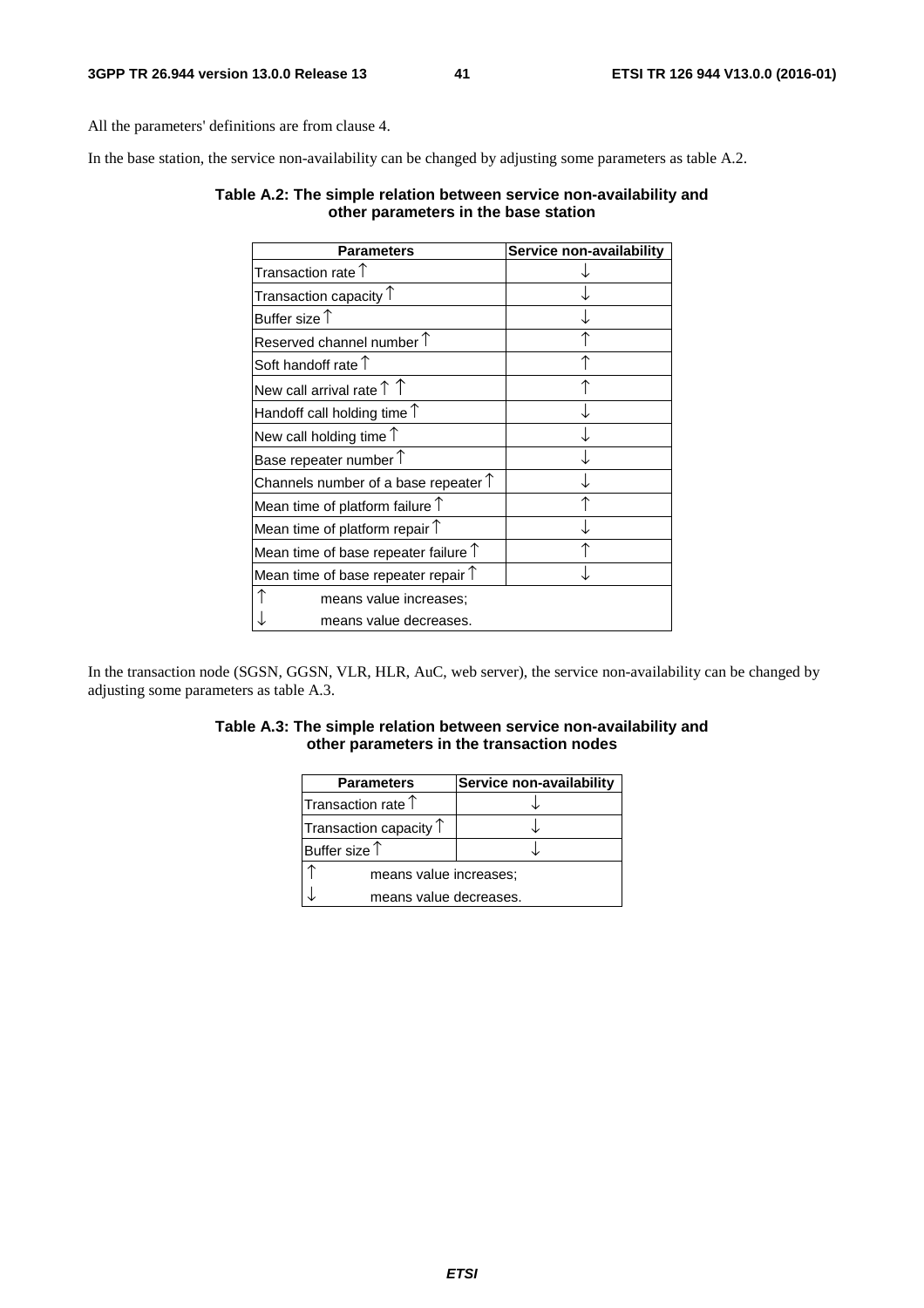## A.5.2 Service Failure Ratio

## A.5.2.1 Relative SQoS and other parameters

The parameters affect the service failure ratio are list in table A.4.

#### **Table A.4: the SQoS and other parameters in the model of service failure ratio**

| class                   | layer                                                          | <b>SQoS</b>                                    | <b>Other parameters</b>                                                                                                                                                                                                                                                                                                                                                                                                      | <b>Model</b>                  | <b>Parameters to</b><br>calculate                                           |
|-------------------------|----------------------------------------------------------------|------------------------------------------------|------------------------------------------------------------------------------------------------------------------------------------------------------------------------------------------------------------------------------------------------------------------------------------------------------------------------------------------------------------------------------------------------------------------------------|-------------------------------|-----------------------------------------------------------------------------|
| Radio access<br>network | Under transports                                               | <b>Block ratio</b><br>Soft handoff<br>rate     | The rate of arrival<br>stream of new calls<br>The channel holding<br>time for new calls<br>The channel holding<br>time for handoff calls<br>The number of the base<br>repeaters in the cell<br>The channel number of<br>each base repeater<br>The reserved resources<br>Mean time of platform<br>failure<br>Mean time of platform<br>repair<br>Mean time of base<br>repeater failure<br>Mean time of base<br>repeater repair | Radio access<br>network model | the failure ratio of<br>handoff calls<br>$\pmb{P}_\text{handoff\_f}$ ailure |
| Transaction<br>node     | Base station,<br>SGSN, GGSN,<br>HLR, VLR, AuC,<br>Media server | Transaction<br>rate<br>Transaction<br>capacity | <b>Buffer size</b>                                                                                                                                                                                                                                                                                                                                                                                                           | Node model                    | <b>Transaction failure</b><br>$P_{\scriptscriptstyle \rm{median}$ failure   |

The radio access network and the media server for service failure ratio are analyzed, ignoring the wireless and wired network failure and the transaction nodes in the network.

The first three columns are from the present document.

Other columns means the parameters affected the QoE ESQoS also, but they are not SQoS parameters.

The general models used in our model are list in the column model. And the parameter to be analyzed are list behind the model column.

The radio access network and the media server for service failure ratio are analyzed without the wireless and wired network failure and the transaction nodes in the network.

The parameters' locations used in our model are as figure A.7.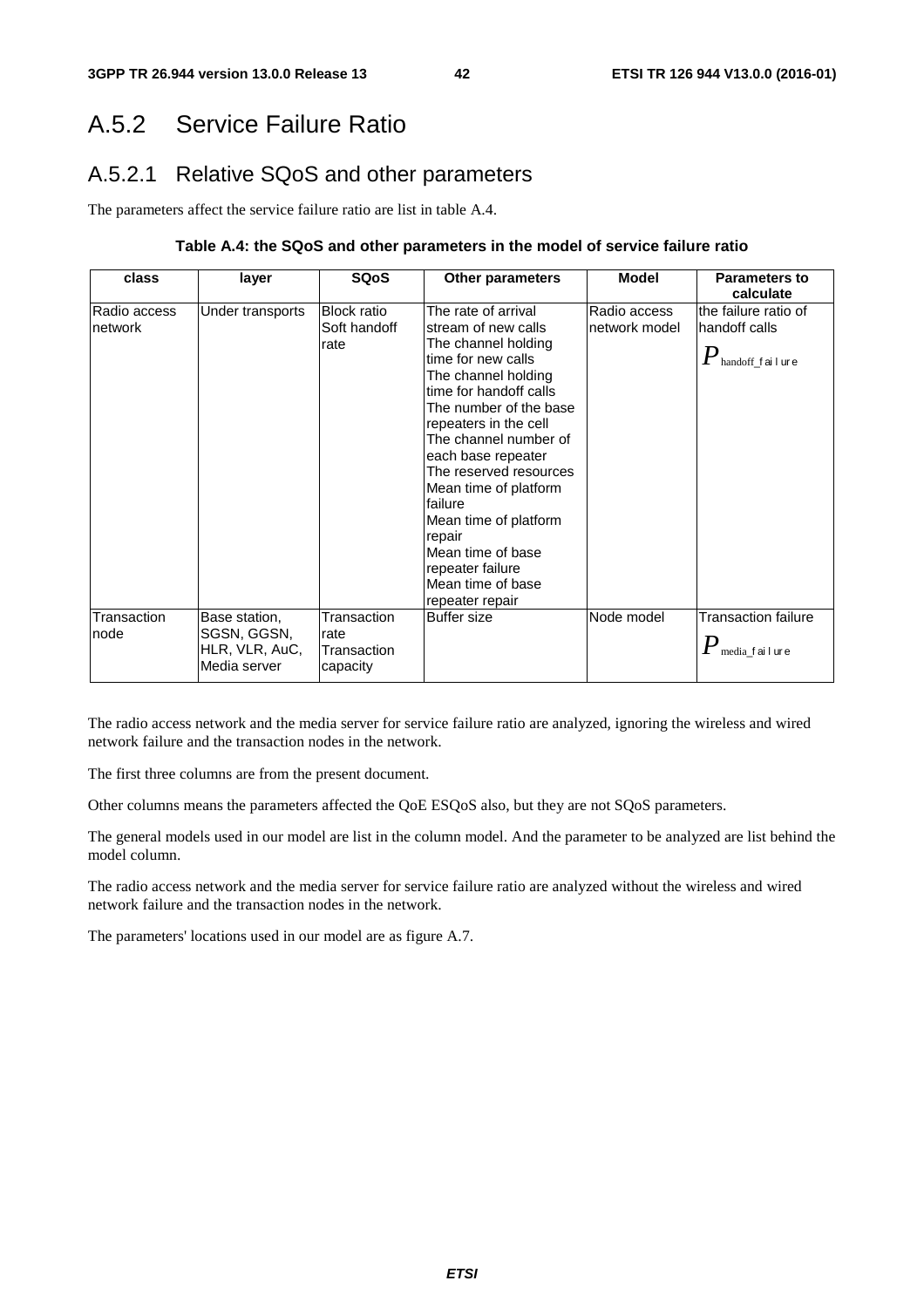

#### **Figure A.7: The locations of parameters used in service failure ratio model**

NOTE: The parameter transaction rate and transaction capacity can be got by testing the transaction node. And the buffer size can also be easily got from the node.

The soft handoff rate, the new call arrival rate, new call holding time and handoff call holding time are statistical parameters. They can be got from the cell's statistical data.

The mean time of platform failure, mean time of platform repair, mean time of base repeater failure and the mean time of base repeater repair can be got by analysing the base station's performance. It is not included in our work. The base repeater's number and the channel number of base repeaters are the cell's setting parameters.

#### A.5.2.2 Model description

Ignoring the wireless and wired network failure, the failure ratio of a data unit transferred in the network can be expressed as follows:

$$
p_{\text{failure}} = p_{\text{handoff\_failure}} + p_{\text{media\_failure}}
$$
\n
$$
P_{\text{handoff\_failure}} = \overline{A}(N_b)
$$
\n
$$
+ \begin{cases} \sum_{k=1}^{N_b} P(1, k; N_b) P_d(kM - 1, g) \frac{k}{N_b}, & \text{w/o APS} \\ \sum_{k=1}^{N_b} P(1, k; N_b) P_d(kM - 1, g), & \text{w/APS.} \end{cases}
$$
\n
$$
p_{\text{media\_failure}} = (1 - \rho) \rho^B = (1 - \frac{\lambda}{\mu})(\frac{\lambda}{\mu})^B
$$

All the parameters' definitions are from clause 4.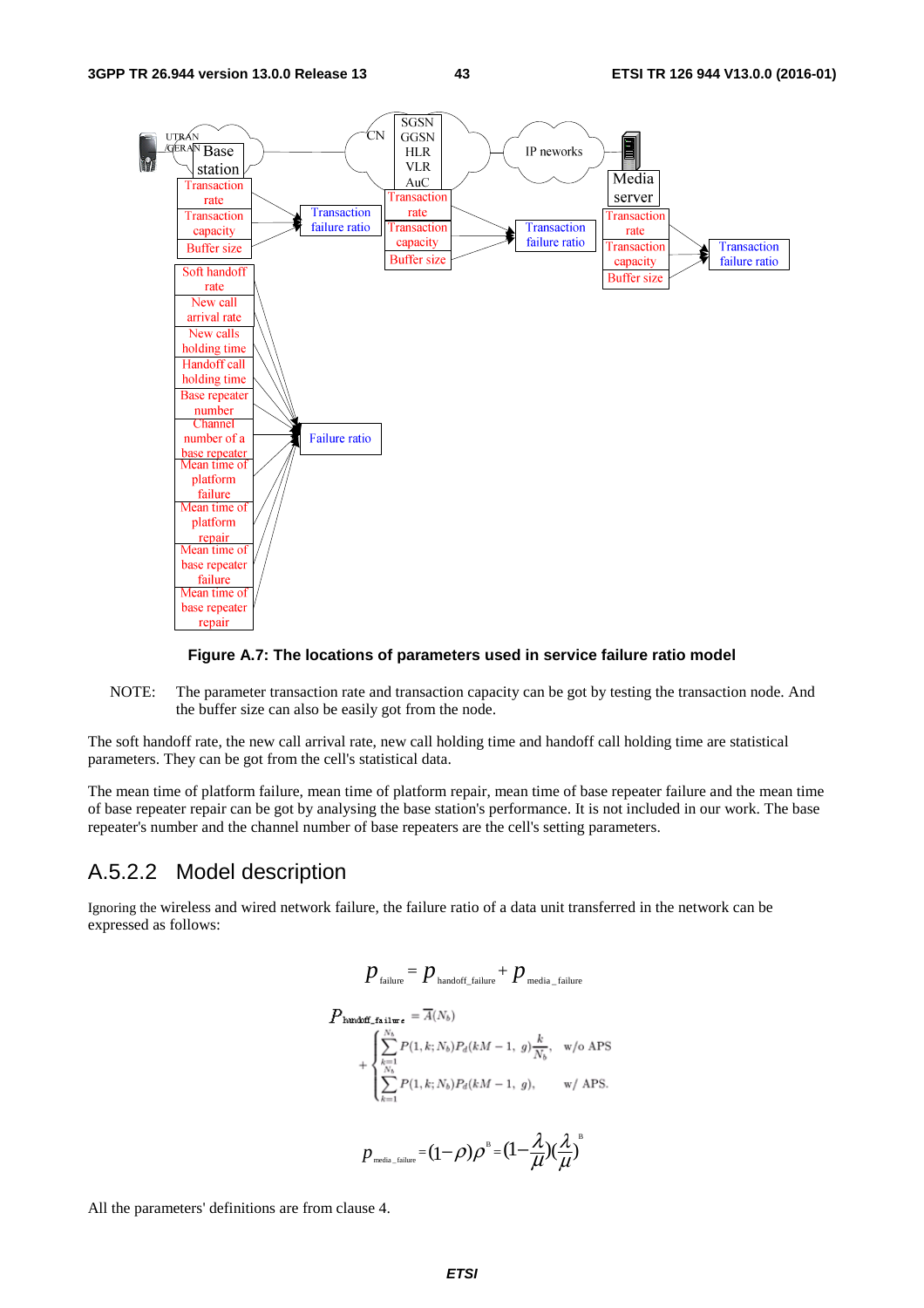In the base station, the service failure ratio can be changed by adjusting some parameters as table A.5.

| <b>Parameters</b>                             | Service non-availability |
|-----------------------------------------------|--------------------------|
| Transaction rate $\uparrow$                   |                          |
| Transaction capacity $\mathop{\Upsilon}$      |                          |
| Buffer size $\uparrow$                        |                          |
| Soft handoff rate $\uparrow$                  |                          |
| New call arrival rate $\uparrow$              |                          |
| Handoff call holding time $\uparrow$          |                          |
| New call holding time $\uparrow$              |                          |
| Base repeater number $\uparrow$               |                          |
| Channels number of a base repeater $\uparrow$ |                          |
| Mean time of platform failure $\uparrow$      |                          |
| Mean time of platform repair $\uparrow$       |                          |
| Mean time of base repeater failure $\uparrow$ |                          |
| Mean time of base repeater repair $\uparrow$  |                          |
| means value increases;                        |                          |
| means value decreases.                        |                          |

**Table A.5: The simple relation between service failure ratio and other parameters in the base station** 

In the transaction node (SGSN, GGSN, VLR, HLR, AuC, media server), the service failure ratio can be changed by adjusting some parameters as table A.6.

|                                           | Table A.6: The simple relation between service failure ratio and |  |
|-------------------------------------------|------------------------------------------------------------------|--|
| other parameters in the transaction nodes |                                                                  |  |

| <b>Parameters</b>               | Service failure ratio  |  |  |
|---------------------------------|------------------------|--|--|
| Transaction rate $†$            |                        |  |  |
| Transaction capacity $\uparrow$ |                        |  |  |
| Buffer size $\uparrow$          |                        |  |  |
|                                 | means value increases; |  |  |
| means value decreases.          |                        |  |  |

An example is given to understand the further explain about the relationship.

In the radio access network, to decrease the service non-availability, both of the soft handoff rate and the new call arrival rate can be decreased. The two parameters are both related to the cell's radius.

Increase the total channel number or decrease the reserved channel number can also decrease the service non-availability. The total channel number can be computed from the base repeater number and the channels number of a repeater. The mean time of the repeater's failure and the mean time of repair also affect the total channel number.

To increase the mean time platform failure or decrease the mean time of repair also decreases the service nonavailability.

In these transaction nodes, developing the performance (the transaction rate, transaction capacity and the buffer size) of them will decrease the service non-availability and the service failure ratio.

Adjusting the value of the soft hand rate, new call arriving rate, base repeater number, channels number of a base repeater, mean time of platform failure, mean time of platform repair, mean time of base repeater failure, mean time of base repeater repair, transaction rate, transaction capability and buffer size has the same effect on the service nonavailability and the service failure ratio. But decreasing the reserved channel number will decrease the service nonavailability and increase the service failure ratio.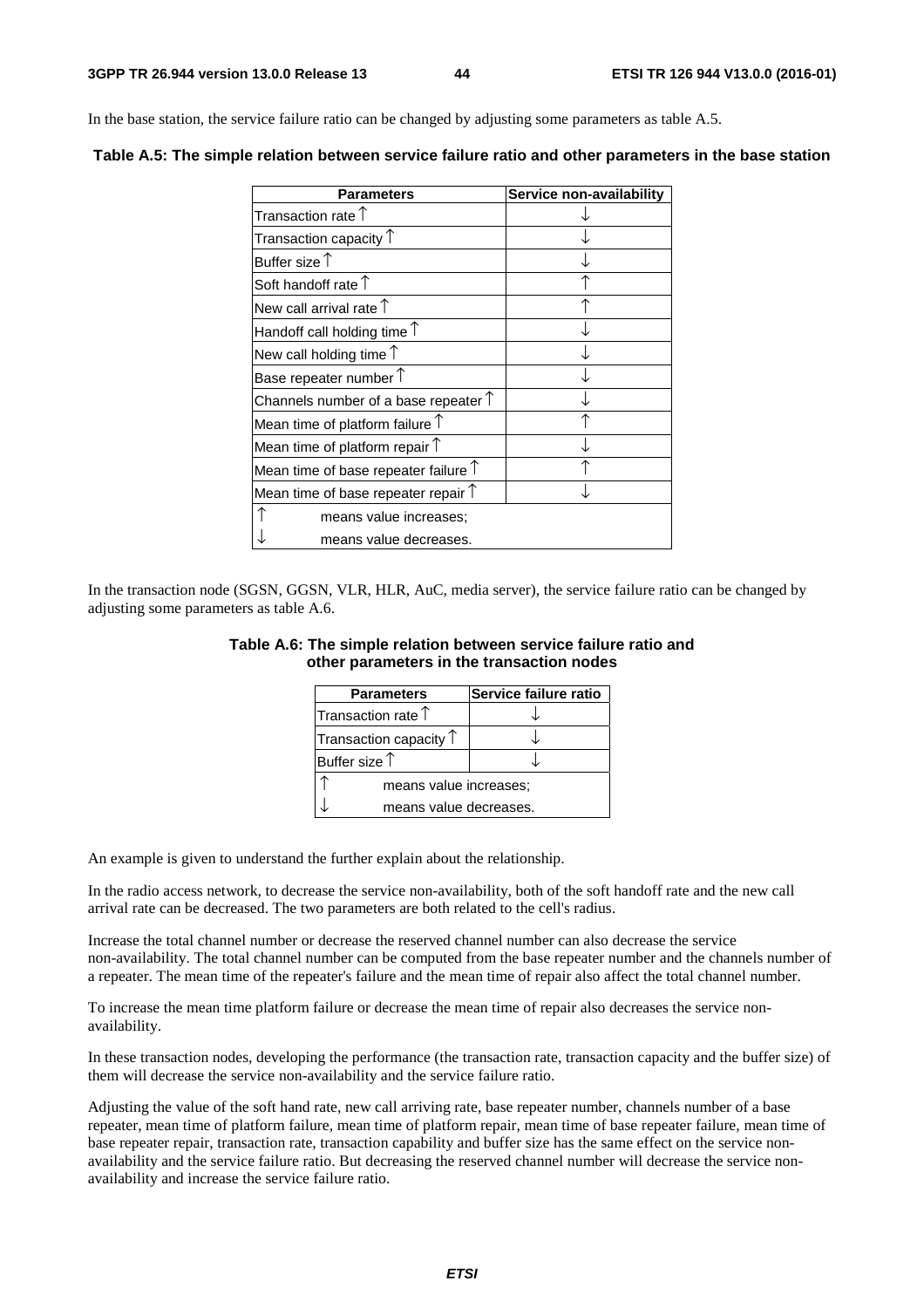## A.5.3 Initial Connection Time

## A.5.3.1 Relative SQoS and other parameters

The parameters affect the initial connection time are list in table A.7.

#### **Table A.7: the SQoS and other parameters in our model of initial connection time**

| class                            | layer                                                                                            | <b>SQoS</b>                                 | Other parameters                                                                                                                                                                                                                            | <b>Model</b>               | <b>Parameters to</b><br>calculate                                                                                                                                              |
|----------------------------------|--------------------------------------------------------------------------------------------------|---------------------------------------------|---------------------------------------------------------------------------------------------------------------------------------------------------------------------------------------------------------------------------------------------|----------------------------|--------------------------------------------------------------------------------------------------------------------------------------------------------------------------------|
| client                           | Application                                                                                      |                                             | Frame size                                                                                                                                                                                                                                  |                            |                                                                                                                                                                                |
| Wireless<br>transport<br>network | Transports                                                                                       | <b>Bandwidth</b><br>Transport<br>delay      | The total transport data size during<br>The connection procedure (related to<br>the protocols)                                                                                                                                              | Transport<br>network model | Transfer time<br>$T$ tran time                                                                                                                                                 |
| Wired transport<br>network       | Transports                                                                                       | <b>Bandwidth</b><br>Transport<br>delay      | The total load from outside<br>The load on one link<br>The links number<br>The average length of packet<br>The link's data transport rate<br>The total transport data size during<br>The connection procedure (related to<br>the protocols) | Transport<br>network model | <b>Transfer time</b><br>$T$ tran_t i me<br>Transfer delay<br>$T$ tran_delay                                                                                                    |
| Transaction<br>node              | <b>Base</b><br>station.<br>SGSN,<br>GGSN,<br>HLR, VLR,<br>AuC, Web<br>server,<br>Media<br>server | Transaction<br>delay<br>Transaction<br>rate | <b>Buffer size</b>                                                                                                                                                                                                                          | Node model                 | Transaction<br>delay<br>$T$ BS_delay<br>$T_{\,\rm SGSN\_delay}$<br>$T$ GGSN_delay<br>$T$ vlr._delay<br>$T$ HLR_delay<br>$T$ AuC_delay<br>$T_{\rm web\_delay}$<br>I media_delay |

The transfer delay and time of wireless /wired networks, the related transaction delay of transaction nodes for initial connection time are analyzed, disregarding radio access network's delay.

The parameters' locations used in our model are as figure A.8.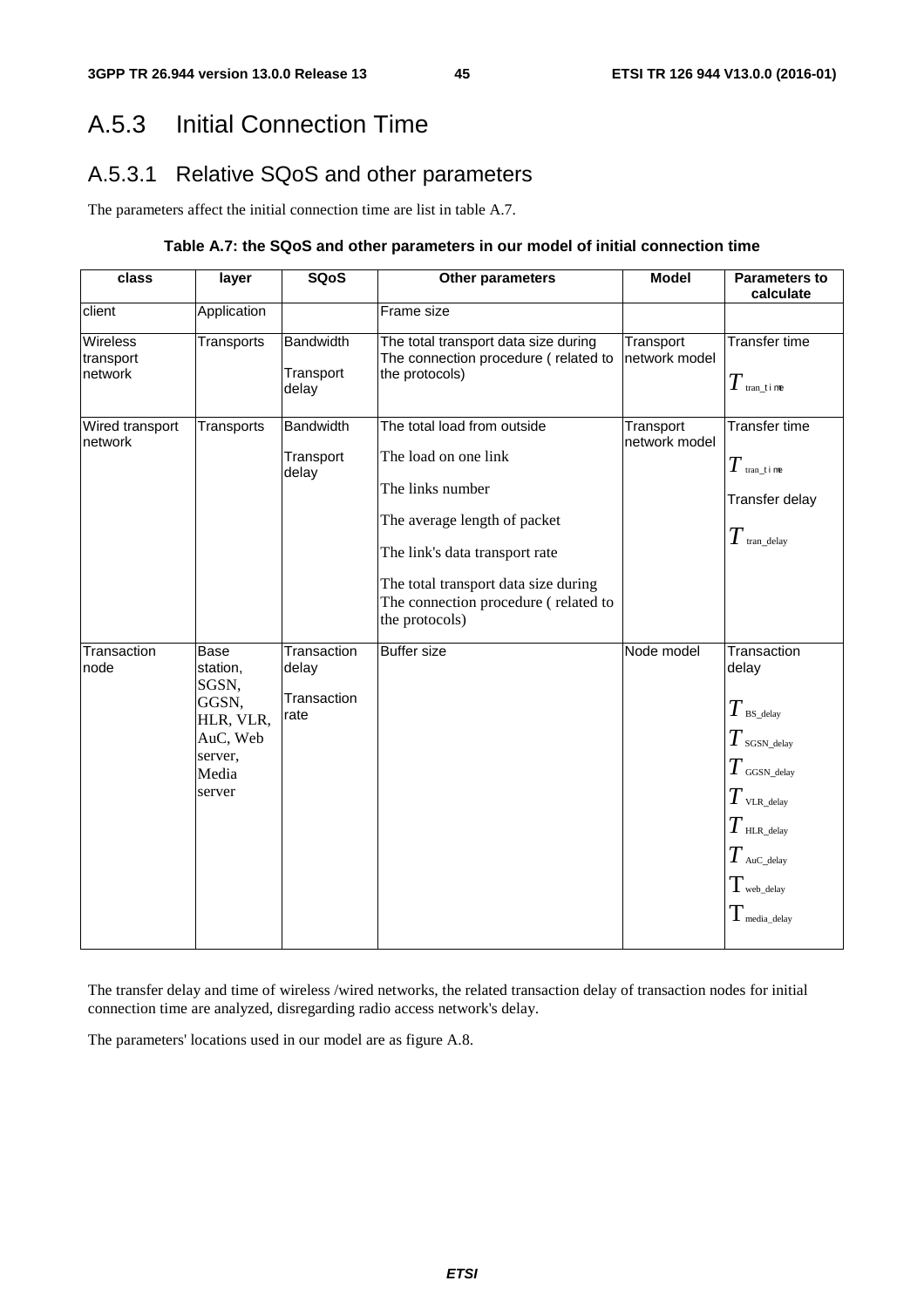

**Figure A.8: The locations of parameters used in service initial connection time model** 

NOTE: The parameter transaction rate and transaction capacity can be got by testing the transaction node. And the buffer size in the transaction node can also be easily got from the node.

The total data size during the connection procedure depends on the frame size in the client and the protocols used. It includes the data for the initiation between client and the server and the first frame data.

The data transport rate of one link and links number are the network's framework parameters.

The load on one link, total load on the network and average length of packet can be got from the network's statistical data.

### A.5.3.2 Model description

The initial connection time ( $T_{\text{connect}}$ ) can be considered as a function of the transfer delay and the transfer time in network and the transaction delay in all the relative transaction nodes. The expression can be get as follows:

$$
T_{\text{connect}} = \nF(T_{\text{tran\_delay}}, T_{\text{tran\_time}}, T_{\text{BS\_delay}}, T_{\text{SGSN\_delay}}, T_{\text{GGSN\_delay}}, T_{\text{VLR\_delay}}, T_{\text{HL\_delay}}, T_{\text{Auc\_delay}}, T_{\text{web\_delay}}, T_{\text{median}})
$$

And  $T_{\text{connect}}$  varies in the same manner as all the parameters.

$$
T_{\text{tran\_delay}} = \frac{1}{\gamma} \sum_{i=1}^{L} \frac{M}{R_i - M \lambda_i}
$$

$$
T_{\text{tran\_time}} = \frac{D}{d_{\text{wireless}}} + \frac{D}{d_{\text{wired}}}
$$

 $T$ <sub>BS\_delay  $T$ <sub>SGSN\_delay</sub>  $T$ <sub>GGSN\_delay</sub> can be got from formula  $T$ <sub>server\_delay1</sub> =  $\frac{T_w + \rho_z * T_{w_2} + \rho_1 * T_{w_1}}{1 - \rho_z + \rho_z}$ </sub> 3  $\mu_2$   $\mu_1$  $T_{w_2}$  +  $Q^*$  $T_{\text{server\_delay1}} = \frac{T_w + \rho_{2} * T_{w2} + \rho_{1} * T_w}{1 - \rho_{3} - \rho_{2} - \rho_{1}}$ 

$$
T_{\text{VLR\_delay}} \sum_{\text{HLR\_delay}} T_{\text{HLR\_delay}} \sum_{\text{Auc\_delay}} T_{\text{web\_delay}} \sum_{\text{median}} T_{\text{median}} \text{ can be got from formula}
$$
  

$$
T_{\text{server\_delay}} = \frac{\lambda}{\mu(\mu - \lambda)}.
$$

All the parameters' definitions are from clause 4.

In the client, the initial connection time can be changed by adjusting some parameters as table A.8.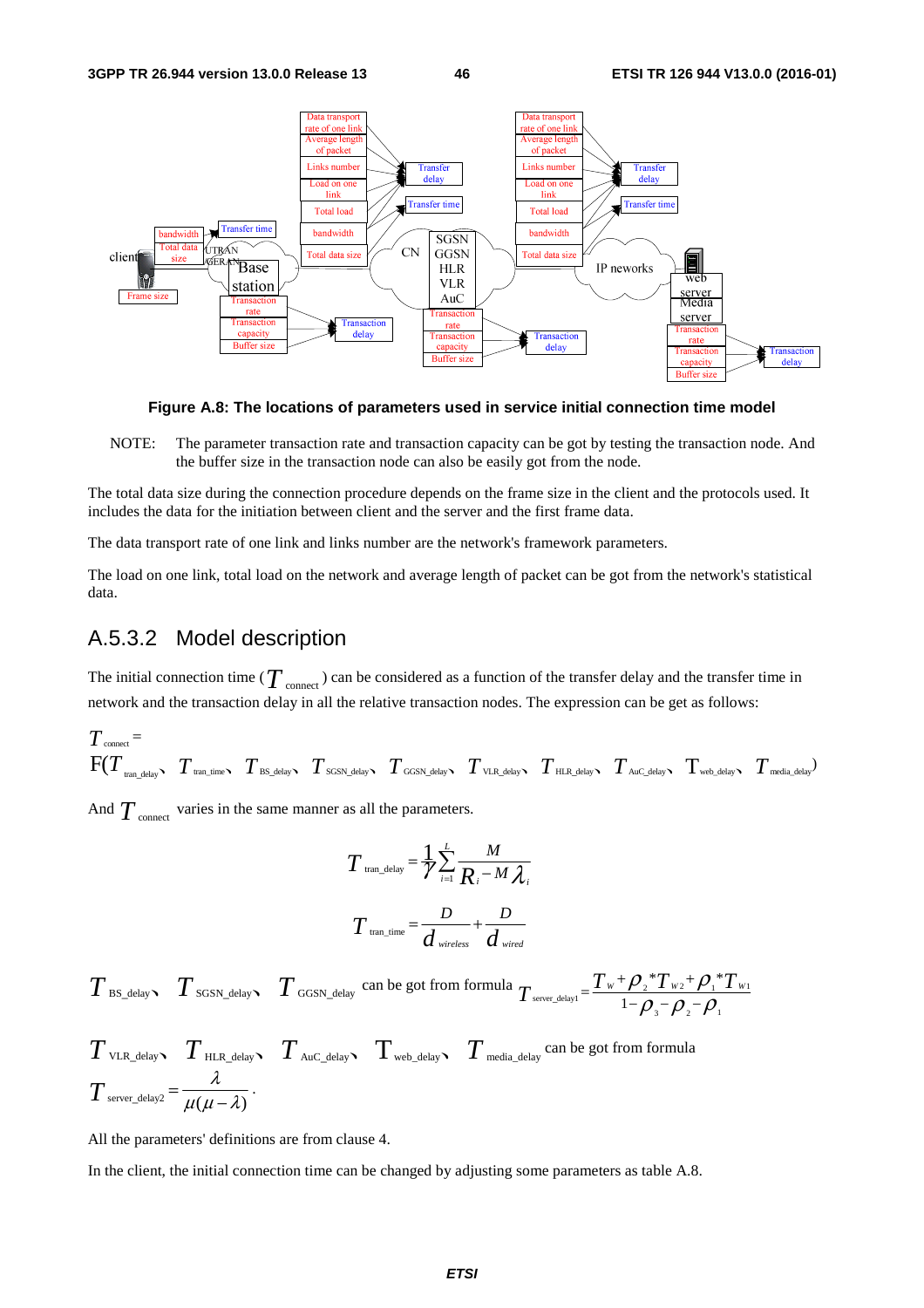#### **Table A.8: The simple relation between initial connection time and other parameters in the client**

|                        | Parameters   Initial connection time |  |  |
|------------------------|--------------------------------------|--|--|
| Buffer size $\uparrow$ |                                      |  |  |
|                        | means value increases;               |  |  |
|                        | means value decreases.               |  |  |

In the wireless network, the initial connection time can be changed by adjusting some parameters as table A.9.

#### **Table A.9: The simple relation between initial connection time and other parameters in the wireless network**

| <b>Parameters</b>          | Initial connection time |
|----------------------------|-------------------------|
| Bandwidth $\uparrow$       |                         |
| Total data size $\uparrow$ |                         |
|                            | means value increases;  |
|                            | means value decreases.  |

In the wired network, he initial connection time can be changed by adjusting some parameters as table A.10.

| <b>Parameters</b>                          | Initial connection time |
|--------------------------------------------|-------------------------|
| Bandwidth $\uparrow$                       |                         |
| Total data size $\uparrow$                 |                         |
| Total load $\uparrow$                      |                         |
| Load on one link $\uparrow$                |                         |
| Links number $\uparrow$                    |                         |
| Average length of packet $\uparrow$        |                         |
| Data transport rate of one link $\uparrow$ |                         |
| means value increases;                     |                         |
| means value decreases.                     |                         |

#### **Table A.10: The simple relation between initial connection time and other parameters in the wired network**

In the transaction nodes (base station, SGSN, GGSN, VLR, HLR, AuC, media server), the initial connection time can be changed by adjusting some parameters as table A.11.

| Table A.11: The simple relation between initial connection time and |  |
|---------------------------------------------------------------------|--|
| other parameters in the transactions nodes                          |  |

| <b>Parameters</b>               | Initial connection time |  |  |  |
|---------------------------------|-------------------------|--|--|--|
| Transaction rate $\uparrow$     |                         |  |  |  |
| Transaction capacity $\uparrow$ |                         |  |  |  |
| Buffer size $\uparrow$          |                         |  |  |  |
|                                 | means value increases;  |  |  |  |
| means value decreases.          |                         |  |  |  |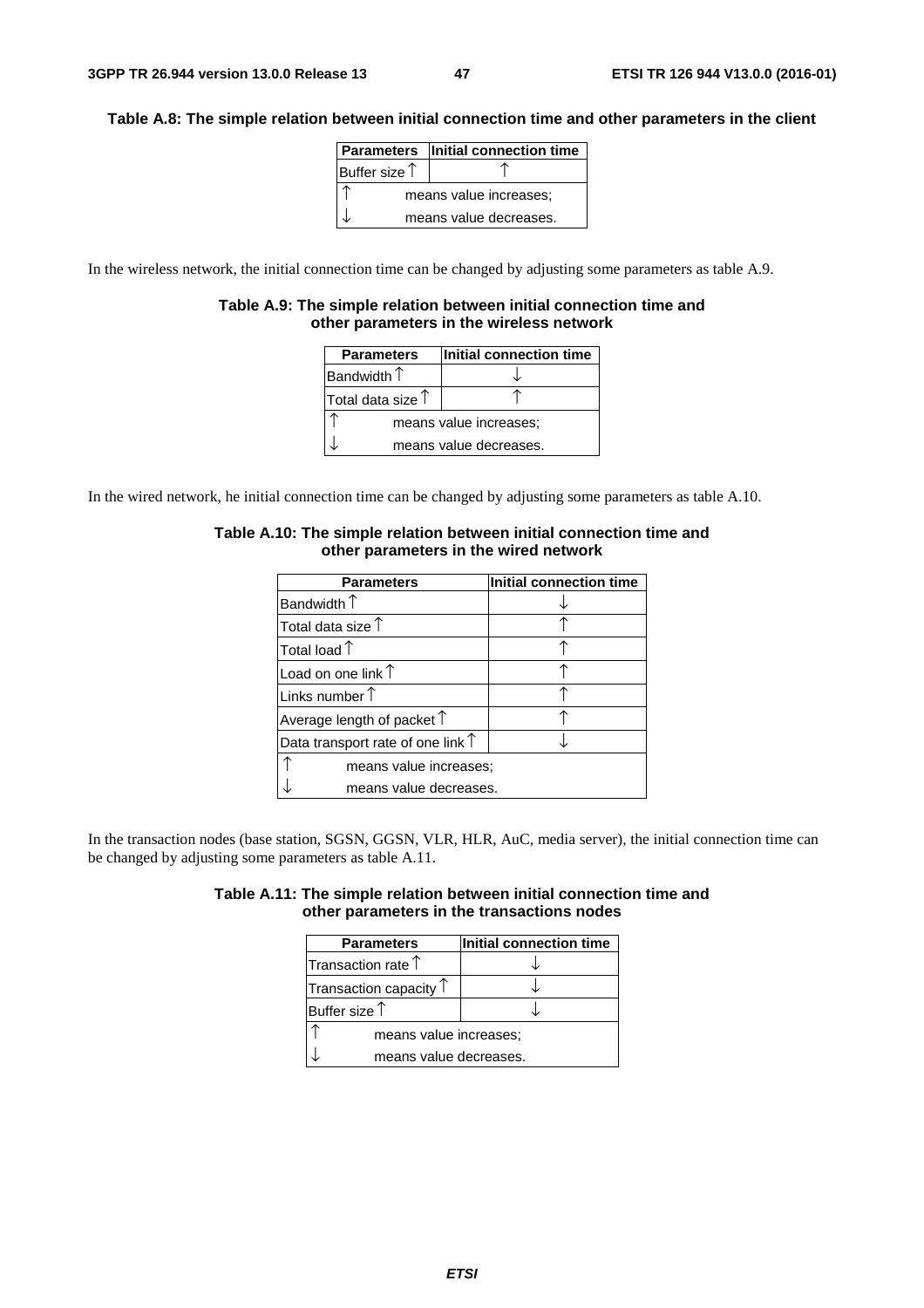## A.5.4 Initial Buffering Time

### A.5.4.1 Relative SQoS and other parameters

The parameters affect the initial buffering time are list in table A.12.

#### **Table A.12: the SQoS and other parameters in our model of initial buffering time**

| class                                   | layer                                                 | <b>SQoS</b>                                 | <b>Other parameters</b>                                                                                                                                                                                                                     | Model                      | <b>Parameters to</b><br>calculate                                                                                        |
|-----------------------------------------|-------------------------------------------------------|---------------------------------------------|---------------------------------------------------------------------------------------------------------------------------------------------------------------------------------------------------------------------------------------------|----------------------------|--------------------------------------------------------------------------------------------------------------------------|
| client                                  | Application                                           | Frame rate                                  | Frame size<br><b>Buffer size</b>                                                                                                                                                                                                            |                            |                                                                                                                          |
| <b>Wireless</b><br>transport<br>network | Transports                                            | <b>Bandwidth</b><br>Transport<br>delay      | The total transport data size during<br>The connection procedure (related<br>to the protocols)                                                                                                                                              | Transport<br>network model | Transfer time<br>$T$ tran_t i me                                                                                         |
| Wired transport<br>network              | Transports                                            | <b>Bandwidth</b><br>Transport<br>delay      | The total load from outside<br>The load on one link<br>The links number<br>The average length of packet<br>The link's data transport rate<br>The total transport data size during<br>The connection procedure (related<br>to the protocols) | Transport<br>network model | Transfer time<br>l $T$ tran_t i me<br>Transfer delay<br>$\boldsymbol{I}$ tran_delay                                      |
| Transaction<br>node                     | Base<br>station,<br>SGSN,<br>GGSN,<br>Media<br>server | Transaction<br>delay<br>Transaction<br>rate | <b>Buffer size</b>                                                                                                                                                                                                                          | Node model                 | Transaction<br>delay<br>$T$ BS_delay<br>$T{\scriptstyle_{\rm SGSN\_delay}}$<br>$T$ GGSN_delay<br>$\mathbf 1$ media_delay |

The transfer delay and time of wireless /wired networks, the related transaction delay of transaction node for initial buffering time are analyzed, ignoring delay of radio access network.

The parameters' locations used in our model are as figure A.9.



#### **Figure A.9: The locations of parameters used in service initial buffering time model**

NOTE: The parameter transaction rate and transaction capacity can be got by testing the transaction node. And the buffer size in the transaction node can also be easily got from the node.

The total data size during the connection procedure depends on the buffer size in the client and the protocols used. Why the frame size and frame rate are listed here? Because they affect the buffer size the system set.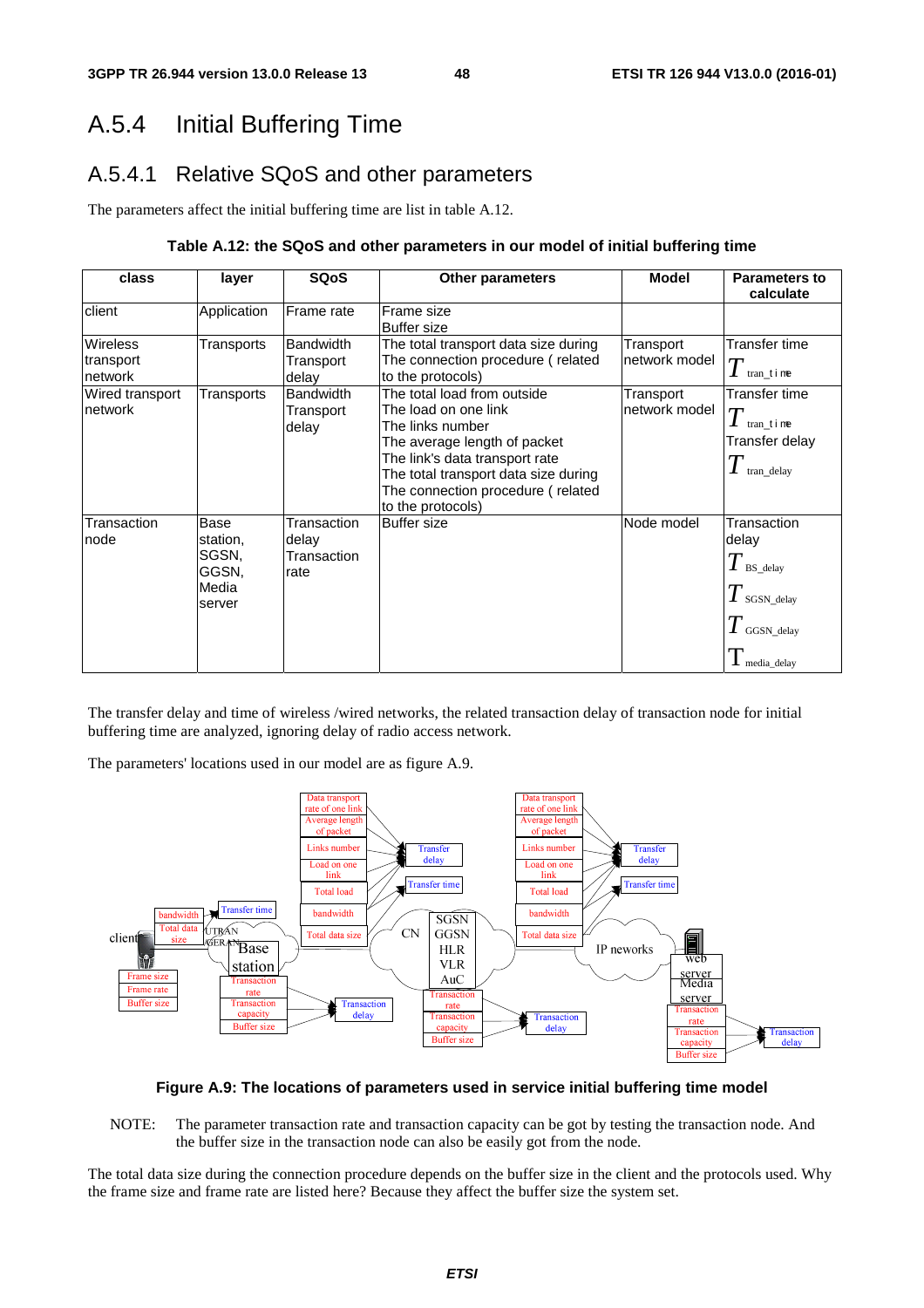#### **3GPP TR 26.944 version 13.0.0 Release 13 49 ETSI TR 126 944 V13.0.0 (2016-01)**

The data transport rate of one link and links number are the network's framework parameters.

The load on one link, total load on the network and average length of packet can be got from the network's statistical data.

### A.5.4.2 Model description

The initial connection time ( $T_{\text{buffering}}$ ) can be considered as a function of the transfer delay and the transfer time in network and the transaction delay in all the relative transaction nodes. The expression can be get as follows:

$$
T_{\text{buffering}} = F(T_{\text{tran\_delay}}, T_{\text{tran\_time}}, T_{\text{BS\_delay}}, T_{\text{SGSN\_delay}}, T_{\text{GGSN\_delay}}, T_{\text{median}})
$$

And  $T_{\text{buffering}}$  varies in the same manner as all the parameters.

$$
T_{\text{tran\_delay}} = \frac{1}{\gamma} \sum_{i=1}^{L} \frac{M}{R_i - M \lambda_i}.
$$

$$
T_{\text{tran\_time}} = \frac{D}{d_{\text{wireless}}} + \frac{D}{d_{\text{wireed}}}
$$

 $T_{\text{BS\_delay}}$   $T_{\text{SGSN\_delay}}$   $T_{\text{GGSN\_delay}}$  can be got from formula  $T_{\text{server\_delay1}} = \frac{T_w + \rho_z * T_{wz} + \rho_1 * T_{wz}}{1 - \rho_z + \rho_z * T_{wz}}$ 3  $\mathcal{V}$  2  $\mathcal{V}$  1  $T_{w}$  +  $\mathcal{O}$ .\*  $T_{\text{\tiny server\_delay1}} = \frac{T_{w} + \rho_{_2} {^*} T_{w_2} {^*} \rho_{_1} {^*} T_{w_2}}{1 {-} \rho_{_3} {-} \rho_{_2} {-} \rho_{_1}}$ 

$$
T_{\text{median}}
$$
 can be got from formula  $T_{\text{server\_delay2}} = \frac{\lambda}{\mu(\mu - \lambda)}$ .

All the parameters' definitions are from section 4.

In the client, the initial buffering time can be changed by adjusting some parameters as table A.13.

#### **Table A.13: The simple relation between initial buffering time and other parameters in the client**

|                        | Parameters   Initial connection time |  |  |
|------------------------|--------------------------------------|--|--|
| Buffer size $\uparrow$ |                                      |  |  |
| means value increases; |                                      |  |  |
|                        | means value decreases.               |  |  |

In the wireless network, the initial buffering time can be changed by adjusting some parameters as table A.14.

#### **Table A.14: The simple relation between initial buffering time and other parameters in wireless network**

| <b>Parameters</b>          | Initial connection time |  |  |  |
|----------------------------|-------------------------|--|--|--|
| Bandwidth $\uparrow$       |                         |  |  |  |
| Total data size $\uparrow$ |                         |  |  |  |
| means value increases:     |                         |  |  |  |
|                            | means value decreases.  |  |  |  |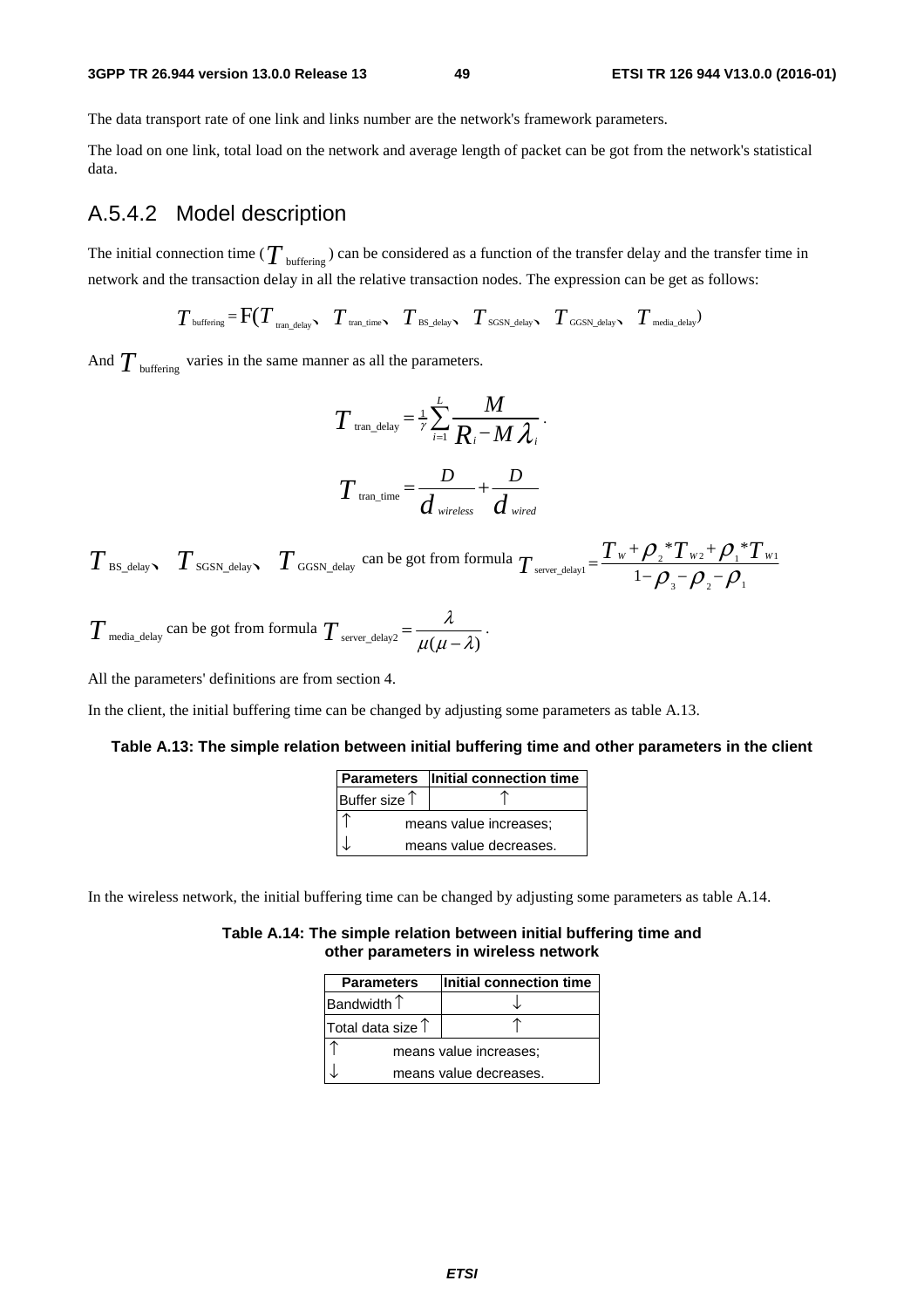In the wired network, the initial buffering time can be changed by adjusting some parameters as table A.15.

**Table A.15: The simple relation between initial buffering time and other parameters in wired network** 

| <b>Parameters</b>                          | Initial connection time |  |  |
|--------------------------------------------|-------------------------|--|--|
| Bandwidth $\uparrow$                       |                         |  |  |
| Total data size $\uparrow$                 |                         |  |  |
| Total load $\uparrow$                      |                         |  |  |
| Load on one link $\uparrow$                |                         |  |  |
| Links number $\uparrow$                    |                         |  |  |
| Average length of packet $\uparrow$        |                         |  |  |
| Data transport rate of one link $\uparrow$ |                         |  |  |
| means value increases;                     |                         |  |  |
| means value decreases.                     |                         |  |  |

In the transaction nodes (base station, SGSN, GGSN, VLR, HLR, AuC, media server), the initial buffering time can be changed by adjusting some parameters as table A.16.

#### **Table A.16: The simple relation between initial buffering time and other parameters in the transaction nodes**

| <b>Parameters</b>               | Initial connection time |  |  |  |
|---------------------------------|-------------------------|--|--|--|
| Transaction rate $\uparrow$     |                         |  |  |  |
| Transaction capacity $\uparrow$ |                         |  |  |  |
| Buffer size $\uparrow$          |                         |  |  |  |
|                                 | means value increases;  |  |  |  |
| means value decreases.          |                         |  |  |  |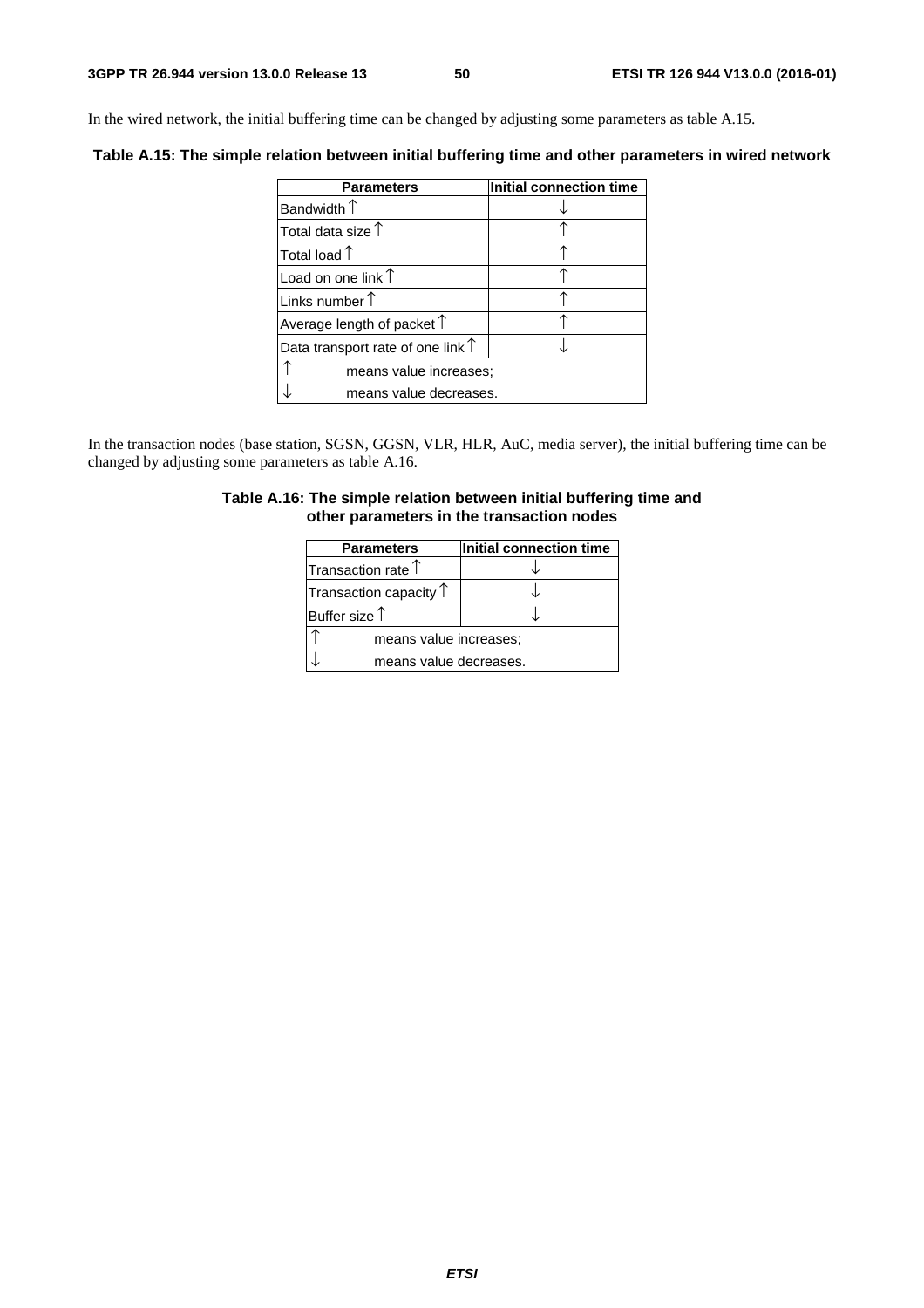## A.5.5 Re-Buffering Frequency

### A.5.5.1 Relative SQoS and other parameters

The rebuffering is a important metric to reflect the network's condition. The majority of SQoS parameters affect it.

The model analyse the SQoS parameters' effect in the application and transports layers.

**Table A.17: the SQoS and other parameters in our model of service rebuffering frequency** 

| class              | layer         | <b>SQoS</b>                             | <b>Other parameters</b> | <b>Model</b>      |
|--------------------|---------------|-----------------------------------------|-------------------------|-------------------|
| client             | Application   | Frame rate                              | Frame size              | Model the whole   |
|                    |               | Frame loss ratio                        | <b>Buffer size</b>      | transport process |
|                    |               | Frame error ratio                       |                         |                   |
| Radio access       | Under         | Access delay                            | Channels                |                   |
| network            | transports    |                                         |                         |                   |
| Wireless transport | Transports    | <b>Bandwidth</b>                        | Wireless transport      |                   |
| network            |               | Transport delay                         | condition               |                   |
|                    |               | Jitter                                  |                         |                   |
|                    |               | Packet loss ratio                       |                         |                   |
|                    | Under         | Frame loss ratio, Frame error ratio,    |                         |                   |
|                    | transports    | Frame discard ratio, Residual bit error |                         |                   |
|                    |               | ratio                                   |                         |                   |
| Wired transport    | Transports    | <b>Bandwidth</b>                        | network load,           |                   |
| network            |               | Transport delay                         | network framework       |                   |
|                    |               | Jitter                                  |                         |                   |
|                    |               | Packet loss ratio                       |                         |                   |
|                    | Under         | Frame loss ratio, Frame error ratio,    |                         |                   |
|                    | transports    | Frame discard ratio, Residual bit error |                         |                   |
|                    |               | ratio                                   |                         |                   |
| Transaction node   | Base station, | Transaction delay                       | <b>Buffer size</b>      |                   |
|                    | SGSN,         | Transaction rate                        |                         |                   |
|                    | GGSN,         |                                         |                         |                   |
|                    | Media server  |                                         |                         |                   |

### A.5.5.2 Model description

Assumed the send data is initially distributed of  $F_0(t)$ . After the transportation, affected by the frame loss rate, the frame error rate, bandwidth and delay, the data is distributed of  $F(t)$  at the end. Here delay means transfer delay and transaction delay. The model is as figure A.10.



**Figure A.10: the model of transportation**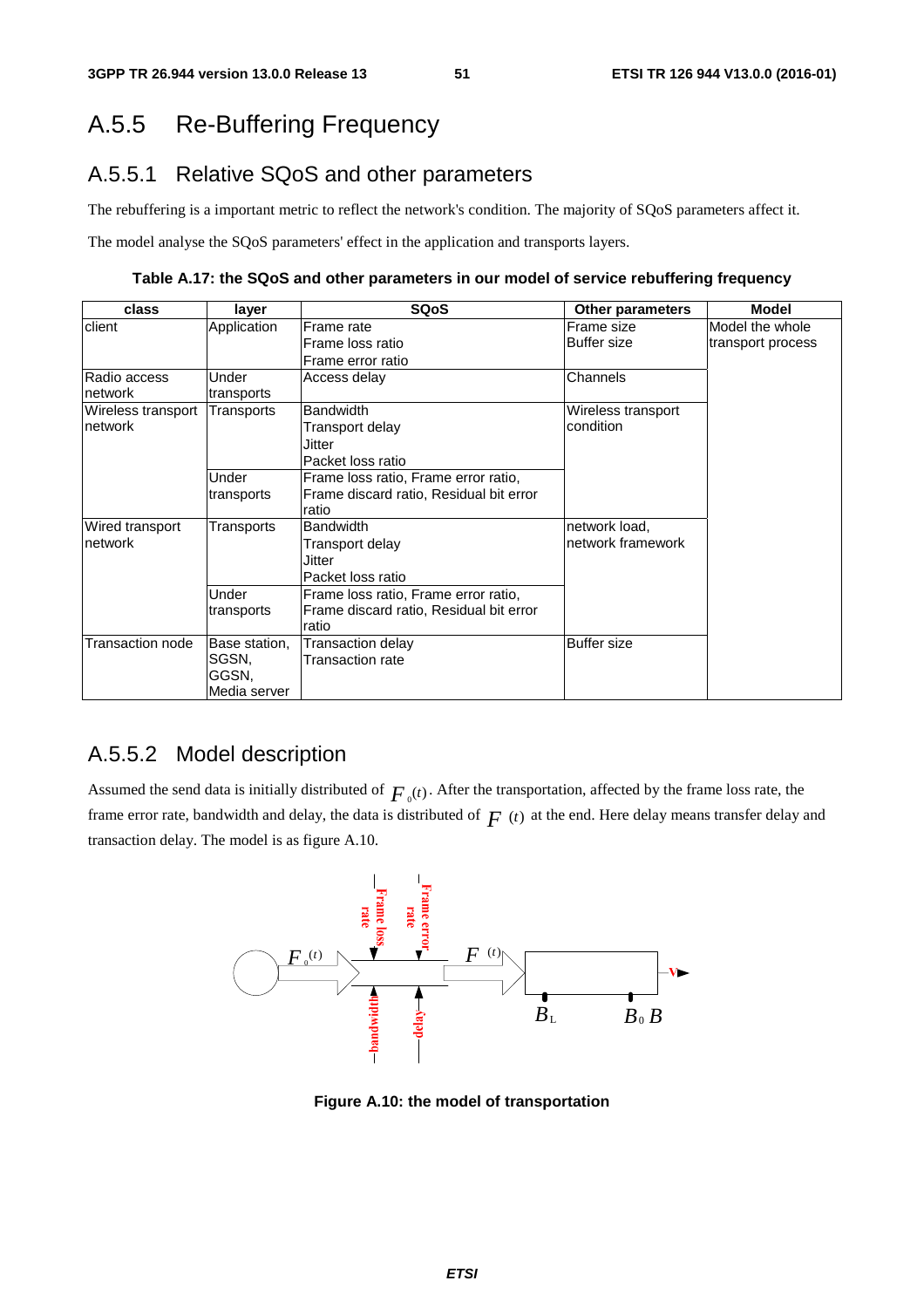The effect of frame loss rate and frame error rate on the send data are the same. So it can be assume that the data become  $F_{\mu}(t)$  after affected by the frame loss rate and frame error rate. And it become  $F_{\mu}(t)$  after affected by the change of bandwidth, then become  $F(t)$  because of the delay at last. The functions  $F_1(t)$ ,  $F_2(t)$ ,  $F(t)$  can be analyzed after our simulation.

The initial data size in the buffer  $B$  . When the data in the buffer exceed  $B_0$ , the player starts to play, and when data is less than  $B_L$ , the rebuffering starts. The frame rate is V when it is playing.

 $F(t)$  means the amount of arrival data, so  $F(t)$  is a monotonic increasing function. So its inverse function exists.

When  $B+(F(t)-v^*t) < B_+$ , the system start rebuffering. And  $B_0-(B+(F(t)-v^*t)) \leq F(t')-F(t)$ , where t is the time when the rebuffering finishes.

$$
F^{-1}(B_0-(B-v^*t)) \leq t'
$$

So the rebuffering frequency is:

$$
\frac{\sum \mathbf{I}(B+(F(t)-v^*t)
$$

 $I(e)$  is the indicator function:  $I(e) = 1$  if expression e is true; otherwise  $I(e) = 0$ .

 $\mathcal{T}_{\text{test}}$  is the total time to test.

## A.5.6 Re-Buffering Time

### A.5.6.1 Relative SQoS and other parameters

The model is the same as clause 5.5.

### A.5.6.2 Model description

The rebuffering time of this time is:

$$
t^-t = F^{-1}(B_0-(B-v^*t)) - t
$$

And the mean rebuffering time is:

$$
\frac{\displaystyle\sum_{B+(F(t)-v^*t) < B_{{\scriptscriptstyle L}}}F^{^{\text{-}1}\hspace{-3pt}}(B_0\text{-} (B\hspace{-0.5pt}-\hspace{-0.5pt}v^*t))\text{ -- }t\hspace{-0.5pt}t}{\displaystyle\sum I\hspace{-0.5pt}\int B\hspace{-0.5pt}+\hspace{-0.5pt}(F(t)\hspace{-0.5pt}-\hspace{-0.5pt}v^*t)\hspace{-0.5pt}<\hspace{-0.5pt}B_{{\scriptscriptstyle L}})}
$$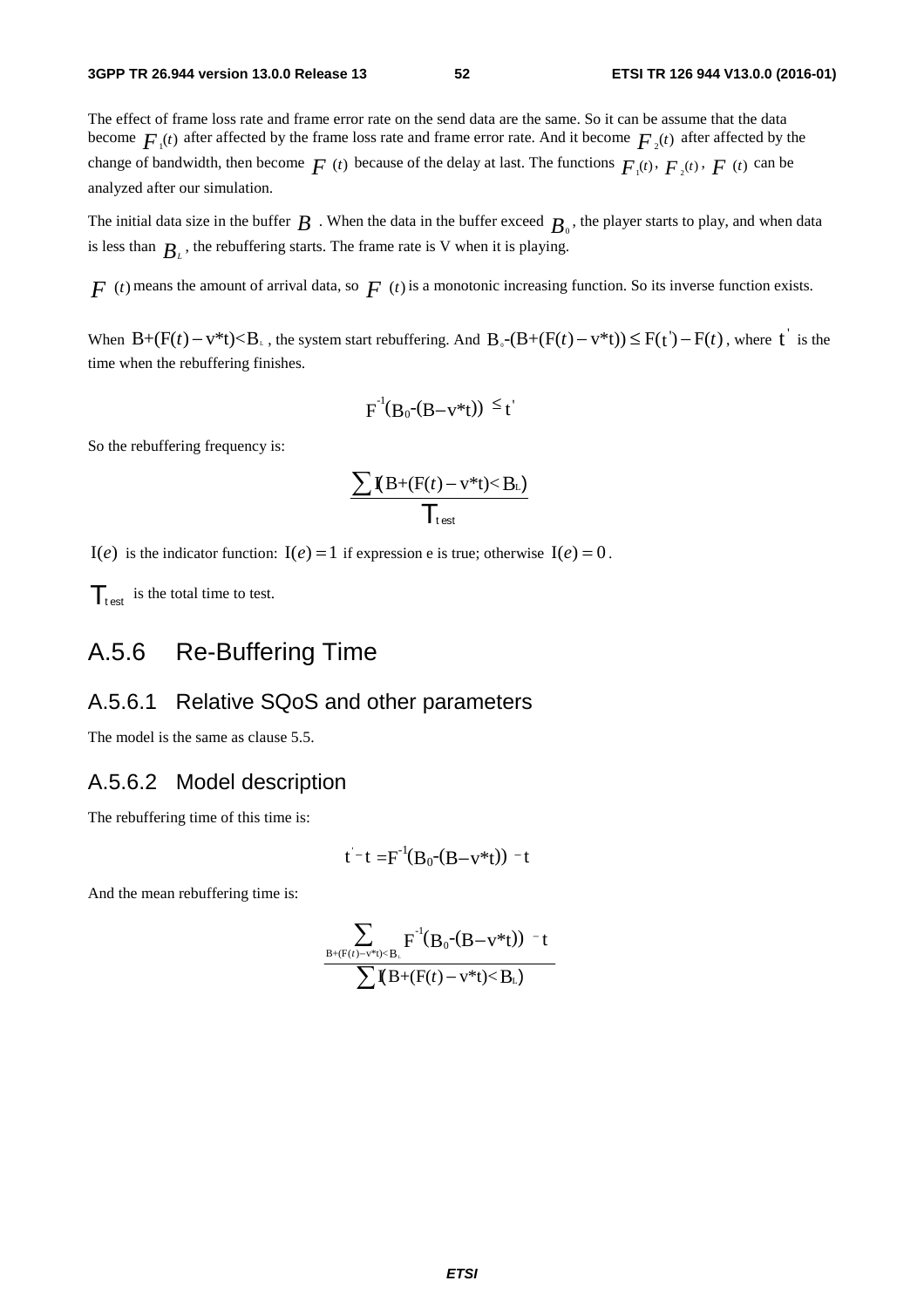## Annex B: Analysis of QoE

## B.1 Introduction

The SA4 "End-to-end Multimedia Services Performance Metrics" work item is conducting a research on the performance metrics for popular multimedia services, including streaming, multimedia broadcast multicast service (MBMS), video telephony and IP Multimedia subsystem Service (IMS), etc. This annex is an extension to the present document, which will support and justify the results in the present document.

In this annex, a subjective test is conducted to acquire the QoE. And the results of the test are listed in the following sections.

And also, in this annex, packet-switched streaming service is taken as an example.

## B.2 Process

From the user perspective, the service performance indicators cannot be defined only according to researcher's experience. It should be acquired by user investigation as well as experience.

## B.2.1 Collection of QoE

The selected testers are kept unknown about any indicators. After watching given audio/video multimedia contents with different quality levels and experiencing those services, they take down the performance indicators only with their feeling and experience.

Then according to their record and description, the scope of QoE is determined.

The common user's requirements of service performance are collected and classified as our QoE, disregarding the measurability.

See clause 3.1.

## B.2.2 Weightiness of Selected QoE

With DSCQS (see ITU-R Recommendation BT.500), testers are asked to mark each service and content in comparison with the reference. Those services and contents are provided with different quality levels of each selected indicator.

## B.3 Results

## B.3.1 Collection of QoE

- Service Non-Access.
- Service Failure.
- Service Setting-up Time.
- Re-Buffering.
- Image corruption.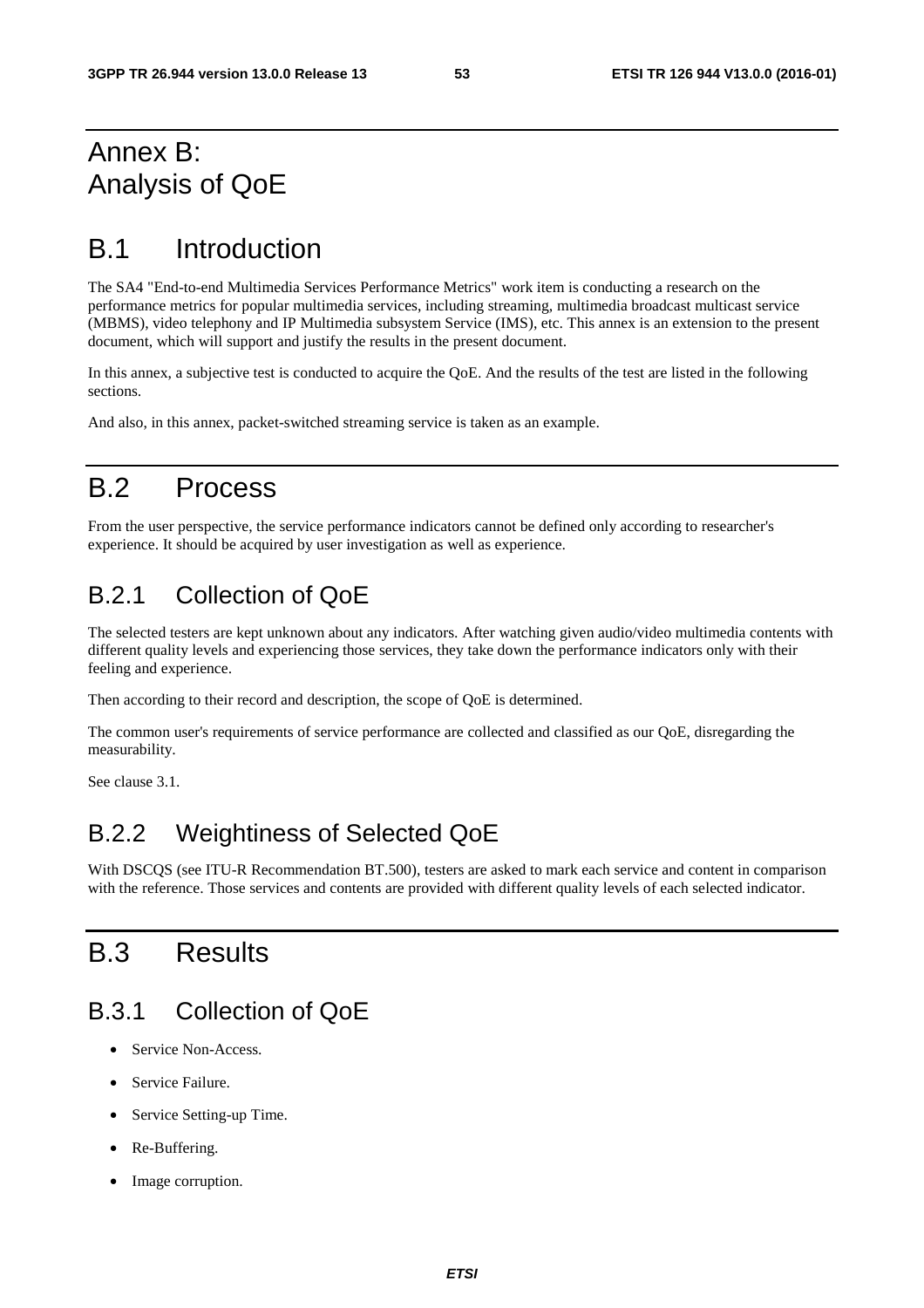- Blurriness.
- Blockiness.
- Colour Reproduction Accuracy.
- Edge Noise.
- Freeze image.
- Incontinuous Image with block.
- Audio Quality.
- Audio/Video Synchronization Error.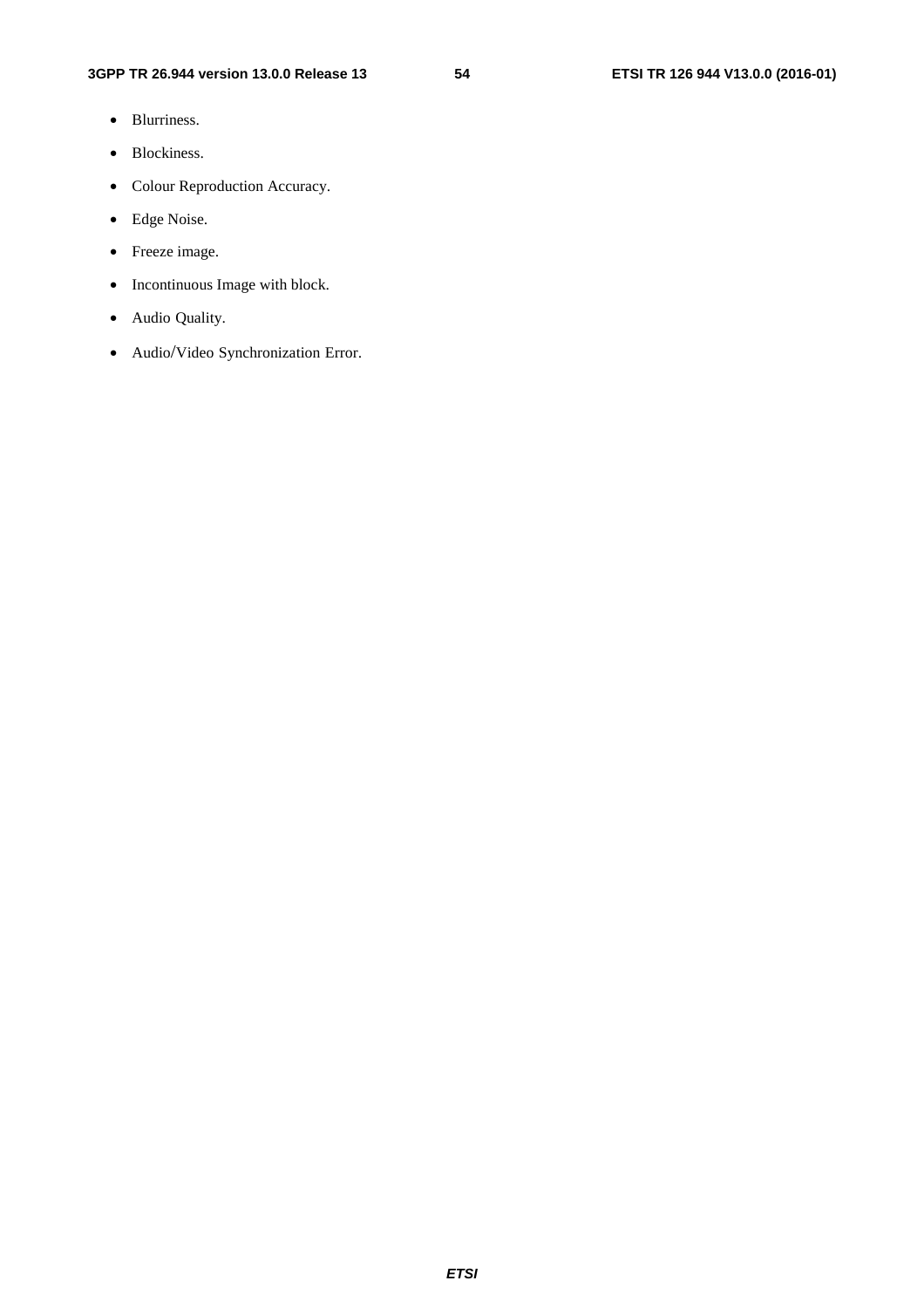### Mean Mark Difference: Given Parameter vs Reference 60  $\leftarrow$  Service Non-Access - Service Failure 50 Service Setting-up **Time** Re-Buffering 40 Mean Mark Difference -\*- Audio Quality — Image Corruption 30 – Blockiness Blurriness 20 **Colour Reproduction** Accuracy **Edge Noise**  $10$ Incontinuous Image with block  $\overline{0}$ Freeze image Minimum Maximum Average Audio/Video **Synchronization Error**  $-10$ Parameter Value of Different Level

## B.3.2 Comparison of Weightiness among Selected QoE **Parameters**

**Figure B.1**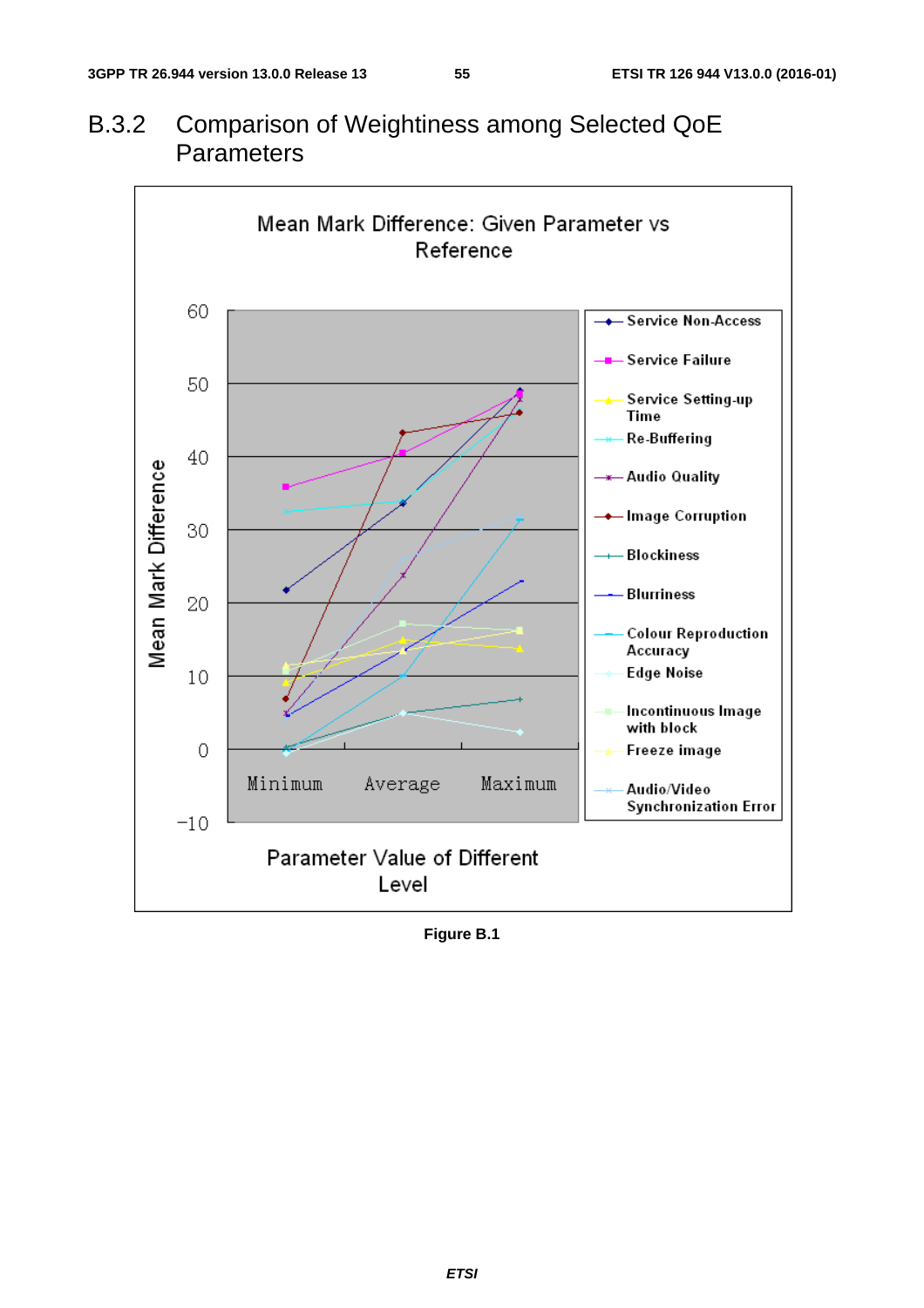## Annex C: Comparison with TS 102 250 of ETSI STQ Mobile

## C.1 Introduction

The SA4 "End-to-end Multimedia Services Performance Metrics" work item is conducting a research on the performance metrics for popular multimedia services, including streaming, multimedia broadcast multicast service (MBMS), video telephony and IP multimedia subsystem service (IMS), etc. This annex is an extension to the present document, which will support and justify the results in the present document.

In this annex, a comprehensive comparison of work between E2EMSPM and ETSI STQ Mobile is conducted to justify the work of E2EMSPM. And the results of the analysis are listed in the following sections.

## C.2 References

The following documents contain provisions which, through reference in this text, constitute provisions of the present document.

- References are either specific (identified by date of publication, edition number, version number, etc.) or non-specific.
- For a specific reference, subsequent revisions do not apply.
- For a non-specific reference, the latest version applies. In the case of a reference to a 3GPP document (including a GSM document), a non-specific reference implicitly refers to the latest version of that document *in the same Release as the present document*.
- [1] ETSI TS 102 250-1 (V1.1.1 10/2003): "Speech Processing, Transmission and Quality Aspects (STQ); QoS aspects of popular services in GSM and 3G networks; Part 1: Identification of Quality of Service aspects".
- [2] ETSI TS 102 250-2 (V1.4.1 03/2006): "Speech Processing, Transmission and Quality Aspects (STQ); QoS aspects of popular services in GSM and 3G networks; Part 2: Definition of Quality of Service parameters and their computation".
- [3] ETSI TS 102 250-3 (V1.3.2 09/2005): "Speech Processing, Transmission and Quality Aspects (STQ); QoS aspects of popular services in GSM and 3G networks; Part 3: Typical procedures for Quality of Service measurement equipment".
- [4] ETSI TS 102 250-4 (V1.1.1 10/2003): "Speech Processing, Transmission and Quality Aspects (STQ); QoS aspects of popular services in GSM and 3G networks; Part 4: Requirements for Quality of Service measurement equipment".
- [5] ETSI TS 102 250-5 (V1.3.1 11/2005): "Speech Processing, Transmission and Quality Aspects (STQ); QoS aspects of popular services in GSM and 3G networks; Part 5: Definition of typical measurement profiles".
- [6] ETSI TS 102 250-6 (V1.2.1 10/2004): "Speech Processing, Transmission and Quality Aspects (STQ); QoS aspects of popular services in GSM and 3G networks; Part 6: Post processing and statistical methods".
- [7] 3GPP TS 23 107 (V6.4.0 03/2006): "3rd Generation partnership Project; Technical Specification Group Services and System Aspects; Quality of Service (QoS) Concept and architecture (Release 6)".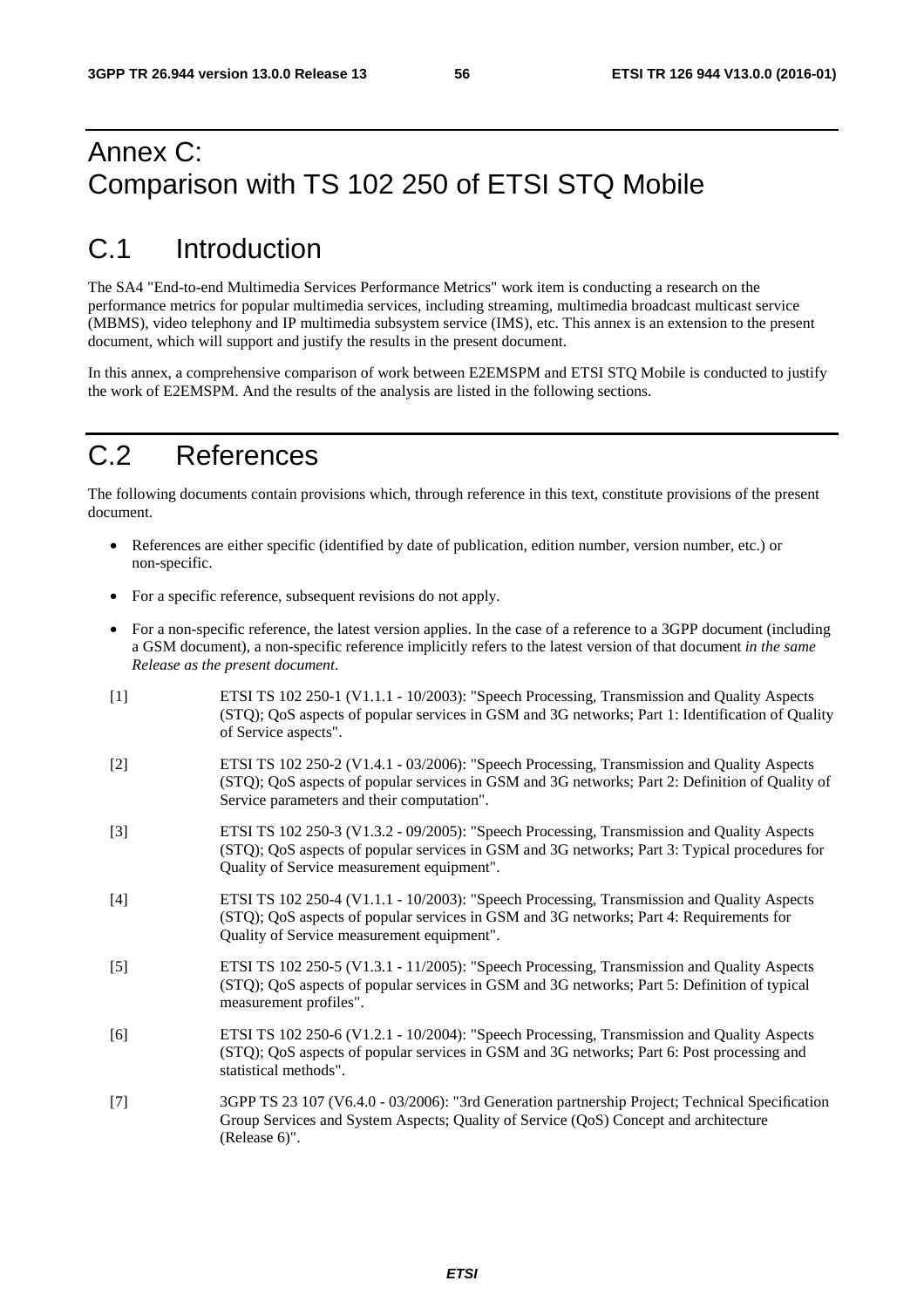## C.3 Comparison with 3GPP E2EMSPM and ETSI STQ Mobile

In this part, the difference is illuminated between 3GPP E2EMSPM and ETSI STQ Mobile on multimedia services from the following points of view.

## C.3.1 Research Scope

### C.3.1.1 Framework

E2EMSPM has a systematic framework of End-to-end Multimedia Services Performance Metrics is as figure C.1.



#### **Figure C.1: Systematic Framework of End-to-end Multimedia Services Performance Indicators**

ETSI STQ Mobile focuses on the similar area of End-to-End Service QoS.

## C.3.1.2 Quality of experience

Client Radio access Horizontal<br>
Horizontal<br>
Horizontal<br>
imilar area of End-to-End Service QoS.<br> **Clience**<br> **Clience**<br> **Clience**<br> **Clience**<br> **Clience**<br> **Clience**<br> **Clience**<br> **Clience**<br> **Clience**<br> **Clience**<br> **Clience**<br> **Clie** International<br>International<br>Transference of the spective<br>and the spective of the spective<br>International control of the spectrum<br>International control of the spectrum<br>International control of the spectrum of the spectrum<br>In The Mobile strategy<br>
The Mobile strategy<br>
TS 102 2<br>
TS 102 2<br>
TS 102 2<br>
TS 102 2<br>
THE SERIE STRIE STRIE CARRIER<br>
COMPOSE STRIES network<br>
ices Performance Indi<br>
IS 102 250-2 specifies th<br>
reen measurement results<br>
the service. Although Qo<br>
innot be defined only acc<br>
rience.<br>
s QoE, disregarding the<br>
l' for service analysis vary E2EMSPM brings up the concept of Quality of Experience (QoE). Yet ETSI STQ Mobile specifies the use of perceptual models for the evaluation of content quality, whenever applicable (e.g. TS 102 250-2 specifies the use of ITU-R Recommendation P.862.2 for speech quality evaluation).

The judgement of measurement results (e.g. target setting) and the correlation between measurement results and actual customer satisfaction are out of the scope of ETSI STQ Mobile.

QoE is how a user perceives the quality of service - how satisfied he or she is with the service. Although QoE is a subjective metric, it is important to quantify it. From the user's perspective, QoE cannot be defined only according to researcher's experience. It should be acquired by user investigation as well as experience.

The common user's requirements to different services are collected and classified as QoE, disregarding the measurability. Users have different requirements for different services. So the QoE for service analysis vary with the types of services.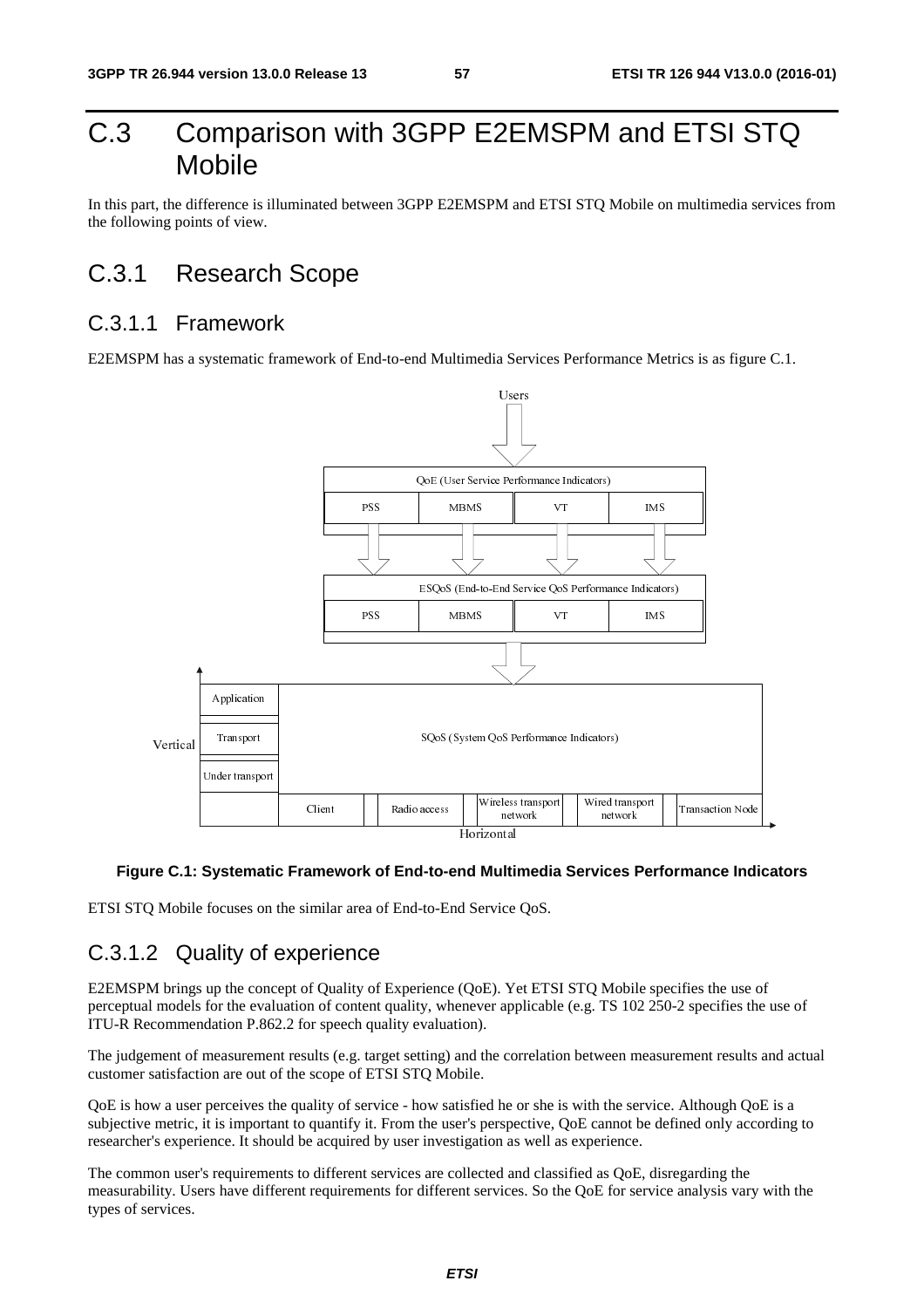## C.3.1.3 End-to-End Service Quality of Service

E2EMSPM considers service-related metrics of End-to-End Service Quality of Service (ESQoS). The measurements and provisioning of ESQoS are defined in terms of service capability and resource availability. ESQoS is generally used to specify services' quality considered by operators and service providers. The ability to measure ESQoS will give the operator some sense of the service's performance to the overall level of customer satisfaction.

ETSI STQ Mobile TS 102 250-2 [2] draws some steps in overall service QoS definition and analysis of mobile services. STQ takes the following QoS aspects from service perspective which are used for each service to define service QoS parameters.

- Network Availability.
- Network Accessibility.
- Service Accessibility.
- Service Integrity.
- Service Retainability.

Figure C.2 shows the model for quality of service parameters in ETSI STQ Part 2. The model has four layers.



#### **Figure C.2: ETSI STQ Mobile QoS aspects and the corresponding QoS parameters**

So when end-to-end service QoS is concerned, both ETSI STQ Mobile and E2EMSPM have the similar study area on this topic. There are perfect and reasonable definitions of service QoS parameters in the TS of ETSI STQ. Part of the outputs of ETSI STQ Mobile should be introduced to E2EMSPM's End-to-End Service QoS area for reference.

### C.3.1.4 System Quality of Service

Generally, "UMTS Quality of Service (QoS) Concept and architecture" by 3GPP [8] is often referenced. It is a standard, describing UMTS bearers' structure, their management functions, and defines service quality classes and their attributes.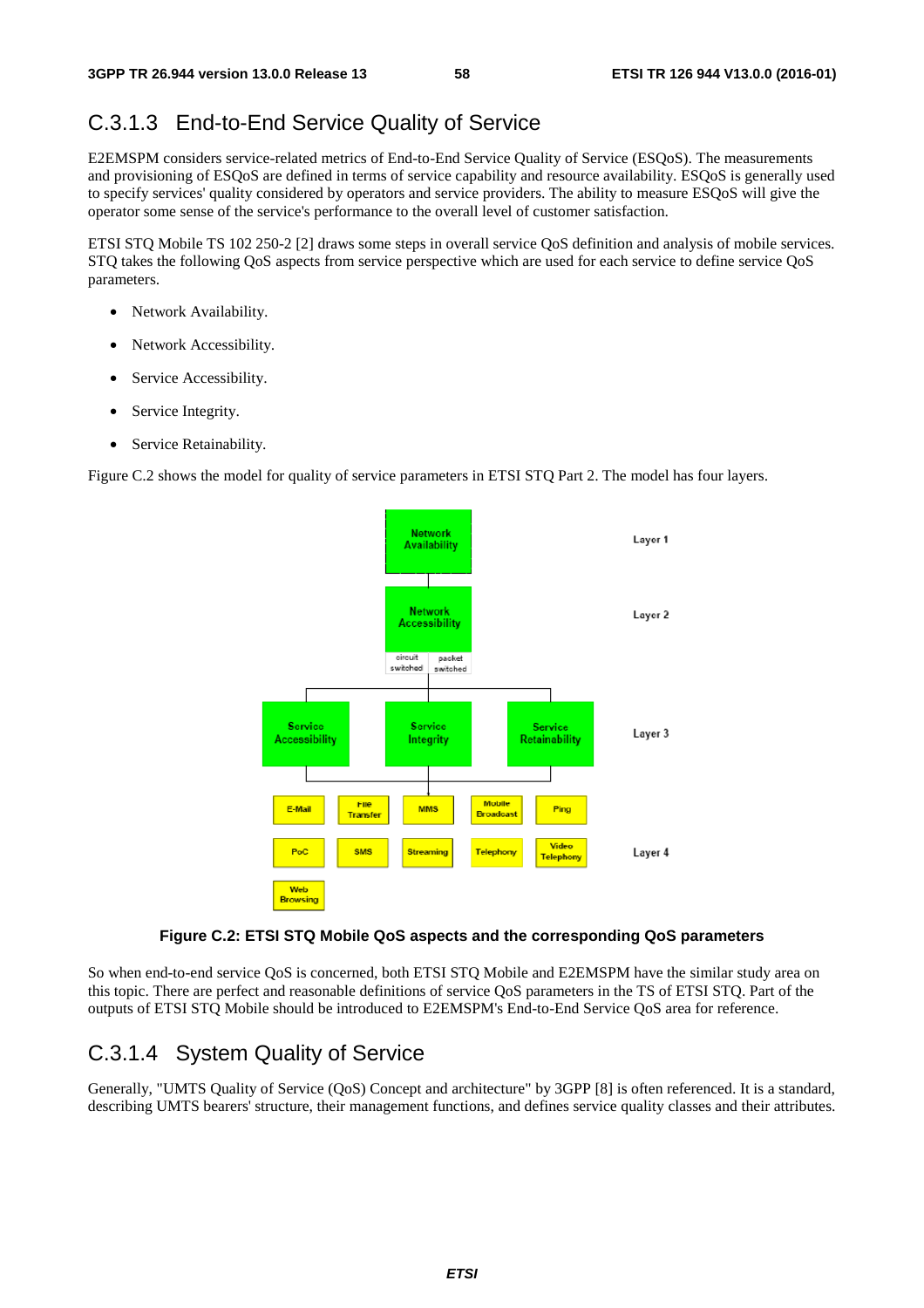System Quality of Service (SQoS) defined in E2EMSPM is intrinsically a technical concept and is a subset of UMTS QoS. Compared with ESQOS, SQoS denotes the point-to-point QoS, which is specially related to the units and links of network systems. SQoS can be viewed as the QoS consideration from the viewpoint of network operators. It is measured and expressed in terms of network units and network links, which usually has little meaning to a user. Although a better network SQoS in many cases will result in better ESQoS, fulfilling all traffic SQoS parameters might not guarantee the satisfaction of the user or a high ESQoS.

In E2EMSPM the System QoS parameters are classified to five classes horizontally according to the different phases along with the whole network connection, including radio access network, wireless transport network, wired transport network, client transaction and network node transaction as shown in figure C.3. Some analytical models are introduced for every special section to evaluate some important parameters.

SQoS is out of the scope of ETSI STQ Mobile.



**Figure C.3: Network phases to analyse System Qos** 

### C.3.1.5 Mapping of End-to-End Service QoS and System QoS

E2EMSPM introduces the theoretical models to study the relationship of End-to-End Service QoS and System QoS. The inherent relationship between the End-to-End Service QoS and System QoS parameters of PSS is described, which provide the possible operational methods for the operators/service providers to guarantee the service performance. E2EMSPM also gives some example to justify how we get the mapping between the End-to-End Service QoS and System QoS.

The relationship of End-to-End Service QoS and System QoS is beyond the scope of ETSI STQ Mobile.

## C.3.2 Research Method

### C.3.2.1 Statistics Model Analysis

Extensive studies involving high-speed network measurements indicate that the multimedia traffic in high-speed networks have self-similar and impulsive characteristics. The existence of self-similarity shows that Poisson process cannot accurately describe the real network traffic. In such high-speed mobile network the assumption of exponentiality does not apply any more.

ETSI STQ Mobile TS 102 250-6 [6] adopts the statistical model to calculate the QoS metrics of GSM and 3G networks. These models are more precise than traditional theoretical models. However, ETSI STQ Mobile focuses on the measurement of quality metrics for services that are already functional. The prediction of service performance (e.g. based on statistical models of traffic patterns and network characteristics) is out of the scope of ETSI STQ Mobile. It is very difficult to implement the calculation due to the lack of raw data, if the new multimedia services haven't become commercial deployment or they are just in the initial stage of deployment in GSM and 3G network.

Nowadays, there still have not authoritative statistical model to handle the coming multimedia services' raw data with self-similar and impulsive characteristics. Although the self-similar models can describe the statistical data more precisely, they will encounter difficulties with in-depth performance indicators analysis and calculation of the selfsimilar network traffic.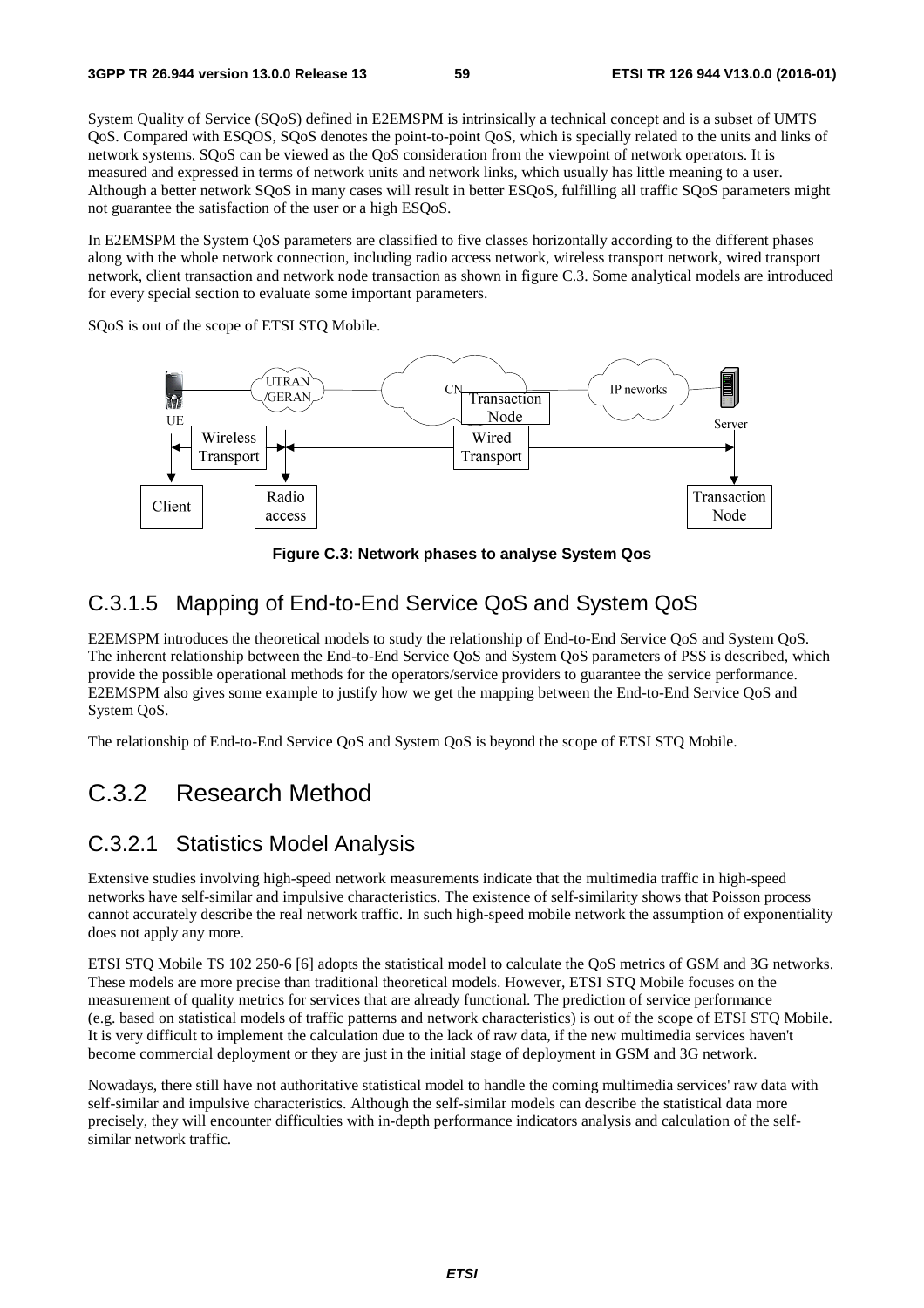## C.3.2.2 Theory Model Analysis of Queue

Traditional telecom service traffic is adequately described by Markovian models (e.g. Poisson), which are amenable to accurate analysis. Generally, theses models assume independence between events, and exponentially inter-event distributions.

Although queue theory fails to fit actual traffic of high-speed mobile networks, E2EMSPM still adopted these models to analyse the network traffic, mainly because Markovian models are mathematically tractable.

### C.3.2.3 Possible Further Work

The above two methods have its own advantages respectively for the fresh multimedia services, the optimal research method should combine statistics model with queue theory model to complement with each other.

The combined method might be adopted in future work beyond the scope of both ETSI STQ Mobile and E2EMSPM.

## C.4 Brief Introduction of the Work in ETSI STQ

The ETSI Speech Processing, Transmission and Quality Aspects (STQ) workgroup is actively working on QoS. STQ has published its Technical Specification, TS 102 250 "QoS aspects for popular services in GSM and 3G networks" [Part 1 to 6], which covers the following.

Part 1 [1] identifies QoS aspects for popular services in GSM and 3G networks. For each service the QoS indicators are listed. They are considered to be suitable for the quantitative characterization of the dominant technical QoS aspects as experienced from the end-user perspective.

Part 2 [2] defines QoS parameters and their computation for popular services in GSM and 3G networks. The technical QoS indicators, listed in part 1, are the basis for the parameter set chosen. The parameter definition is split into two parts: the abstract definition and the generic description of the measurement method with the respective trigger points. Only measurement methods not dependent on any infrastructure provided are described in the present document. The harmonized definitions given in the present document are considered as the prerequisites for comparison of QoS measurements and measurement results.

Part 3 [3] describes typical procedures used for QoS measurements over GSM, along with settings and parameters for such measurements.

Part 4 [4] defines the minimum requirements of QoS measurement equipment for GSM and 3G networks in the way that the values and trigger-points needed to compute the QoS parameter as defined in Part 2 can be measured following the procedures defined in Part 3. Test equipment fulfilling the specified minimum requirements will be allowed to perform the proposed measurements in a reliable and reproducible way.

Part 5 [5] specifies test profiles which are required to enable benchmarking of different GSM or 3G networks both within and outside national boundaries. It is necessary to have these profiles so that when a specific set of tests are carried out then customers are comparing "like for like" performance.

Part 6 [6] describes procedures to be used for statistical calculations in the field of QoS measurement of GSM and 3G networks using probing systems.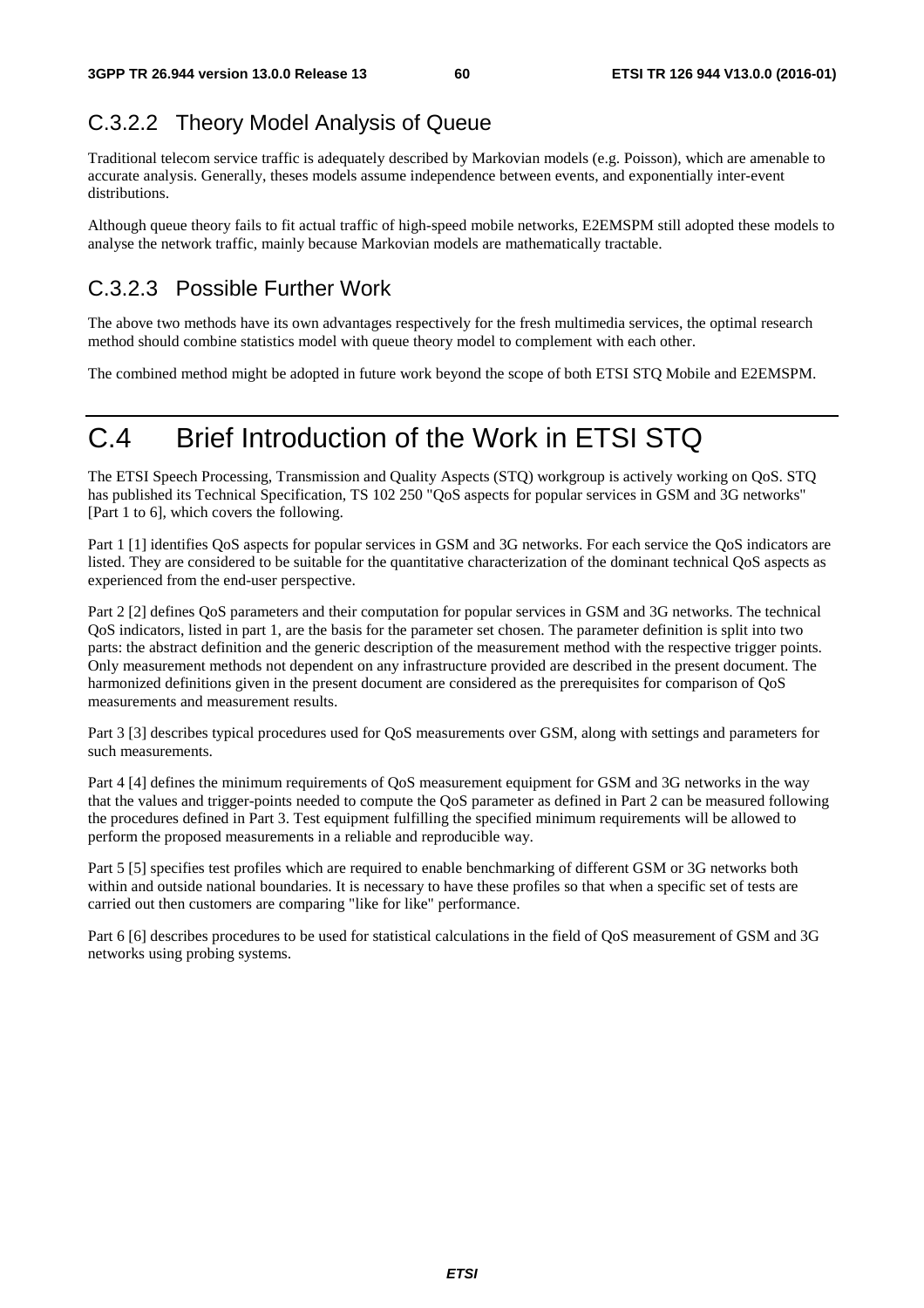## Annex D: Change history

| <b>Change history</b> |      |                 |           |            |                          |        |            |
|-----------------------|------|-----------------|-----------|------------|--------------------------|--------|------------|
| Date                  | TSG# | <b>TSG Doc.</b> | <b>CR</b> | <b>Rev</b> | <b>Subject/Comment</b>   | Old    | <b>New</b> |
| 2007-03               | 35   | SP-070015       |           |            | Approved at TSG SA#35    | 2.0.0  | 7.0.0      |
| 2008-12               | 42   |                 |           |            | Version for Release 8    | 7.0.0  | 8.0.0      |
| 2009-12               | 46   |                 |           |            | Version for Release 9    | 8.0.0  | 9.0.0      |
| 2011-03               | 51   |                 |           |            | Version for Release 10   | 9.0.0  | 10.0.0     |
| 2012-09               | 57   |                 |           |            | Version for Release 11   | 10.0.0 | 11.0.0     |
| 2013-12               | 62   | SP-130568       | 0001      |            | Correction to references | 11.0.0 | 11.1.0     |
| 2014-09               | 65   |                 |           |            | Version for Release 12   | 11.1.0 | 12.0.0     |
| 2015-12               | 70   |                 |           |            | Version for Release 13   | 12.0.0 | 13.0.0     |